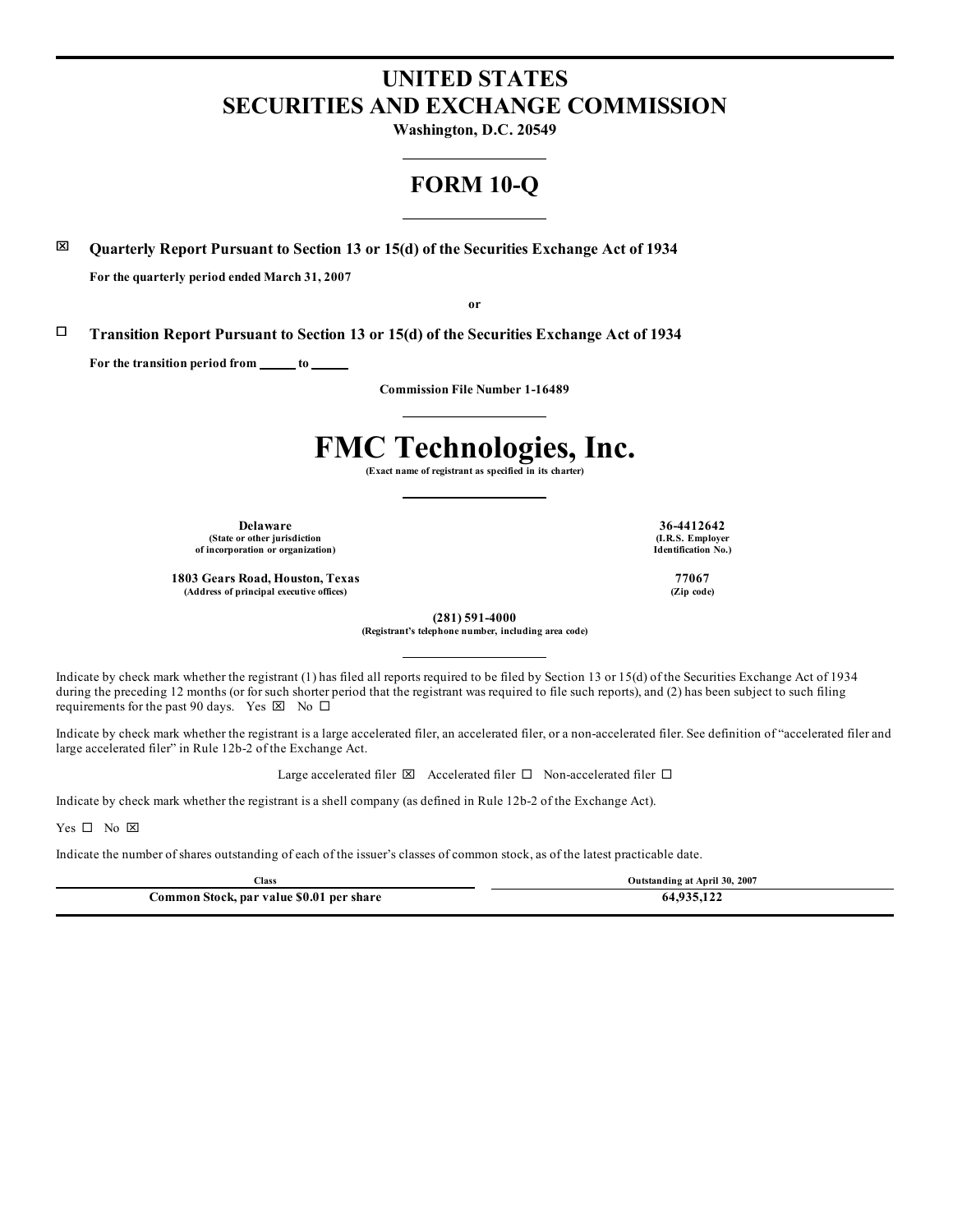### **PART I—FINANCIAL INFORMATION ITEM 1. FINANCIAL STATEMENTS**

### FMC Technologies, Inc. and Consolidated Subsidiaries

Consolidated Statements of Income (Unaudited)

(In millions, except per share data)

|                                                                 | March 31.             | <b>Three Months Ended</b> |
|-----------------------------------------------------------------|-----------------------|---------------------------|
|                                                                 | 2007                  | 2006                      |
| Revenue                                                         | \$979.9               | \$826.6                   |
| Costs and expenses:                                             |                       |                           |
| Cost of sales                                                   | 768.1                 | 647.6                     |
| Selling, general and administrative expense                     | 105.3                 | 95.8                      |
| Research and development expense                                | 15.5                  | 11.7                      |
| Total costs and expenses                                        | 888.9                 | 755.1                     |
| Net gain on disposal of assets                                  | 2.3                   | 0.2                       |
| Minority interests                                              | (0.5)                 | (0.8)                     |
| Income before net interest expense and income taxes             | 92.8                  | 70.9                      |
| Net interest expense                                            | (1.9)                 | (1.5)                     |
| Income from continuing operations before income taxes           | 90.9                  | 69.4                      |
| Provision for income taxes                                      | 29.2                  | 26.3                      |
| Income from continuing operations                               | 61.7                  | 43.1                      |
| Income (loss) from discontinued operations, net of income taxes | (0.4)                 | 3.9                       |
| Net income                                                      | \$61.3                | 47.0<br>$\mathbb{S}$      |
| Basic earnings per share (Note 2):                              |                       |                           |
| Income from continuing operations                               | $\mathcal{S}$<br>0.92 | 0.62<br>\$.               |
| Income (loss) from discontinued operations                      | (0.01)                | 0.06                      |
| Basic earnings per share                                        | \$0.91                | $\mathbb{S}$<br>0.68      |
| Diluted earnings per share (Note 2):                            |                       |                           |
| Income from continuing operations                               | 0.90<br>\$.           | \$.<br>0.61               |
| Income (loss) from discontinued operations                      | (0.01)                | 0.06                      |
| Diluted earnings per share                                      | 0.89<br>$\mathbb{S}$  | \$<br>0.67                |
| Weighted average shares outstanding (Note 2)                    |                       |                           |
| <b>Basic</b>                                                    | 67.3                  | 68.7                      |
| Diluted                                                         | 68.5                  | 70.4                      |

The accompanying notes are an integral part of the consolidated financial statements.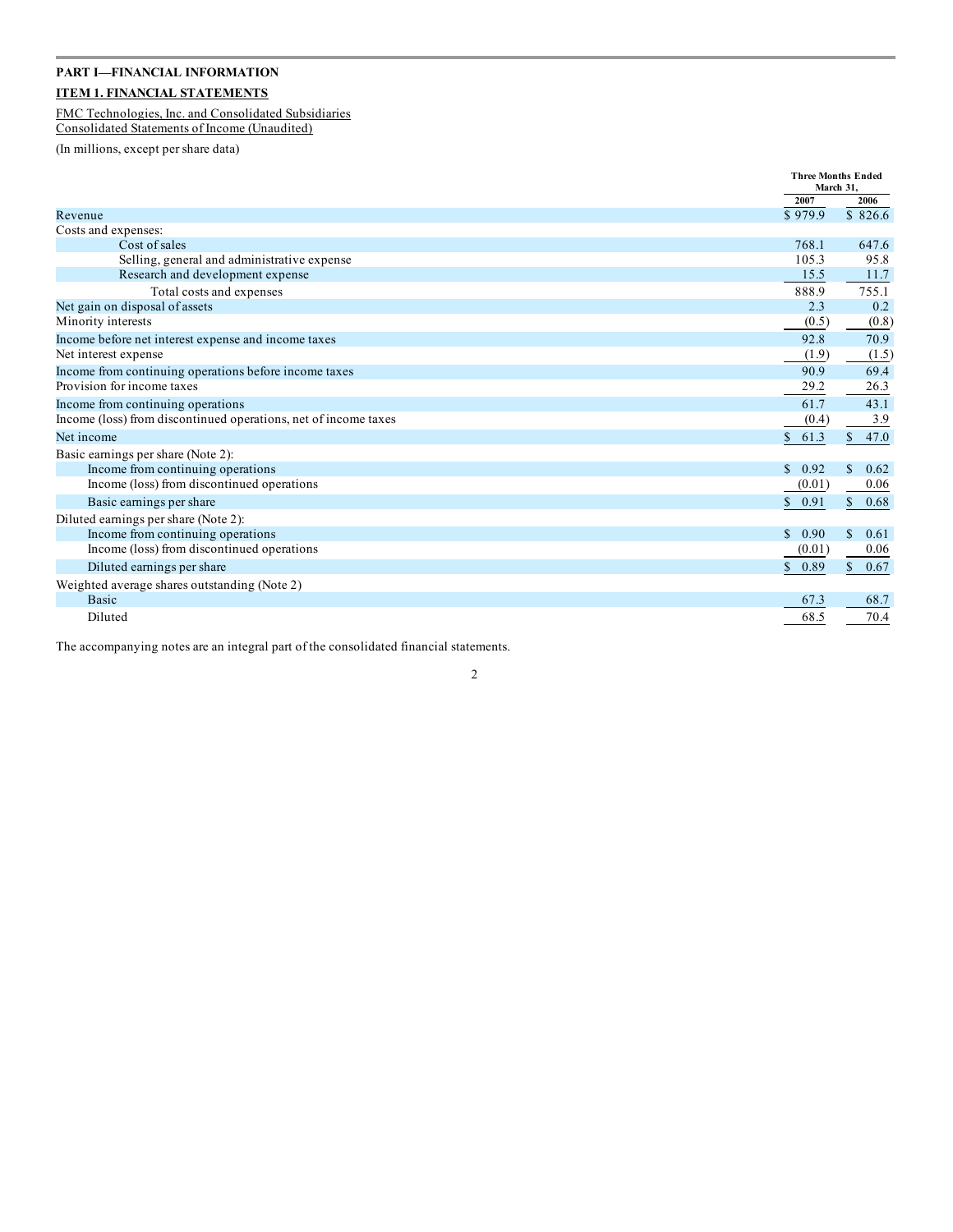#### FMC Technologies, Inc. and Consolidated Subsidiaries Consolidated Balance Sheets

(In millions, except per share data)

|                                                                                                                      | March 31,<br>2007    | December 31,<br>2006     |
|----------------------------------------------------------------------------------------------------------------------|----------------------|--------------------------|
|                                                                                                                      | (Unaudited)          |                          |
| Assets:                                                                                                              |                      |                          |
| Current assets:                                                                                                      |                      |                          |
| Cash and cash equivalents                                                                                            | $\mathbb{S}$<br>85.7 | $\mathbb{S}$<br>79.5     |
| Trade receivables, net of allowances of \$9.5 in 2007 and \$9.3 in 2006                                              | 878.3                | 903.4                    |
| Inventories (Note 3)                                                                                                 | 663.4                | 588.6                    |
| Prepaid expenses                                                                                                     | 36.9                 | 28.1                     |
| Other current assets                                                                                                 | 89.3                 | 76.1                     |
| Assets of discontinued operations                                                                                    | 5.8                  | 14.5                     |
| Assets held for sale                                                                                                 | 1.4                  | $\overline{\phantom{m}}$ |
| Total current assets                                                                                                 | 1,760.8              | 1.690.2                  |
| Investments                                                                                                          | 28.2                 | 26.0                     |
| Property, plant and equipment, net of accumulated depreciation of \$494.5 in 2007 and \$488.4 in 2006                | 439.3                | 445.7                    |
| Goodwill                                                                                                             | 124.8                | 122.8                    |
| Intangible assets, net                                                                                               | 63.3                 | 64.6                     |
| Deferred income taxes                                                                                                | 85.9                 | 72.1                     |
| Other assets                                                                                                         | 92.3                 | 66.4                     |
| <b>Total</b> assets                                                                                                  | \$2,594.6            | \$2,487.8                |
| Liabilities and stockholders' equity:                                                                                |                      |                          |
| Current liabilities:                                                                                                 |                      |                          |
| Short-term debt and current portion of long-term debt                                                                | <sup>\$</sup><br>4.4 | $\mathcal{S}$<br>5.8     |
| Accounts payable, trade and other                                                                                    | 396.1                | 422.7                    |
| Advance payments and progress billings                                                                               | 509.1                | 448.1                    |
| Other current liabilities                                                                                            | 250.7                | 279.8                    |
| Income taxes payable                                                                                                 | 27.2                 | 29.8                     |
| Current portion of accrued pension and other postretirement benefits                                                 | 6.0                  | 6.0                      |
| Deferred income taxes                                                                                                | 24.4                 | 11.1                     |
| Liabilities of discontinued operations                                                                               | 4.7                  | 4.9                      |
| Total current liabilities                                                                                            | 1,222.6              | 1,208.2                  |
| Long-term debt, less current portion                                                                                 | 331.4                | 212.6                    |
| Accrued pension and other postretirement benefits, less current portion                                              | 97.4                 | 97.8                     |
| Other liabilities                                                                                                    | 130.6                | 74.9                     |
| Minority interests in consolidated companies                                                                         | 8.8                  | 8.3                      |
| Commitments and contingent liabilities (Note 12)                                                                     |                      |                          |
| Stockholders' equity (Note 11):                                                                                      |                      |                          |
| Preferred stock, \$0.01 par value, 12.0 shares authorized; no shares issued in 2007 or 2006                          |                      | $\overline{\phantom{0}}$ |
| Common stock, \$0.01 par value, 195.0 shares authorized; 71.6 and 71.4 shares issued in 2007 and 2006, respectively; |                      |                          |
| 65.4 and 67.3 shares outstanding in 2007 and 2006, respectively                                                      | 0.7                  | 0.7                      |
| Common stock held in employee benefit trust, at cost; 0.1 shares outstanding in 2007 and 2006                        | (4.6)                | (4.5)                    |
| Common stock held in treasury, at cost; 6.1 and 4.0 shares in 2007 and 2006, respectively                            | (342.1)              | (195.9)                  |
| Capital in excess of par value of common stock                                                                       | 716.7                | 728.4                    |
| Retained earnings                                                                                                    | 530.1                | 469.5                    |
| Accumulated other comprehensive loss                                                                                 | (97.0)               | (112.2)                  |
| Total stockholders' equity                                                                                           | 803.8                | 886.0                    |
| Total liabilities and stockholders' equity                                                                           | \$2.594.6            | \$2.487.8                |

The accompanying notes are an integral part of the consolidated financial statements.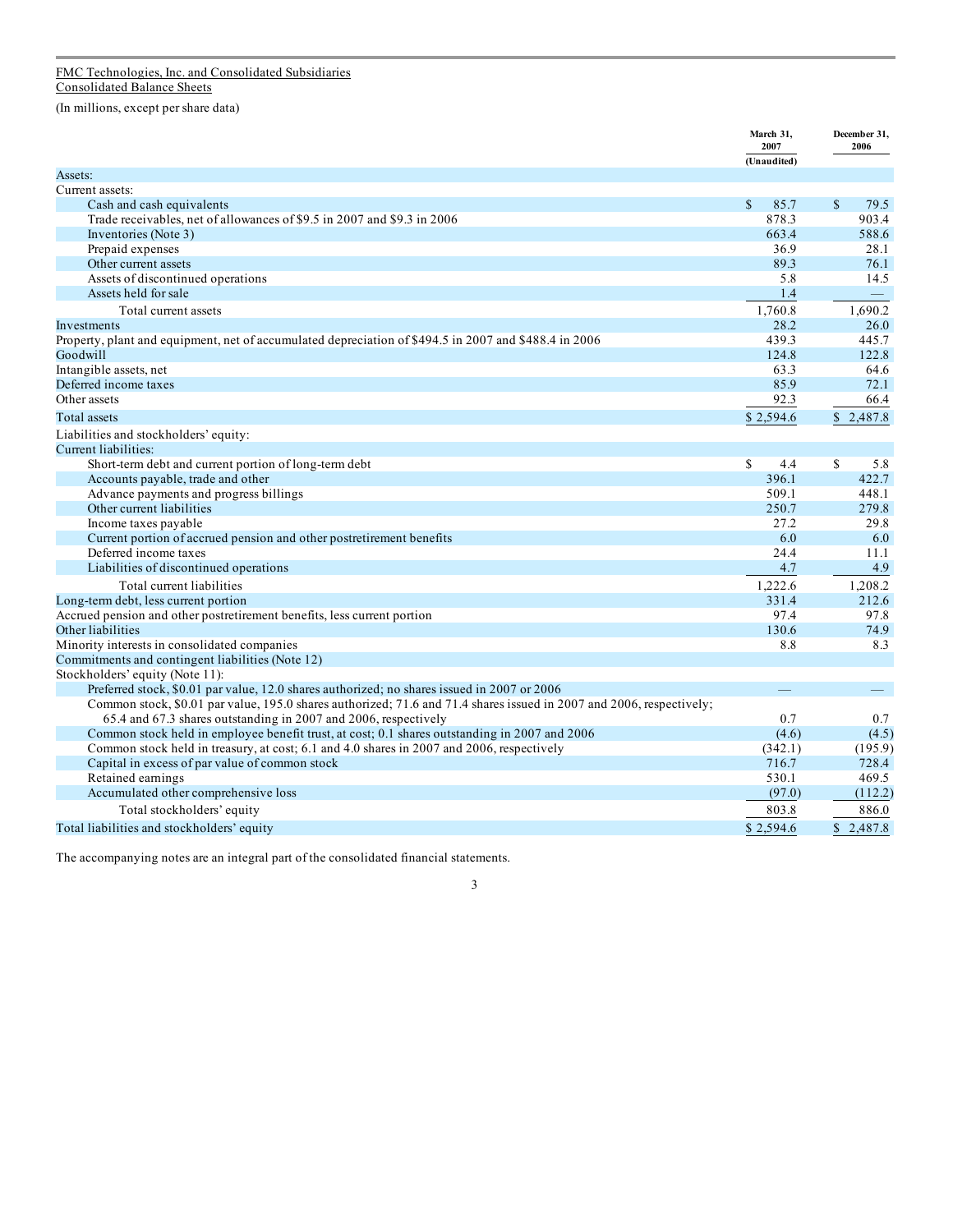#### FMC Technologies, Inc. and Consolidated Subsidiaries Consolidated Statements of Cash Flows (Unaudited)

(In millions)

|                                                                                                               | <b>Three Months Ended</b><br>March 31, |            |
|---------------------------------------------------------------------------------------------------------------|----------------------------------------|------------|
| Cash provided (required) by operating activities of continuing operations:                                    | 2007                                   | 2006       |
| Income from continuing operations                                                                             | \$.<br>61.7                            | \$<br>43.1 |
| Adjustments to reconcile income to cash provided (required) by operating activities of continuing operations: |                                        |            |
| Depreciation                                                                                                  | 15.1                                   | 13.9       |
| Amortization                                                                                                  | 4.4                                    | 2.7        |
| Employee benefit plan costs                                                                                   | 14.1                                   | 12.2       |
| Deferred income tax provision (benefit)                                                                       | 11.1                                   | (2.4)      |
| Net gain on disposal of assets                                                                                | (2.3)                                  | (0.2)      |
| Other                                                                                                         | 2.7                                    | 3.2        |
| Changes in operating assets and liabilities, net of effects of acquisitions:                                  |                                        |            |
| Trade receivables, net                                                                                        | 33.6                                   | (16.8)     |
| Inventories                                                                                                   | (72.8)                                 | (75.5)     |
| Accounts payable, trade and other                                                                             | (37.7)                                 | (8.0)      |
| Advance payments and progress billings                                                                        | 55.6                                   | 15.4       |
| Other current assets and liabilities, net                                                                     | (56.0)                                 | (17.5)     |
| Other assets and liabilities, net                                                                             | (1.5)                                  | (1.4)      |
| Income taxes payable                                                                                          | (17.0)                                 | 9.2        |
| Accrued pension and other postretirement benefits, net                                                        | (5.0)                                  | (4.0)      |
| Cash provided (required) by operating activities of continuing operations                                     | 6.0                                    | (26.1)     |
| Net cash provided by discontinued operations - operating                                                      | 6.3                                    | 13.4       |
| Cash provided (required) by operating activities                                                              | 12.3                                   | (12.7)     |
| Cash provided (required) by investing activities:                                                             |                                        |            |
| Capital expenditures                                                                                          | (29.9)                                 | (29.1)     |
| Proceeds from disposal of assets                                                                              | 60.8                                   | 1.2        |
| Other                                                                                                         | $\qquad \qquad -$                      | 2.3        |
| Cash provided (required) by investing activities                                                              | 30.9                                   | (25.6)     |
| Cash provided (required) by financing activities:                                                             |                                        |            |
| Net increase (decrease) in short-term debt and current portion of long-term debt                              | (1.4)                                  | 1.2        |
| Net increase in commercial paper                                                                              | 90.0                                   | $\equiv$   |
| Proceeds from issuance of long-term debt                                                                      | 28.8                                   | 7.5        |
| Proceeds from exercise of stock options                                                                       | 5.5                                    | 11.4       |
| Purchase of treasury stock                                                                                    | (168.3)                                | (35.2)     |
| Excess tax benefits                                                                                           | 7.7                                    | 7.3        |
| Other                                                                                                         | (0.1)                                  | (0.4)      |
| Cash required by financing activities                                                                         | (37.8)                                 | (8.2)      |
| Effect of exchange rate changes on cash and cash equivalents                                                  | 0.8                                    | 0.3        |
| Increase (decrease) in cash and cash equivalents                                                              | 6.2                                    | (46.2)     |
| Cash and cash equivalents, beginning of period                                                                | 79.5                                   | 152.9      |
| Cash and cash equivalents, end of period                                                                      | \$<br>85.7                             | \$106.7    |

The accompanying notes are an integral part of the consolidated financial statements.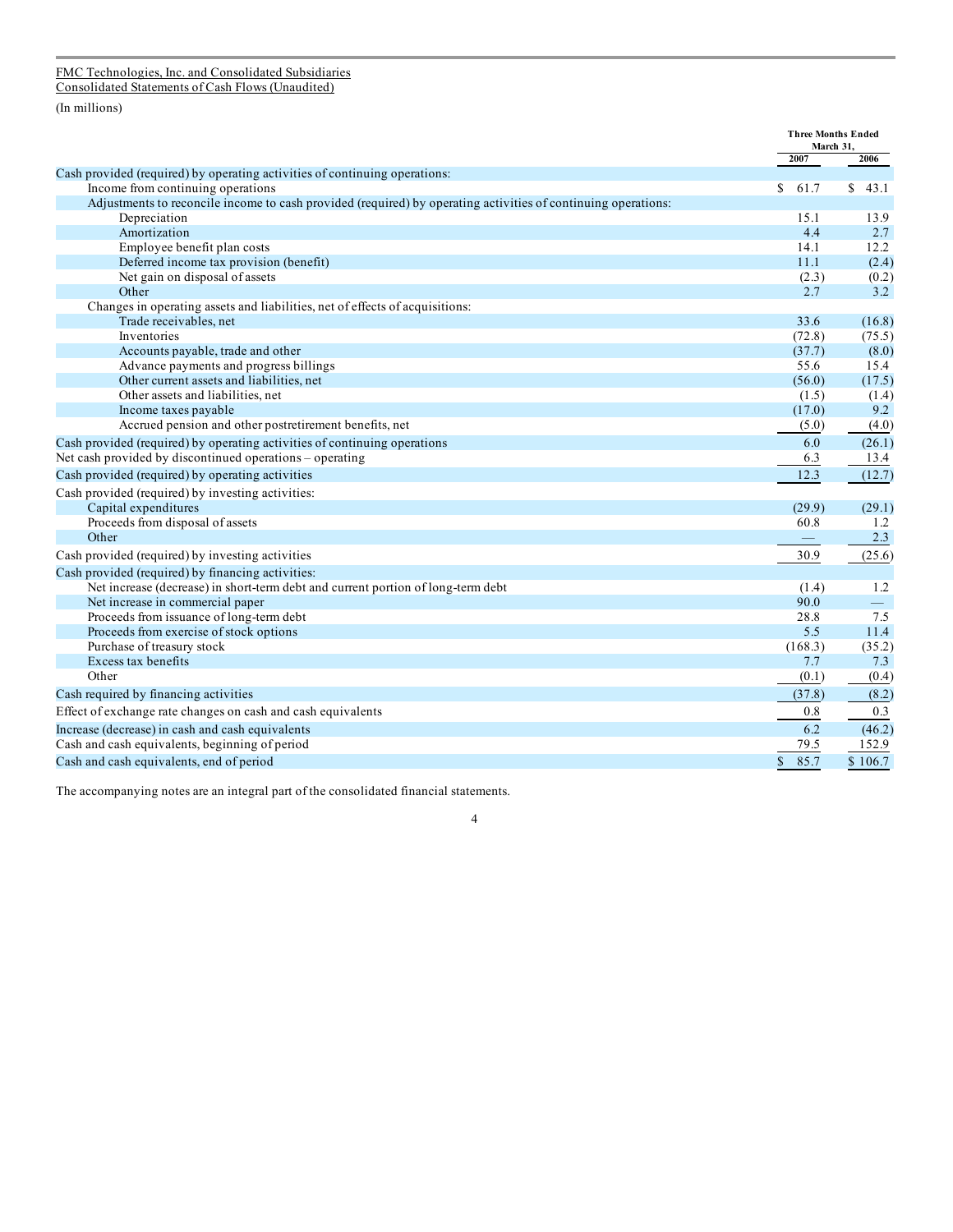#### FMC Technologies, Inc. and Consolidated Subsidiaries Notes to Consolidated Financial Statements (Unaudited)

#### Note 1: Basis of Presentation

The following (a) condensed balance sheet as of December 31, 2006, which has been derived from audited financial statements, and (b) unaudited interim condensed financial statements, and notes thereto (the "statements"), of FMC Technologies, Inc. and its consolidated subsidiaries ("FMC Technologies") have been prepared pursuant to the rules and regulations of the Securities and Exchange Commission. As permitted under those rules, certain footnotes or other financial information that are normally required by United States generally accepted accounting principles can be condensed or omitted. Therefore, these statements should be read in conjunction with the audited consolidated financial statements, and notes thereto, which are included in our Annual Report on Form 10-K for the year ended December 31, 2006.

In the opinion of management, the statements reflect all adjustments (consisting of normal recurring adjustments) necessary for a fair presentation of our financial condition and operating results as of and for the periods presented. Revenue, expenses, assets and liabilities can vary during each quarter of the year. Therefore, the results and trends in these statements may not be representative of those for the full year.

During the fourth quarter of 2006, our FMC Technologies Floating Systems, Inc. ("Floating Systems") business from the Energy Production Systems segment and a minor unit from the FoodTech segment met the requirements for presentation as discontinued operations. The sale of Floating Systems was completed in December 2006. The results of these businesses have been reported as discontinued operations for all periods presented.

#### Note 2: Earnings Per Share ("EPS")

The following schedule is a reconciliation of the basic and diluted EPS computations:

| (In millions, except per share data)                  | <b>Three Months Ended</b><br>March 31, |                      |
|-------------------------------------------------------|----------------------------------------|----------------------|
|                                                       | 2007                                   | 2006                 |
| Basic earnings per share:                             |                                        |                      |
| Income from continuing operations                     | \$61.7                                 | S.<br>43.1           |
| Weighted average number of shares outstanding         | 67.3                                   | 68.7                 |
| Basic earnings per share from continuing operations   | 0.92<br>S.                             | 0.62                 |
| Diluted earnings per share:                           |                                        |                      |
| Income from continuing operations                     | \$61.7                                 | 43.1<br><sup>S</sup> |
| Weighted average number of shares outstanding         | 67.3                                   | 68.7                 |
| Effect of dilutive securities:                        |                                        |                      |
| Options on common stock                               | 0.6                                    | 1.0                  |
| Restricted stock                                      | 0.6                                    | 0.7                  |
| Total shares and diluted securities                   | 68.5                                   | 70.4                 |
| Diluted earnings per share from continuing operations | 0.90                                   | 0.61                 |

#### Note 3: Inventories

Inventories consisted of the following:

| (In millions)                                                    | March 31,<br><b>2007</b> | December 31,<br>2006 |
|------------------------------------------------------------------|--------------------------|----------------------|
| Raw materials                                                    | \$164.1                  | 158.8                |
| Work in process                                                  | 195.3                    | 169.4                |
| Finished goods                                                   | 478.7                    | 420.5                |
| Gross inventories before LIFO reserves and valuation adjustments | 838.1                    | 748.7                |
| LIFO reserves and valuation adjustments                          | (174.7)                  | (160.1)              |
| Net inventories                                                  | \$663.4                  | 588.6                |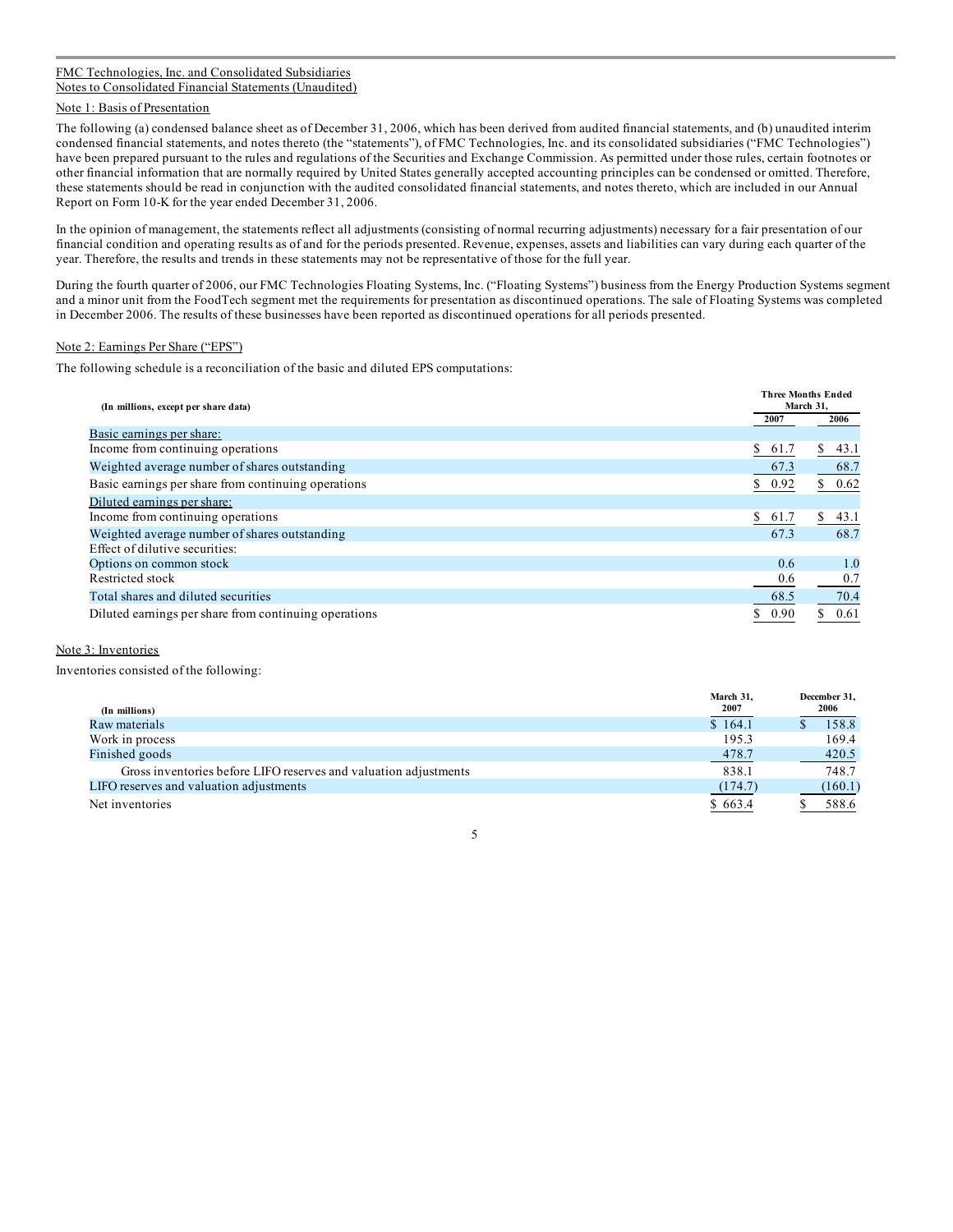#### Note 4: Derivative Financial Instruments

The following table of all outstanding derivative instruments is based on estimated fair value amounts that have been determined using available market information and commonly accepted valuation methodologies. Accordingly, the estimates presented may not be indicative of the amounts that we would realize in a current market exchange and do not represent potential gains or losses on these agreements.

|                                     |           | March 31, 2007 |                       | December 31, 2006 |
|-------------------------------------|-----------|----------------|-----------------------|-------------------|
|                                     | Carrying  | Fair           | Carrying              | Fair              |
| (In millions)                       | Value     | Value          | Value                 | Value             |
| Foreign Exchange Forward Contracts: |           |                |                       |                   |
| Assets                              | \$65.5    | \$65.5         | \$36.4                | \$36.4            |
| Liabilities                         | \$36.8    | \$36.8         | \$32.5                | \$32.5            |
| Interest Rate Swaps:                |           |                |                       |                   |
| Assets                              | 0.5<br>S. | \$0.5          | $\mathbb{S}^-$<br>0.8 | \$0.8             |
| Liabilities                         |           |                |                       |                   |

Hedge ineffectiveness and the portion of derivative gains or losses excluded from assessments of hedge effectiveness were \$4.0 million in net gains for the three months ended March 31, 2007 and immaterial for the three months ended March 31, 2006. We reported these earnings impacts in costs of sales on the consolidated statements of income and in other expense, net, in the reconciliation of segment operating profit to income before income taxes.

#### Note 5: Income Taxes

In June 2006, the Financial Accounting Standards Board ("FASB") issued Interpretation ("FIN") No. 48, "Accounting for Uncertainty in Income Taxes". We have adopted FIN No. 48 effective January 1, 2007. The adoption of FIN No. 48 did not have a material effect on our results of operations or financial position.

At the January 1, 2007 adoption date, the total amount of unrecognized tax benefits included in income taxes payable was \$19.1 million. Of this amount, \$15.8 million would affect the effective tax rate if recognized, and the remaining amount reflects temporary differences.

Management believes that it is reasonably possible that within twelve months unrecognized tax benefits related to certain tax reporting positions taken in prior periods will decrease by between \$3.0 million and \$10.2 million, due to either the expiration of the statute of limitations in certain jurisdictions or the resolution of current income tax examinations, or both.

It is our policy to classify interest expense and penalties recognized on underpayments of income taxes as income tax expense. Included in the total amount of unrecognized tax benefits was \$1.5 million of accrued interest and penalties.

Tax years after 1995, 2001 and 2002 remained subject to examination in Norway, Brazil and the United States, respectively.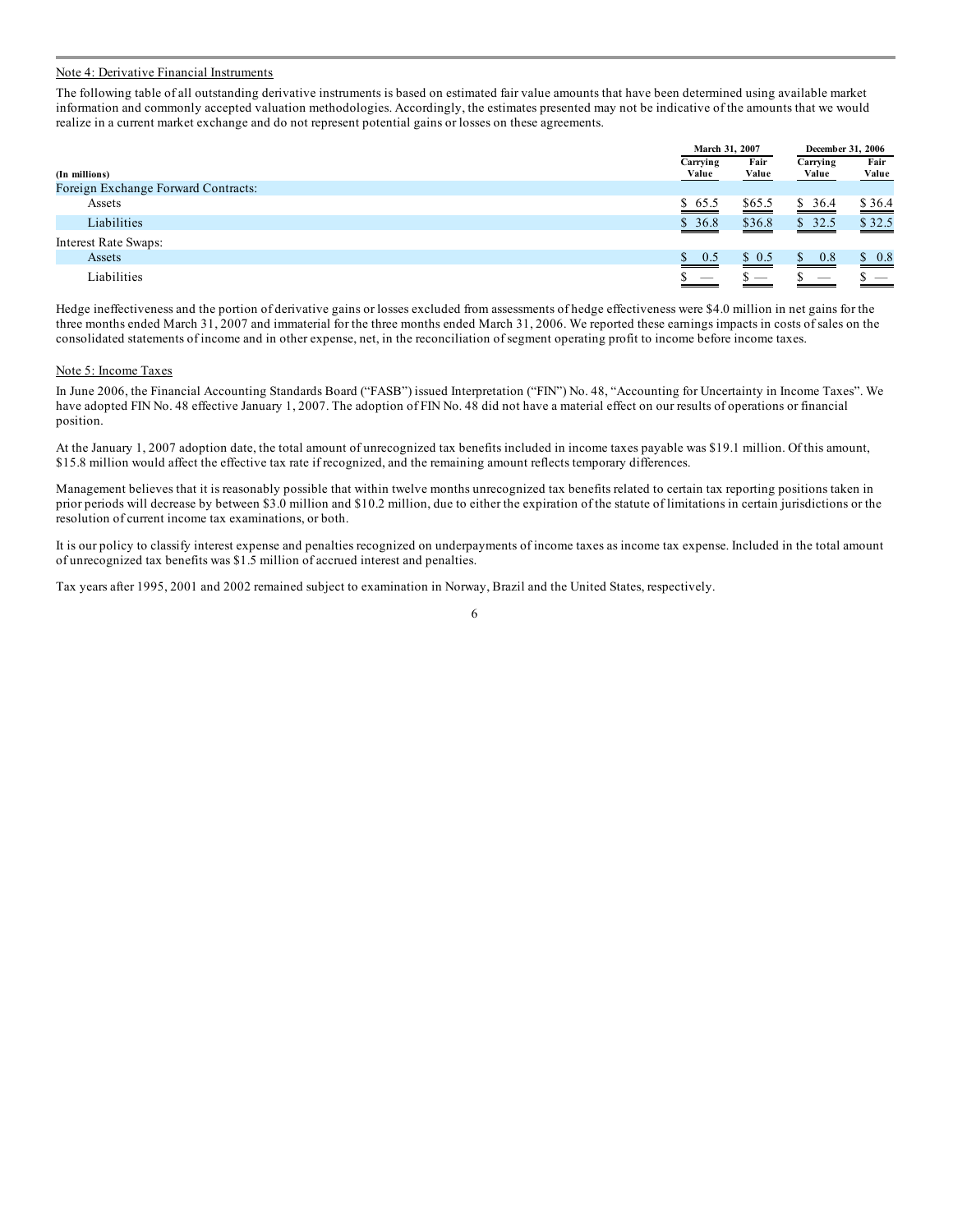#### Note 6: Debt

*Long-term debt*—Long-term debt consisted of the following:

| (In millions)                        | March 31,<br>2007 | December 31,<br>2006 |
|--------------------------------------|-------------------|----------------------|
| Revolving credit facilities (1)      | \$232.0           | 203.0                |
| Commercial paper (2)                 | 90.0              |                      |
| Property financing                   | 9.2               | 9.3                  |
| Other                                | 0.7               | 0.8                  |
| Total long-term debt                 | 331.9             | 213.1                |
| Less: current portion                | (0.5)             | (0.5)                |
| Long-term debt, less current portion | \$331.4           | 212.6                |

(1) The borrowings on our revolving credit facilities are shown as a long-term obligation on the consolidated balance sheets because we have both the ability and intent to refinance these obligations on a long-term basis under the respective credit agreements.

(2) Committed credit available under our five-year revolving credit facilities provided the ability to refinance our commercial paper obligations on a longterm basis. Therefore, at March 31, 2007, our commercial paper borrowings were classified as long-term on the consolidated balance sheet. Commercial paper borrowings as of March 31, 2007 had an average interest rate of 5.50%.

#### Note 7: Warranty Obligations

We provide warranties of various lengths and terms to certain of our customers based on standard terms and conditions and negotiated agreements. We provide for the estimated cost of warranties at the time revenue is recognized for products where reliable, historical experience of warranty claims and costs exists. We also provide warranty liability when additional specific obligations are identified. The obligation reflected in other liabilities in the consolidated balance sheets is based on historical experience by product and considers failure rates and the related costs in correcting a product failure. Warranty cost and accrual information is as follows:

| (In millions)                    |        | <b>Three Months Ended</b><br>March 31. |  |  |  |
|----------------------------------|--------|----------------------------------------|--|--|--|
|                                  | 2007   | 2006                                   |  |  |  |
| Balance at beginning of period   | \$19.2 | 18.4                                   |  |  |  |
| Expense for new warranties       | 4.3    | 3.5                                    |  |  |  |
| Adjustments to existing accruals | (1.5)  | (0.1)                                  |  |  |  |
| Claims paid                      | (7.1)  | (3.7)                                  |  |  |  |
| Balance at end of period         | 14.9   | 18.1                                   |  |  |  |

#### Note 8: Sale Leaseback Transaction

In March 2007, we sold and leased back property in Houston, Texas consisting of land, corporate offices and production facilities primarily related to the Energy Production Systems segment. We received proceeds of \$58.1 million in connection with the sale. The carrying value of the property sold was \$20.3 million. We are accounting for the transaction as a sale leaseback resulting in (i) the immediate recognition of \$1.3 million of the \$37.4 million gain on the transaction and (ii) the deferral of the remaining \$36.1 million of the gain, which will be amortized to rent expense over a noncancellable ten-year lease term. The deferred gain is presented in other liabilities in the consolidated balance sheet. The lease expires in 2022 and provides for two 5-year optional extensions as well as the option to terminate the lease in 2017, subject to a \$3.3 million fee. Annual rent of \$4.2 million escalates 2% per year. The lease has been recorded as an operating lease.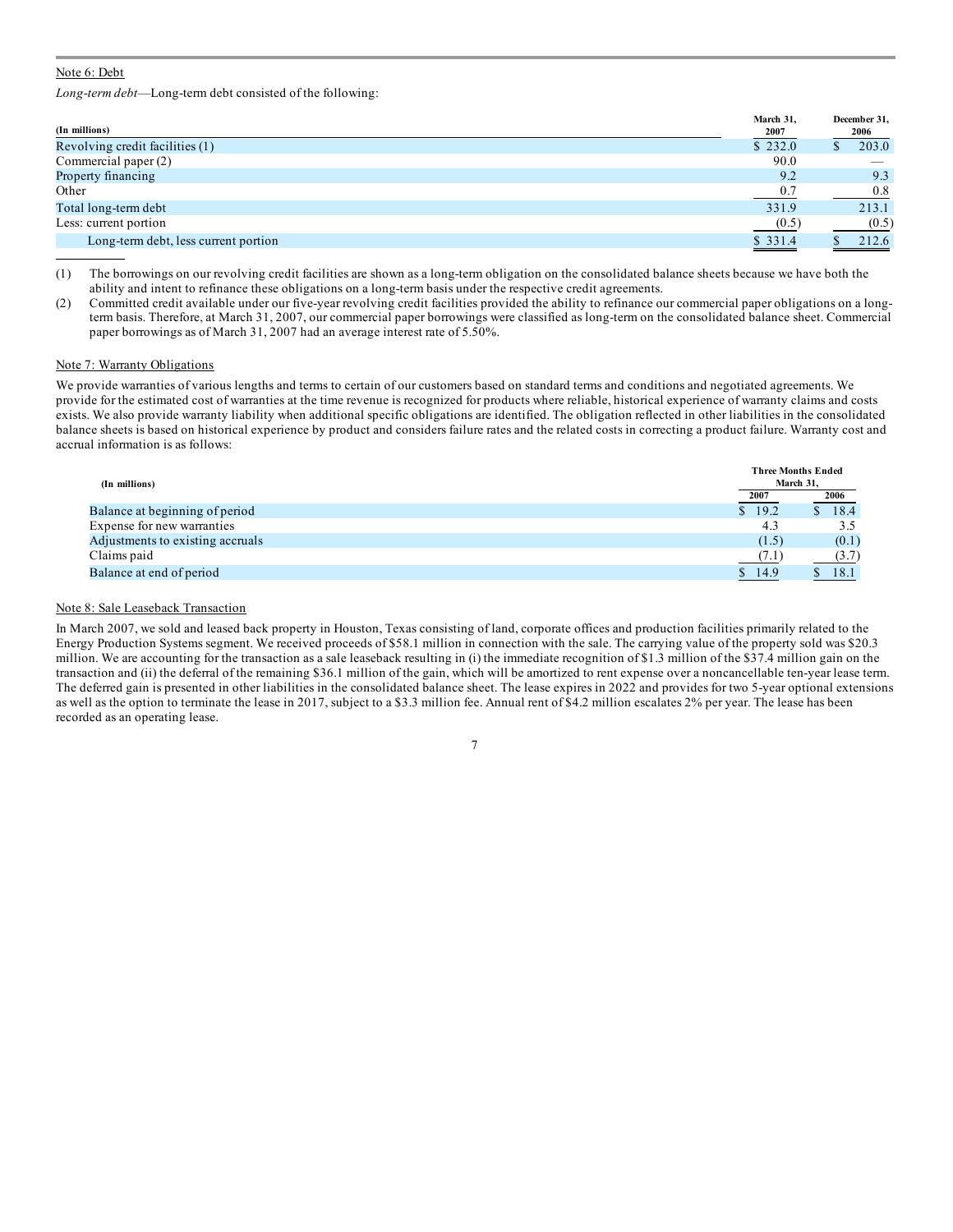#### Note 9: Pension and Other Postretirement Benefits

The components of net periodic benefit cost were as follows:

|                                       | <b>Pension Benefits</b>                |  |        |  |  |
|---------------------------------------|----------------------------------------|--|--------|--|--|
| (In millions)                         | <b>Three Months Ended</b><br>March 31, |  |        |  |  |
|                                       | 2007                                   |  | 2006   |  |  |
| Service cost                          | 9.6                                    |  | 7.9    |  |  |
| Interest cost                         | 12.0                                   |  | 10.2   |  |  |
| Expected return on plan assets        | (15.5)                                 |  | (12.9) |  |  |
| Amortization of transition asset      | (0.1)                                  |  | (0.1)  |  |  |
| Amortization of prior service cost    | 0.1                                    |  | 0.2    |  |  |
| Amortization of actuarial losses, net | 2.4                                    |  | 2.2    |  |  |
| Net periodic benefit cost             | 8.5                                    |  | 7.5    |  |  |

|                                       |  | <b>Other Postretirement Benefits</b> |                                        |  |       |
|---------------------------------------|--|--------------------------------------|----------------------------------------|--|-------|
|                                       |  |                                      | <b>Three Months Ended</b><br>March 31, |  |       |
| (In millions)                         |  | 2007                                 |                                        |  | 2006  |
| Service cost                          |  |                                      | 0.1                                    |  | 0.1   |
| Interest cost                         |  |                                      | 0.3                                    |  | 0.4   |
| Amortization of prior service benefit |  |                                      | (0.6)                                  |  | (0.7) |
| Net periodic benefit cost             |  |                                      | (0.2)                                  |  | (0.2) |

#### Note 10: Stock-Based Compensation

We sponsor a share-based compensation plan and have granted awards primarily in the form of stock options and nonvested stock awards (also known as restricted stock in the plan document). We recognize compensation expense for awards under the plan and the corresponding income tax benefits related to the expense. The recorded amounts for the three months ended March 31, 2007 and 2006 are as follows:

|                                                                 | 2007  | 2006  |
|-----------------------------------------------------------------|-------|-------|
| (In millions)                                                   |       |       |
| Stock options                                                   |       | \$0.3 |
| Restricted stock                                                | 4.9   | 3.7   |
| Other                                                           | 0.3   | 0.4   |
| Total stock-based compensation expense                          | \$5.2 | \$4.4 |
| Income tax benefits related to stock-based compensation expense | \$2.0 |       |

In the three months ended March 31, 2007, we granted the following restricted stock awards to employees (presented at maximum payout amounts):

| (Number of shares in thousands)                      | <b>Shares</b> | Weighted-<br>average grant<br>date fair value |
|------------------------------------------------------|---------------|-----------------------------------------------|
| Time-based                                           | 309           |                                               |
| Performance-based                                    | $114*$        |                                               |
| Market-based                                         | $57*$         |                                               |
| Granted during the three months ended March 31, 2007 | 480           | 64.75                                         |

\* Assumes maximum payout

We granted time-based restricted stock awards that cliff vest after three or four years. The fair value of these time-based awards was determined using the market value of our common stock on the grant date. Compensation cost is recognized over the lesser of the stated vesting period or the period until the employee reaches age 62, the retirement eligible age under the

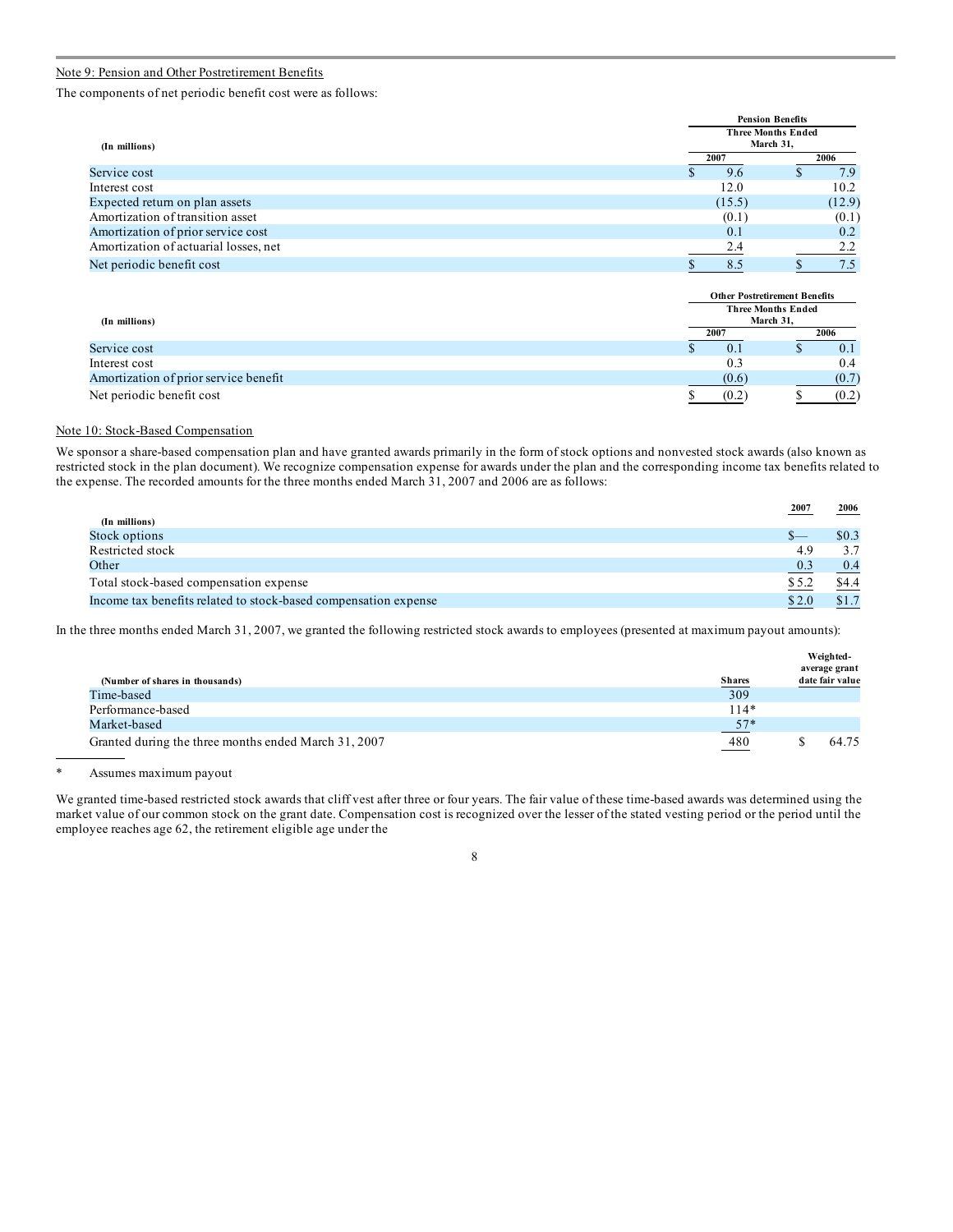plan. We also granted restricted stock awards with performance-based and market-based conditions. The vesting period for these awards is three years.

For current year performance-based awards, actual payouts may vary from zero to 114,174 shares and will be dependent upon our performance relative to a peer group of companies with respect to earnings growth and return on investment for the year ending December 31, 2007. Compensation cost is measured based on the current expected outcome of the performance conditions and may be adjusted until the performance period ends.

For current year market-based awards, actual payouts may vary from zero to 57,086 shares, contingent upon our performance relative to the same peer group of companies with respect to total shareholder return for the year ending December 31, 2007. Compensation cost for these awards is calculated using the grant date fair market value, as estimated using a Monte Carlo simulation, and is not subject to change based on future events.

#### Note 11: Stockholders' Equity

There were no dividends declared during the three months ended March 31, 2007 or 2006.

We have been authorized by our Board of Directors to repurchase up to 15 million shares of our issued and outstanding common stock. Through March 31, 2007, we made the following purchases under the buyback program:

| (In millions, except share data)            | 2007      |        | 2006                               |       |
|---------------------------------------------|-----------|--------|------------------------------------|-------|
|                                             | Shares    |        | Shares                             |       |
| Total purchased to date $-$ January 1,      |           |        | 4,270,036 \$206.4 1,750,856 \$63.9 |       |
| Treasury stock repurchases – first quarter  | 2,525,030 | 168.3  | 729,800                            | 35.2  |
| Total purchased to date – March 31,         | 6.795.066 |        | 374.7 2,480,656                    | 99.1  |
| Treasury stock repurchases – second quarter | ∗         | ∗      | 82,000                             | 5.0   |
| Total purchased to date $-$ June 30,        | $\ast$    |        | $*$ 2,562,656                      | 104.1 |
| Treasury stock repurchases – third quarter  | $\ast$    | $\ast$ | 805,500                            | 47.7  |
| Total purchased to date – September 30,     | $\ast$    | $\ast$ | 3,368,156                          | 151.8 |
| Treasury stock repurchases – fourth quarter | $\ast$    | *      | 901,880                            | 54.6  |
| Total purchased to date $-$ December 31,    |           | $\ast$ | 4,270,036 \$206.4                  |       |

#### \*- not yet applicable

We intend to hold repurchased shares in treasury for general corporate purposes, including issuances under our share-based compensation plan. The treasury shares are accounted for using the cost method.

During the three months ended March 31, 2007, 0.6 million shares were issued in connection with our share-based compensation plan, of which 0.4 million shares were reissued from treasury stock. During the year ended December 31, 2006, 1.6 million shares were issued, including 0.3 million from treasury stock.

Comprehensive income consisted of the following:

| (In millions)                                                               |        | <b>Three Months Ended</b><br>March 31, |
|-----------------------------------------------------------------------------|--------|----------------------------------------|
|                                                                             | 2007   | 2006                                   |
| Net income                                                                  | \$61.3 | 47.0                                   |
| Foreign currency translation adjustments                                    |        | 10.3                                   |
| Net deferral of hedging gains, net of tax                                   | 6.8    | 3.9                                    |
| Amortization of pension and other postretirement benefit losses, net of tax |        |                                        |
| Comprehensive income                                                        | 76.5   |                                        |

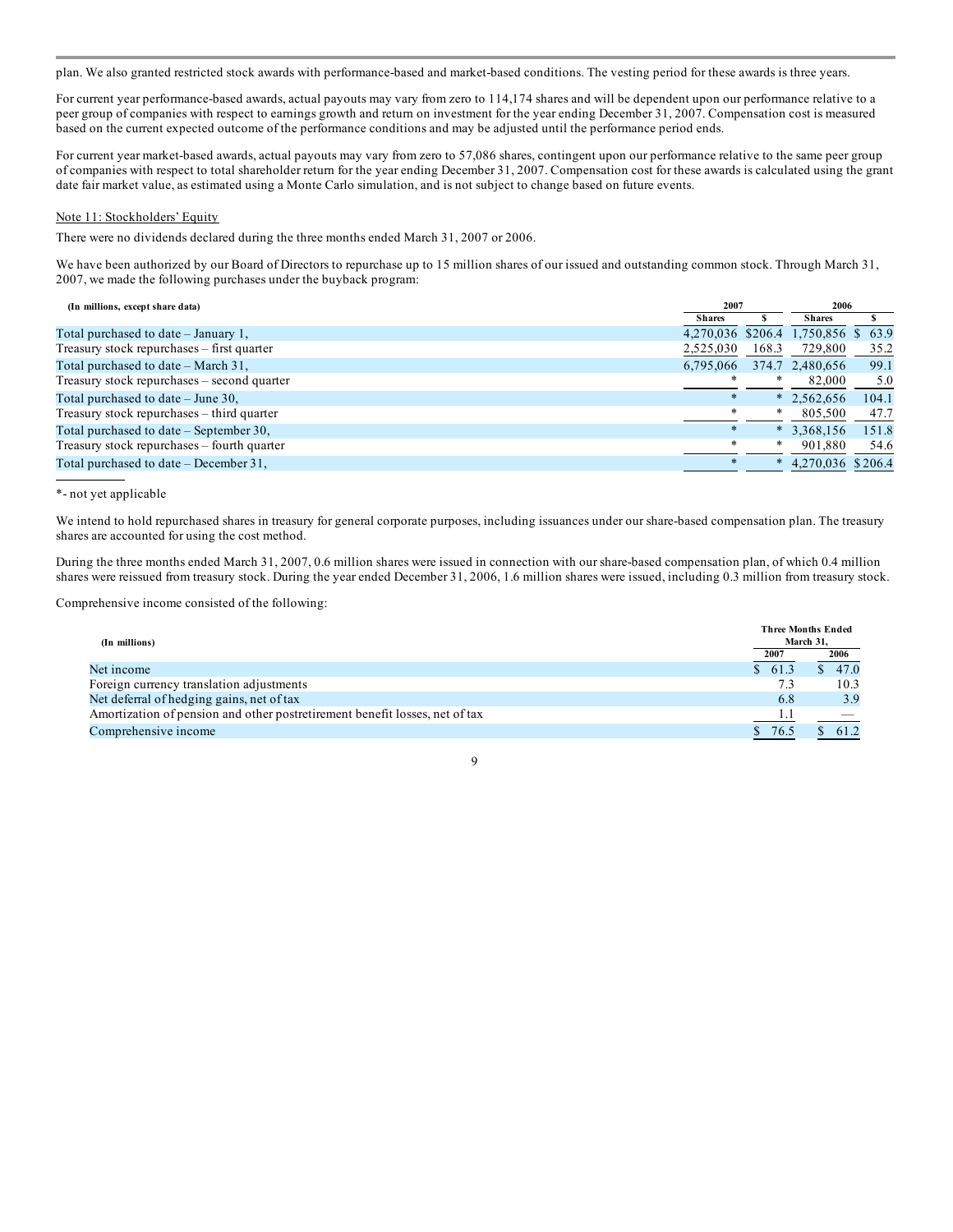Accumulated other comprehensive loss consisted of the following:

| (In millions)                                                                      | March 31.<br>2007 | December 31.<br>2006 |  |
|------------------------------------------------------------------------------------|-------------------|----------------------|--|
| Cumulative foreign currency translation adjustments                                | (42.6)            | (49.9)               |  |
| Cumulative deferral of hedging gains, net of tax                                   | 18.8              | 12.0                 |  |
| Cumulative deferral of pension and other postretirement benefit losses, net of tax | (73.2)            | (74.3)               |  |
| Accumulated other comprehensive loss                                               | \$ (97.0)         | (112.2)              |  |

#### Note 12: Commitments and Contingent Liabilities

We are named defendants in a number of multi-defendant, multi-plaintiff tort lawsuits. Under the Separation and Distribution Agreement with FMC Corporation, which contains key provisions relating to our 2001 spin-off from FMC Corporation, FMC Corporation is required to indemnify us for certain claims made prior to the spin-off, as well as for other claims related to discontinued operations. We expect that FMC Corporation will bear responsibility for the majority of these claims. Claims of this nature have also been asserted subsequent to the spin-off. While the ultimate responsibility for all of these claims cannot yet be determined due to lack of identification of the products or premises involved, we also expect that FMC Corporation will bear responsibility for a majority of these claims initiated subsequent to the spin-off.

We are subject to a warranty period related to a completed contract provided by the Floating Systems business. The customer may draw upon a bank guarantee established in conjunction with the contract, which could result in warranty expense of up to \$12.6 million, or \$0.11 per share. Any potential warranty expense would be reflected in income (loss) from discontinued operations.

In the ordinary course of business with customers, vendors and others, we issue standby letters of credit, performance bonds, surety bonds and other guarantees. The majority of these financial instruments represent guarantees of our future performance. Management does not expect these financial instruments to result in losses, if any, that would have a material adverse effect on our consolidated financial position or results of operations.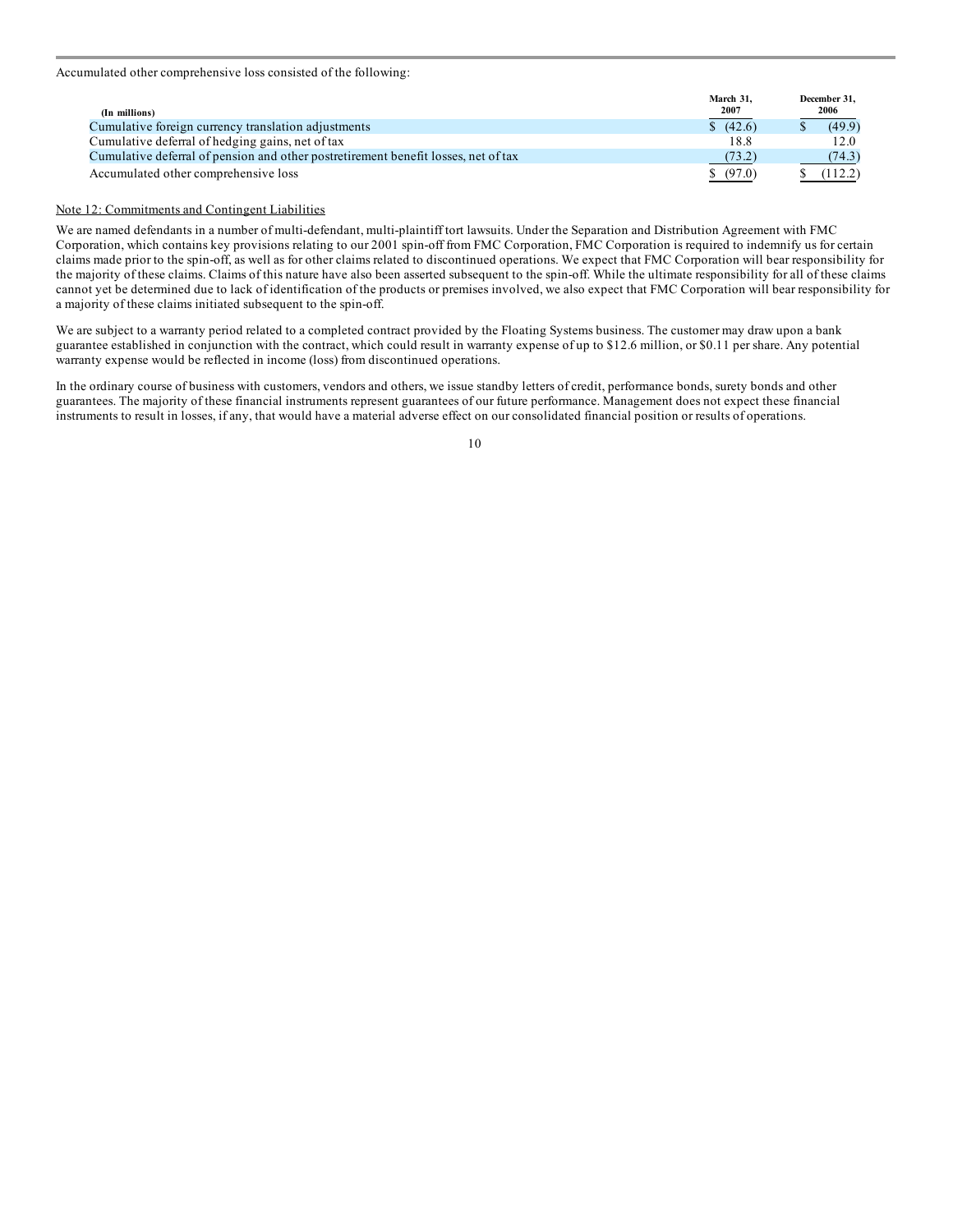#### Note 13: Business Segment Information

*Segment revenue and segment operating profit*

| (In millions)                     | <b>Three Months Ended</b><br>March 31, |                      |
|-----------------------------------|----------------------------------------|----------------------|
|                                   | 2007                                   | 2006                 |
| Revenue                           |                                        |                      |
| <b>Energy Production Systems</b>  | \$610.0                                | \$485.4              |
| <b>Energy Processing Systems</b>  | 173.2                                  | 152.3                |
| Intercompany eliminations         | (0.3)                                  | (0.1)                |
| Subtotal Energy Systems           | 782.9                                  | 637.6                |
| FoodTech                          | 126.3                                  | 122.9                |
| <b>Airport Systems</b>            | 72.7                                   | 68.2                 |
| Intercompany eliminations         | (2.0)                                  | (2.1)                |
| Total revenue                     | \$979.9                                | \$826.6              |
| Income before income taxes        |                                        |                      |
| Segment operating profit:         |                                        |                      |
| <b>Energy Production Systems</b>  | S<br>61.9                              | \$<br>49.3           |
| <b>Energy Processing Systems</b>  | 30.2                                   | 23.3                 |
| <b>Subtotal Energy Systems</b>    | 92.1                                   | 72.6                 |
| FoodTech                          | 9.0                                    | 7.1                  |
| <b>Airport Systems</b>            | 3.1                                    | 2.5                  |
| Total segment operating profit    | 104.2                                  | 82.2                 |
| Corporate items:                  |                                        |                      |
| Corporate $expense^{(1)}$         | (7.9)                                  | (6.7)                |
| Other expense, net <sup>(2)</sup> | (3.5)                                  | (4.6)                |
| Net interest expense              | (1.9)                                  | (1.5)                |
| Total corporate items             | (13.3)                                 | (12.8)               |
| Income before income taxes        | $\mathbb{S}$<br>90.9                   | $\mathbb{S}$<br>69.4 |

(1) Corporate expense primarily includes corporate staff expenses.

(2) Other expense, net, generally includes stock-based compensation, other employee benefits, LIFO adjustments, certain foreign exchange gains and losses, and the impact of unusual or strategic transactions not representative of segment operations.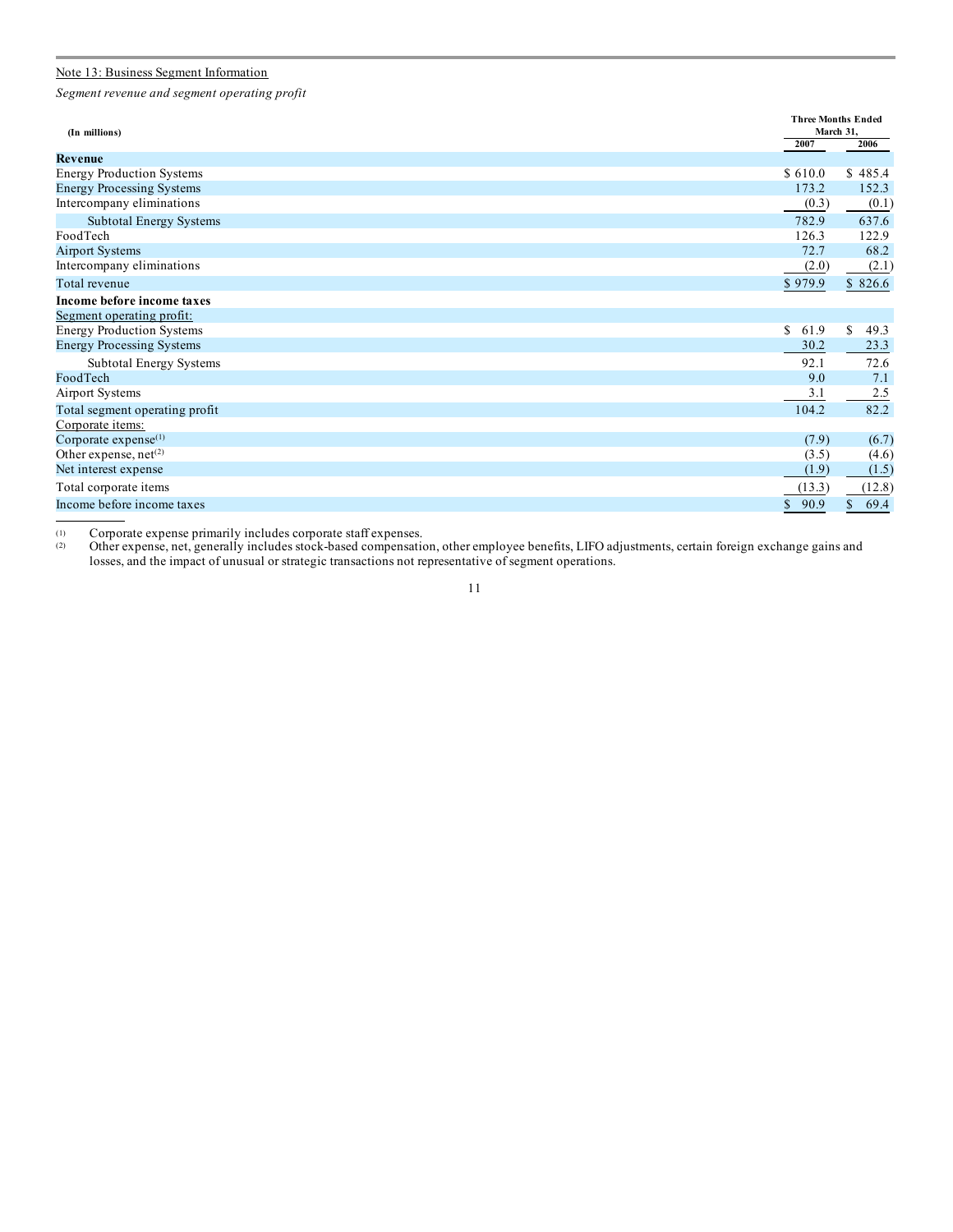*Segment operating capital employed*

| (In millions)                                                                | March 31.<br>2007 | December 31,<br>2006 |
|------------------------------------------------------------------------------|-------------------|----------------------|
| Segment operating capital employed (1):                                      |                   |                      |
| <b>Energy Production Systems</b>                                             | S.<br>760.7       | 760.8                |
| <b>Energy Processing Systems</b>                                             | 236.6             | 203.8                |
| Subtotal Energy Systems                                                      | 997.3             | 964.6                |
| FoodTech                                                                     | 135.7             | 146.1                |
| Airport Systems                                                              | 96.9              | 92.2                 |
| Total segment operating capital employed                                     | 1.229.9           | 1.202.9              |
| Segment liabilities included in total segment operating capital employed (2) | 1,184.6           | 1,132.2              |
| Corporate $(3)$                                                              | 174.3             | 138.2                |
| Assets of discontinued operations                                            | 5.8               | 14.5                 |
| Total assets                                                                 | \$2,594.6         | \$2,487.8            |

(1) FMC Technologies' management views segment operating capital employed, which consists of assets, net of its liabilities, as the primary measure of segment capital. Segment operating capital employed excludes debt, pension liabilities, income taxes and LIFO inventory reserves.

(2) Segment liabilities included in total segment operating capital employed consist of trade and other accounts payable, advance payments and progress billings, accrued payroll and other liabilities.

(3) Corporate includes cash, LIFO inventory reserves, deferred income tax balances, property, plant and equipment not associated with a specific segment, pension assets and the fair value of derivatives.

#### Note 14: Subsequent Event

On April 2, 2007, we increased our ownership in CDS Engineering BV ("CDS") from 50.05% to 91% for an immediate payment of \$40.0 million plus a payment in 2009 consisting of a fixed amount of 11.2 million Euros and a variable component contingent on CDS's earnings. We had previously committed to purchasing the minority share in two increments, 45% in 2009 and 4.95% in 2011. This transaction accelerates our planned buyout of the minority shareholders, while retaining a commitment to purchase the remaining 9% of CDS in 2009 and 2011. The 2009 and 2011 commitments are contingent on CDS's earnings in the two years immediately preceding the payouts. Our consolidated net income will reflect a 91% ownership of the results of CDS's operations beginning April 2, 2007. CDS has been a consolidated subsidiary reported in the Energy Production Systems segment since our investment in CDS in 2003, and minority interests in the subsidiary will continue to be shown on the face of our balance sheet.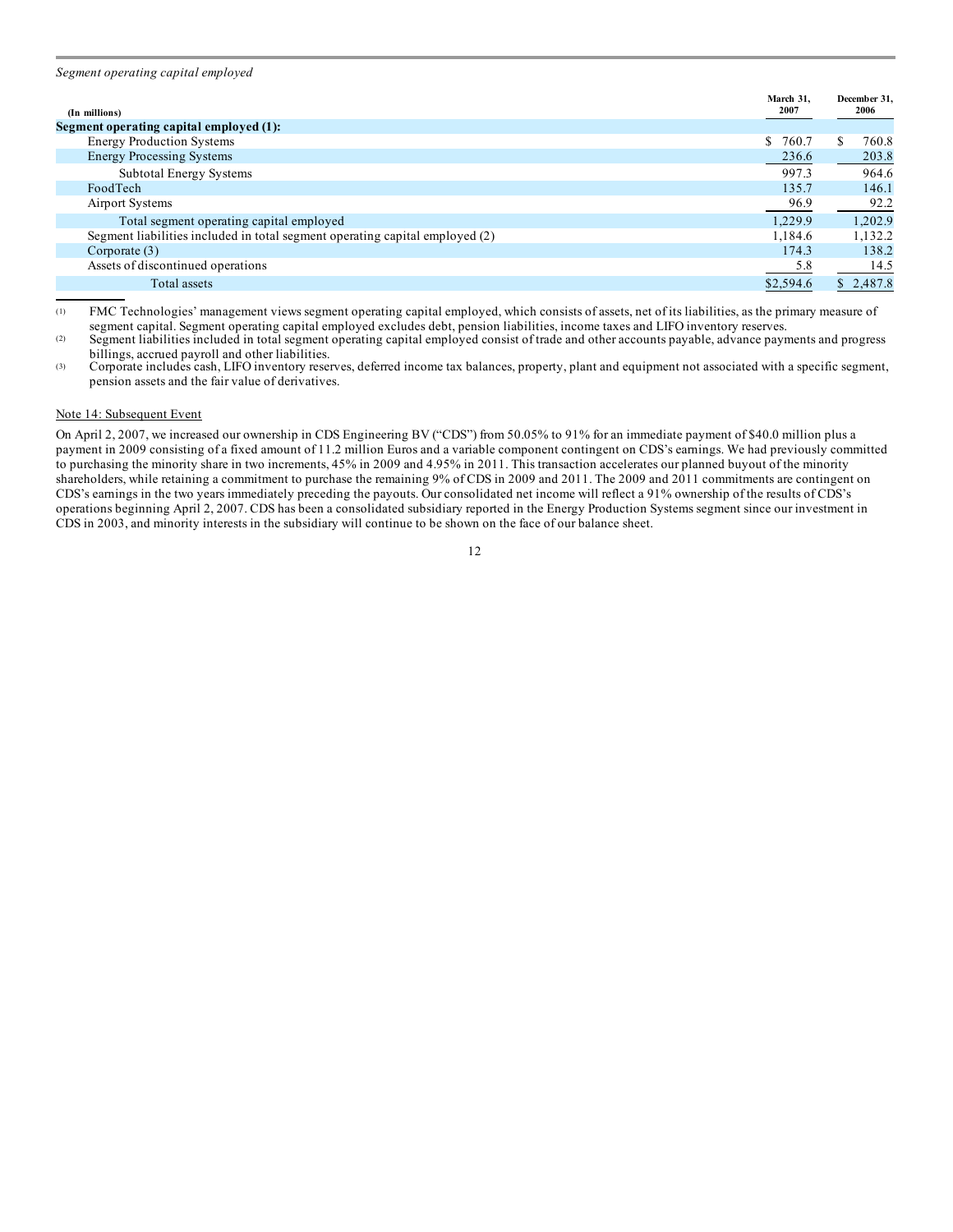#### **ITEM 2. MANAGEMENT'S DISCUSSION AND ANALYSIS OF FINANCIAL CONDITION AND RESULTS OF OPERATIONS**

#### **CAUTIONARY NOTE REGARDING FORWARD-LOOKING STATEMENTS**

Statement under the safe harbor provisions of the Private Securities Litigation Reform Act of 1995: FMC Technologies, Inc. and its representatives may from time to time make written or oral statements that are "forward-looking" and provide information that is not historical in nature, including statements that are or will be contained in this report, the notes to our consolidated financial statements, our other filings with the Securities and Exchange Commission, our press releases and conference call presentations and our other communications to our stockholders. These statements involve known and unknown risks, uncertainties and other factors that may be outside of our control and may cause actual results to differ materially from any results, levels of activity, performance or achievements expressed or implied by any forward-looking statement. These factors include, among other things, those described under Risk Factors in Item 1A of our 2006 Annual Report on Form 10-K, filed with the Securities and Exchange Commission on March 1, 2007.

In some cases, forward-looking statements can be identified by such words or phrases as "will likely result," "is confident that," "expects," "should," "could," "may," "will continue to," "believes," "anticipates," "predicts," "forecasts," "estimates," "projects," "potential," "intends" or similar expressions identifying "forward-looking statements" within the meaning of the Private Securities Litigation Reform Act of 1995, including the negative of those words and phrases. Such forward-looking statements are based on our current views and assumptions regarding future events, future business conditions and our outlook based on currently available information. We wish to caution you not to place undue reliance on any such forward-looking statements, which speak only as of the date made and involve judgments.

#### **CONSOLIDATED RESULTS OF OPERATIONS THREE MONTHS ENDED MARCH 31, 2007 AND 2006**

|                                                                 |            | <b>Three Months Ended</b> |         |           |  |
|-----------------------------------------------------------------|------------|---------------------------|---------|-----------|--|
| (In millions, except %)                                         |            | March 31,                 |         | Change    |  |
|                                                                 | 2007       | 2006                      | s       | $\%$      |  |
| Revenue                                                         | \$979.9    | \$826.6                   | \$153.3 | 18.5%     |  |
| Costs and expenses:                                             |            |                           |         |           |  |
| Cost of sales                                                   | 768.1      | 647.6                     | 120.5   | 18.6      |  |
| Selling, general and administrative expense                     | 105.3      | 95.8                      | 9.5     | 9.9       |  |
| Research and development expense                                | 15.5       | 11.7                      | 3.8     | 32.5      |  |
| Total costs and expenses                                        | 888.9      | 755.1                     | 133.8   | 17.7      |  |
| Net gain on disposal of assets                                  | 2.3        | 0.2                       | 2.1     | >100.0    |  |
| Minority interests                                              | (0.5)      | (0.8)                     | 0.3     | (37.5)    |  |
| Net interest expense                                            | (1.9)      | (1.5)                     | (0.4)   | 26.7      |  |
| Income from continuing operations before income taxes           | 90.9       | 69.4                      | 21.5    | 31.0      |  |
| Provision for income taxes                                      | 29.2       | 26.3                      | 2.9     | 11.0      |  |
| Income from continuing operations                               | 61.7       | 43.1                      | 18.6    | 43.2      |  |
| Income (loss) from discontinued operations, net of income taxes | (0.4)      | 3.9                       | (4.3)   | < (100.0) |  |
| Net income                                                      | 61.3<br>\$ | 47.0                      | \$14.3  | 30.4%     |  |

Our total revenue for the first quarter of 2007 reflects growth in all business segments compared to the same period in 2006. Our Energy Production Systems businesses provided \$124.6 million of the \$153.3 million increase. We benefited from high demand for equipment and systems, especially subsea systems, used in the major oil and gas producing regions throughout the world. Oil and gas prices remain high relative to historical levels, creating incentives for investment in the energy industry. The favorable market conditions related to continued strong oil and gas prices drove higher demand in our Energy Processing Systems businesses, providing \$20.9 million in incremental revenue compared to 2006. Of the increase in total revenue, \$38.8 million was attributable to the favorable impact of foreign currency translation.

Cost of sales held at 78.4% of revenue for both periods. As a result, gross profit (revenue less cost of sales) increased because of volume improvement, primarily in our Energy Systems' businesses. Of the increase in cost of sales, \$32.9 million was attributable to foreign currency translation.

Selling, general and administrative expense for the first quarter of 2007 increased compared to the same period in 2006, but declined as a percentage of sales from 11.6% in 2006 to 10.8% in 2007. Higher costs in our Energy Production Systems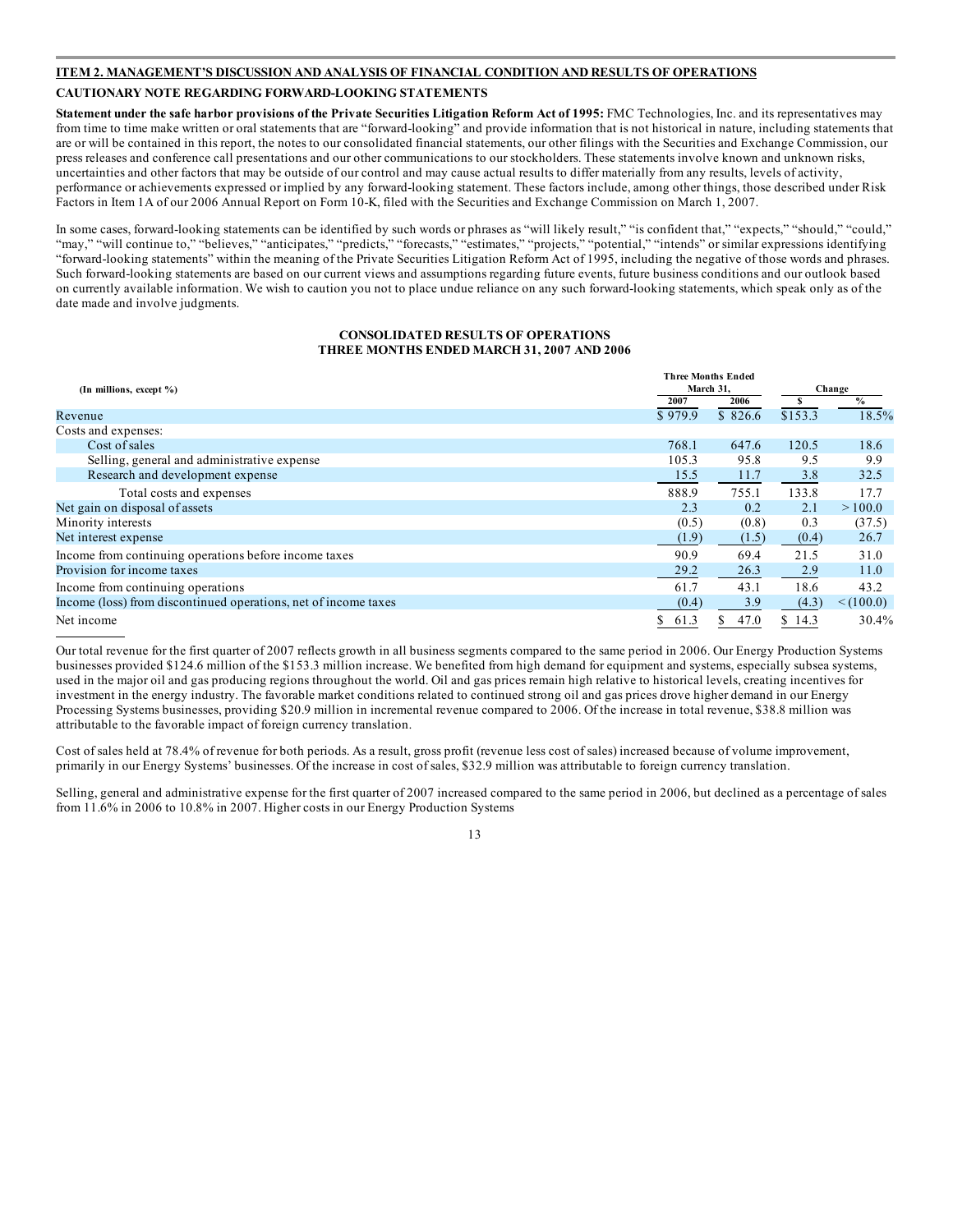businesses were primarily responsible for the dollar increase, the result of increased headcount required to support growth in this business segment and higher bid costs. While we have expanded our operations to meet the growing demand, we have been able to reduce expenses as a percentage of sales by leveraging our existing capabilities. Of the increase in selling, general and administrative expense, \$2.7 million was attributable to changes in foreign currency exchange rates.

Net interest expense for the first quarter of 2007 was higher compared to the same period in 2006, primarily as a result of higher average debt levels.

Our income tax provisions for the first quarter of 2007 and 2006 reflect effective tax rates of 32.1% and 37.9%, respectively. The decrease in the effective rate in 2007 is primarily the result of higher international tax expense in 2006 resulting from foreign currency exchange gains. The difference between the effective tax rate and the statutory U.S. federal income tax rate related primarily to differing foreign and state tax rates. We anticipate our full year effective tax rate will be approximately 32%.

#### **Outlook**

We estimate that our full-year 2007 diluted earnings per share from continuing operations will be within the range of \$3.90 to \$4.10.

#### **OPERATING RESULTS OF BUSINESS SEGMENTS THREE MONTHS ENDED MARCH 31, 2007 AND 2006**

| (In millions, except %)                                         |                      | <b>Three Months Ended</b><br>March 31, | Favorable/<br>(Unfavorable) |             |
|-----------------------------------------------------------------|----------------------|----------------------------------------|-----------------------------|-------------|
|                                                                 |                      | 2006                                   | s                           | $\%$        |
| Revenue                                                         |                      |                                        |                             |             |
| <b>Energy Production Systems</b>                                | \$610.0              | \$485.4                                | \$124.6                     | 25.7        |
| <b>Energy Processing Systems</b>                                | 173.2                | 152.3                                  | 20.9                        | 13.7        |
| Intercompany eliminations                                       | (0.3)                | (0.1)                                  | (0.2)                       | *           |
| Subtotal Energy Systems                                         | 782.9                | 637.6                                  | 145.3                       | 22.8        |
| FoodTech                                                        | 126.3                | 122.9                                  | 3.4                         | 2.8         |
| <b>Airport Systems</b>                                          | 72.7                 | 68.2                                   | 4.5                         | 6.6         |
| Intercompany eliminations                                       | (2.0)                | (2.1)                                  | 0.1                         |             |
| Total revenue                                                   | \$979.9              | \$826.6                                | \$153.3                     | 18.5%       |
| <b>Segment Operating Profit</b>                                 |                      |                                        |                             |             |
| <b>Energy Production Systems</b>                                | $\mathbb{S}$<br>61.9 | \$<br>49.3                             | \$12.6                      | 25.6%       |
| <b>Energy Processing Systems</b>                                | 30.2                 | 23.3                                   | 6.9                         | 29.6        |
| Subtotal Energy Systems                                         | 92.1                 | 72.6                                   | 19.5                        | 26.9        |
| FoodTech                                                        | 9.0                  | 7.1                                    | 1.9                         | 26.8        |
| <b>Airport Systems</b>                                          | 3.1                  | 2.5                                    | 0.6                         | 24.0        |
| Total segment operating profit                                  | 104.2                | 82.2                                   | 22.0                        | 26.8        |
| Corporate items:                                                |                      |                                        |                             |             |
| Corporate expense                                               | (7.9)                | (6.7)                                  | (1.2)                       | 17.9        |
| Other expense, net                                              | (3.5)                | (4.6)                                  | 1.1                         | (23.9)      |
| Net interest expense                                            | (1.9)                | (1.5)                                  | (0.4)                       | 26.7        |
| Total corporate items                                           | (13.3)               | (12.8)                                 | (0.5)                       | 3.9         |
| Income from continuing operations before income taxes           | 90.9                 | 69.4                                   | 21.5                        | 31.0        |
| Provision for income taxes                                      | (29.2)               | (26.3)                                 | (2.9)                       | 11.0        |
| Income from continuing operations                               | 61.7                 | 43.1                                   | 18.6                        | 43.2        |
| Income (loss) from discontinued operations, net of income taxes | (0.4)                | 3.9                                    | (4.3)                       | $<$ (100.0) |
| Net income                                                      | \$<br>61.3           | 47.0<br>\$                             | \$14.3                      | 30.4%       |

\* Not meaningful

Segment operating profit is defined as total segment revenue less segment operating expenses. The following items have been excluded in computing segment operating profit: corporate staff expense, interest income and expense associated with corporate investments and debt facilities, income taxes and other expense, net.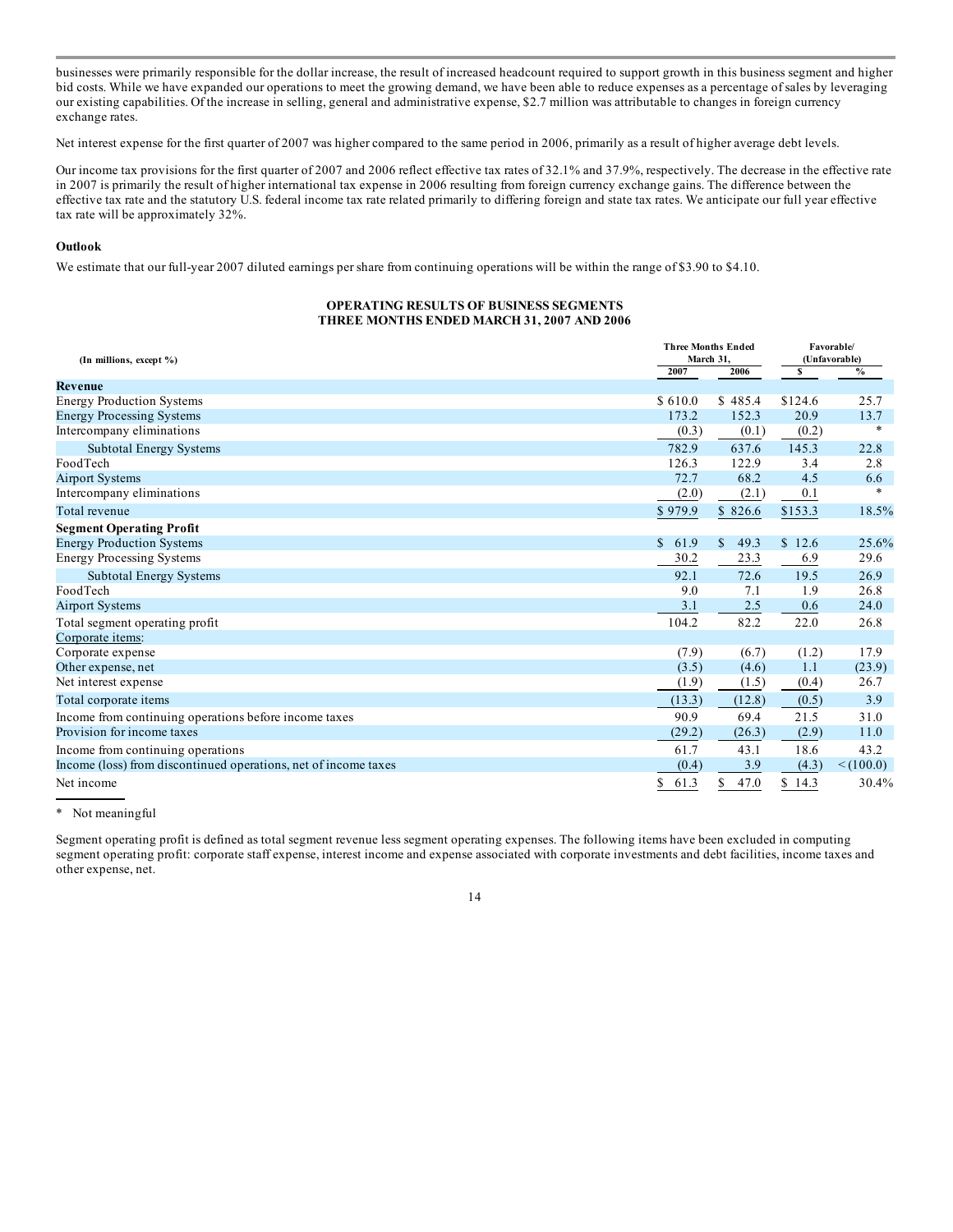#### *Energy Production Systems*

Energy Production Systems' revenue was \$124.6 million higher in the first quarter of 2007 compared to the same period in 2006. Segment revenue is affected by trends in land and offshore oil and gas exploration and production, including shallow and deepwater development. Subsea systems revenue of \$474.1 million increased \$108.1 million compared to the first quarter of 2006 driving the majority of the increase. Subsea systems' higher volumes reflect progress on new and ongoing projects located offshore West Africa, in the North Sea, and in the Gulf of Mexico. Foreign currency translation contributed \$29.4 million of the revenue increase, predominantly within subsea systems revenue.

Energy Production Systems operating profit increased by \$12.6 million in the first quarter of 2007 compared to the same period in 2006. The increase reflects \$21.2 million in higher gross profits from higher volume, primarily from subsea systems. Offsetting the increase was \$5.5 million in higher selling, general and administrative expenses reflecting higher staff levels. Further, research and development costs increased \$3.3 million since the first quarter of 2006 reflecting greater investment in advancing our existing product lines, and further developing our subsea processing and light well intervention technologies.

#### *Energy Processing Systems*

Energy Processing Systems' revenue increased by \$20.9 million in the first quarter of 2007 compared to the first quarter of 2006. The increase was driven by higher volume in fluid control products, which reflected continued strength in both oil and gas prices and land-based drilling activity.

Energy Processing Systems' operating profit in the first quarter of 2007 increased by \$6.9 million compared to the same period in 2006. Most of the incremental earnings resulted from the continued high demand for fluid control products.

#### *FoodTech*

FoodTech's revenue increased by \$3.4 million in the first quarter of 2007 compared to the same period in 2006. There were no significant differences in results for most of the segment's product lines. Foreign currency translation contributed \$4.3 million of the revenue increase.

FoodTech's operating profit increased by \$1.9 million in the first quarter of 2007 compared to the same period in 2006. Lower costs were the primary influence on profits, especially in food processing businesses.

#### *Airport Systems*

Airport Systems' revenue was \$4.5 million higher in the first quarter of 2007 compared to the same period in 2006, driven primarily from increased demand for ground support equipment, parts and airport maintenance services.

Airport Systems' operating profit in the first quarter of 2007 increased by \$0.6 million compared with the same period in 2006, primarily as result of the higher sales volume.

#### *Corporate Items*

Our corporate items reduced earnings by \$13.3 million in 2007 compared to \$12.8 million in 2006. The increase in expense in 2007 primarily reflects growth in employee compensation costs, such as stock based compensation, employee benefits and bonuses. Favorable foreign currency fluctuations generated approximately \$2.7 million in incremental income for 2007.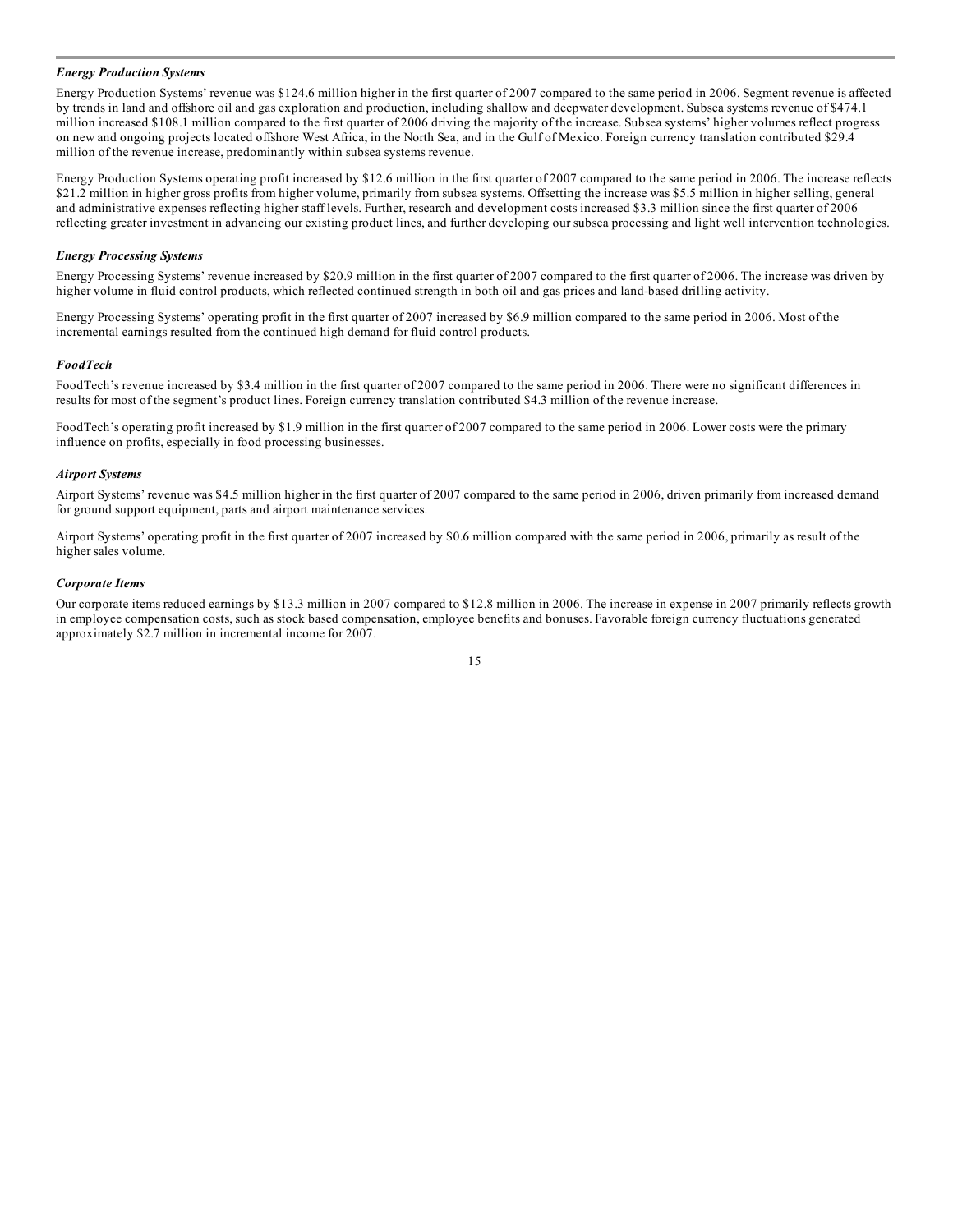#### *Inbound Orders and Order Backlog*

Inbound orders represent the estimated sales value of confirmed customer orders received during the reporting period.

|                                  |           | <b>Inbound Orders</b>     |
|----------------------------------|-----------|---------------------------|
|                                  |           | <b>Three Months Ended</b> |
|                                  |           | March 31.                 |
| (In millions)                    | 2007      | 2006                      |
| <b>Energy Production Systems</b> | \$ 877.9  | \$627.4                   |
| <b>Energy Processing Systems</b> | 199.9     | 151.0                     |
| Intercompany eliminations        | (0.8)     |                           |
| <b>Subtotal Energy Systems</b>   | 1,077.0   | 778.4                     |
| FoodTech                         | 156.1     | 157.1                     |
| Airport Systems                  | 94.2      | 104.0                     |
| Intercompany eliminations        | (2.3)     | (1.4)                     |
| Total inbound orders             | \$1,325.0 | \$1,038.1                 |

Order backlog is calculated as the estimated sales value of unfilled, confirmed customer orders at the reporting date.

|                                  |                   | <b>Order Backlog</b> |                   |  |
|----------------------------------|-------------------|----------------------|-------------------|--|
| (In millions)                    | March 31.<br>2007 | December 31.<br>2006 | March 31,<br>2006 |  |
| <b>Energy Production Systems</b> | \$2,295.6         | \$2.027.7            | \$1,591.5         |  |
| <b>Energy Processing Systems</b> | 332.7             | 306.0                | 213.5             |  |
| Intercompany eliminations        | (0.6)             | (0.2)                | (0.2)             |  |
| Subtotal Energy Systems          | 2.627.7           | 2,333.5              | 1,804.8           |  |
| FoodTech                         | 198.5             | 168.8                | 164.2             |  |
| Airport Systems                  | 174.3             | 152.7                | 129.6             |  |
| Intercompany eliminations        | (1.8)             | (1.5)                | (0.8)             |  |
| Total order backlog              | \$2,998.7         | \$2,653.5            | \$2,097.8         |  |

Energy Production Systems' order backlog at March 31, 2007 increased by \$267.9 million since year-end 2006 reflecting higher subsea project orders, including Norsk Hydro's Vega project in the North Sea. Backlog has increased \$704.1 million since March 31, 2006, which includes this quarter's Vega project order, as well as three subsea projects offshore Brazil totaling approximately \$500 million. We expect to convert approximately 65% of the March 31, 2007 backlog into revenue during 2007.

Energy Processing Systems' order backlog at March 31, 2007 increased by \$26.7 million since year-end 2006, and by \$119.2 million since March 31, 2006, reflecting higher demand for fluid control products and measurement solutions. We expect to convert approximately 80% of the March 31, 2007 backlog into revenue during 2007.

FoodTech's order backlog at March 31, 2007 increased by \$29.7 million since year-end 2006, and by \$34.3 million since March 31, 2006, reflecting higher demand from Asia, including China. We expect to convert the March 31, 2007 backlog into revenue during 2007.

Airport Systems' order backlog at March 31, 2007 increased by \$21.6 million since year-end 2006, and by \$44.7 million since March 31, 2006, reflecting significant orders for loaders and other ground support equipment. We expect to convert approximately 90% of the March 31, 2007 backlog into revenue during 2007.

#### **LIQUIDITY AND CAPITAL RESOURCES**

We generate our capital resources primarily through operations, and when needed, through various credit facilities.

Our net debt at March 31, 2007 and December 31, 2006, was \$250.1 million and \$138.9 million, respectively. Net debt is a non-GAAP measure reflecting debt, net of cash and cash equivalents. Management uses this non-GAAP measure to evaluate our capital structure and financial leverage. We believe that net debt is a meaningful measure of our financial leverage and will assist investors in understanding our results and recognizing underlying trends. This measure supplements disclosures required by GAAP. The following table provides details of the balance sheet classifications included in net debt.

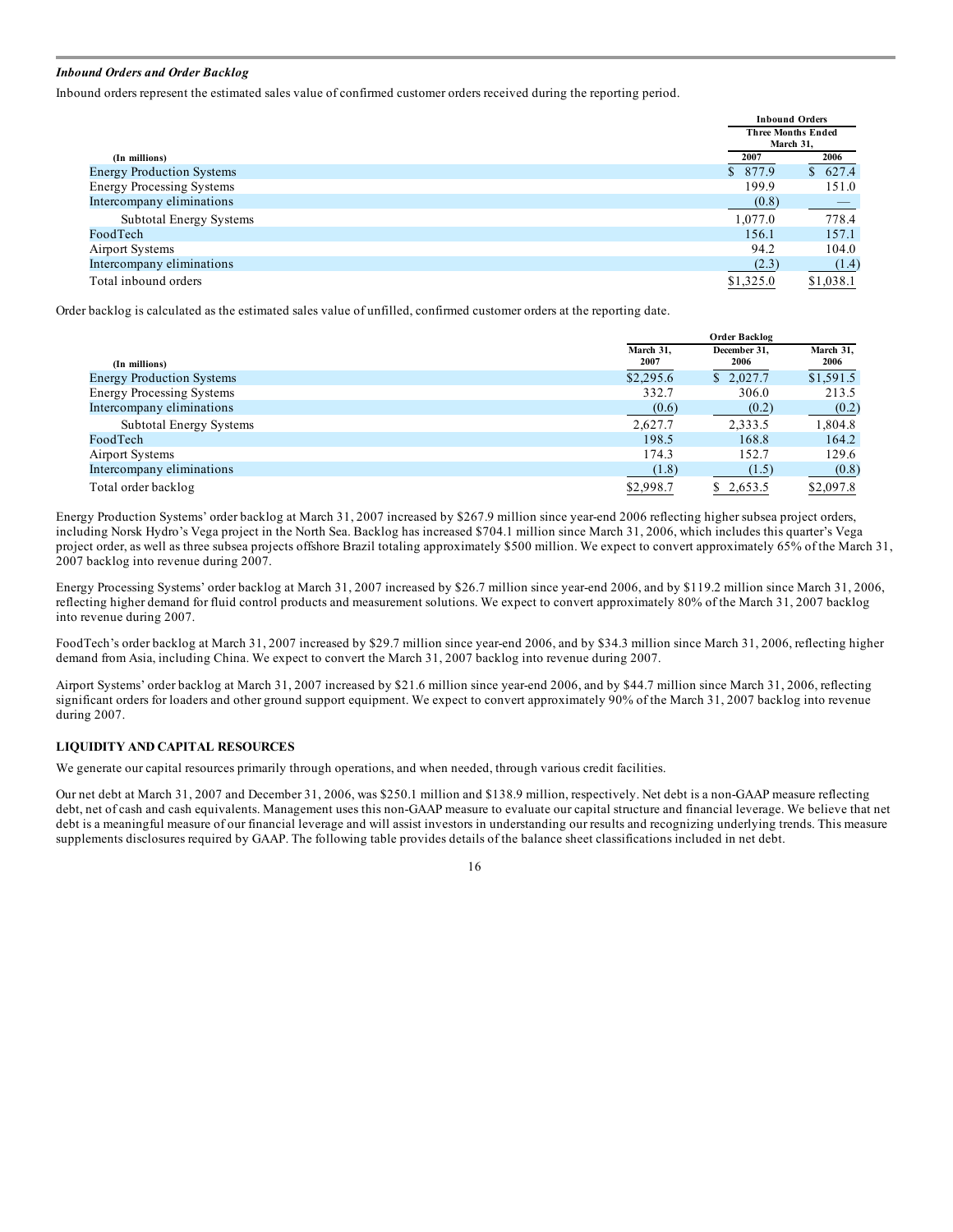| (In millions)                                         | March 31, 2007 | December 31, 2006 |         |
|-------------------------------------------------------|----------------|-------------------|---------|
| Cash and cash equivalents                             | 85.7           |                   | 79.5    |
| Short-term debt and current portion of long-term debt | (4.4)          |                   | (5.8)   |
| Long-term debt, less current portion                  | (331.4)        |                   | (212.6) |
| Net debt                                              | (250.1)        |                   | (138.9) |

The increase in net debt was primarily due to repurchases of our common stock, which totaled \$168.3 million for the three months ended March 31, 2007.

#### *Cash Flows*

During the first quarter of 2007, we generated \$6.0 million in cash flows from operating activities of continuing operations. Our cash earnings for the quarter covered the cash required for working capital increases in our Energy Systems businesses. In the first quarter of 2006, working capital growth exceeded our cash earnings, resulting in \$26.1 million in cash required by operating activities of continuing operations. Our working capital balances can vary significantly quarter to quarter depending on the payment terms and timing of delivery on key contracts.

Compared to the first quarter of 2006, capital expenditures were flat at approximately \$30 million. In 2007, we received \$60.8 million in proceeds from the sale of assets, including \$58.1 million from the sale and leaseback of land and property in Houston, Texas.

Cash required by financing activities was \$37.8 million for the first quarter of 2007. We repurchased 2.5 million shares for \$168.3 million under our 15 million share authorization. To fund these repurchases, we drew a net \$118.8 million under our revolving credit facilities and commercial paper program.

#### *Debt and Liquidity*

The following is a summary of our committed credit facilities at March 31, 2007:

| (In millions)<br>Description         | Commitment<br>amount | Debt<br>outstanding | Commercial<br>paper<br>outstanding<br>(a) | Letters<br>of<br>credit<br>(b) | Unused<br>capacity | Maturity           |
|--------------------------------------|----------------------|---------------------|-------------------------------------------|--------------------------------|--------------------|--------------------|
| Five-year revolving credit facility  | 250.0                |                     | 90.0                                      | \$16.1                         | \$143.9            | November $2010$    |
| Five-year revolving credit facility  | 370.0                | 232.0               |                                           |                                | 138.0              | November $2010(c)$ |
| Three-year revolving credit facility | 4.3                  |                     |                                           |                                | 4.3                | December 2008      |
|                                      | 624.3                | 232.0               | 90.0                                      | \$16.1                         | \$286.2            |                    |

(a) Our available capacity under our \$250 million five-year revolving credit facility is reduced by any outstanding commercial paper.

(b) The \$250 million five-year revolving credit facility allows us to obtain a total of \$150.0 million in standby letters of credit. Our available capacity is reduced by any outstanding letters of credit associated with this facility.

(c) We have the ability, with notice to the lenders, to convert the outstanding balance of the line of credit to a term loan. Upon conversion, unused capacity, if any at the time of conversion, would be forfeited. We do not currently intend to convert this facility into a term loan.

In addition to our committed credit facilities, we may access funds through uncommitted facilities and our commercial paper program. In March 2007, we established an uncommitted line of credit, maturing on September 30, 2007, which permits us to request loans of up to \$100 million. Borrowings will accrue interest at a variable rate depending upon the type and duration of the borrowing. Under the commercial paper program, and subject to available capacity under our \$250 million committed revolving credit facility, we have the ability to access up to \$250.0 million of short-term financing through our commercial paper dealers.

In March 2007, we sold and leased back property in Houston, Texas consisting of land, corporate offices and production facilities. The lease expires in 2022 and provides for two 5-year optional extensions as well as the option to terminate the lease in 2017, subject to a \$3.3 million fee. Annual rent of \$4.2 million escalates 2% per year. The lease has been accounted for as an operating lease.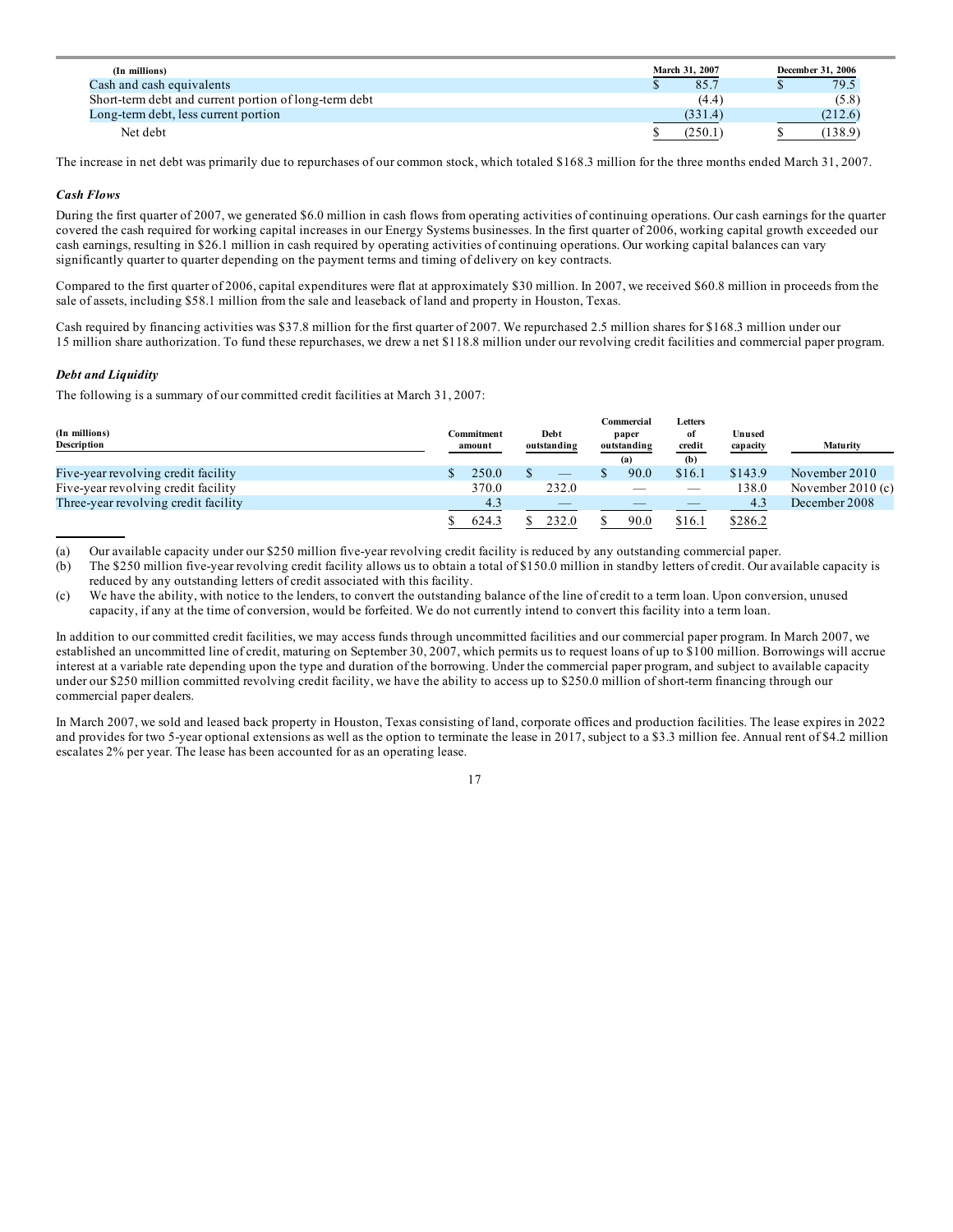We have unrecognized tax benefits included in income taxes payable of \$19.1 million. Management believes that the unrecognized tax benefits may be reduced by up to \$10.2 million in the upcoming year. The remaining amounts are expected to be settled over the next five years.

#### *Outlook*

We plan to meet our cash requirements in the remainder of 2007 with cash generated from operations. We intend to continue to expand our Energy Systems operating facilities, and we are projecting to spend \$120 million to \$125 million in 2007 to carry out these expansions. We intend to contribute \$11 million to our pension plans in 2007. Further, we expect to continue our stock repurchases authorized by our Board, with the timing and amounts of these repurchases dependent upon market conditions.

We have committed credit facilities totaling almost \$625 million which we expect to utilize if working capital temporarily increases in response to market demand, and when opportunities for business acquisitions or mergers meet our standards. We continue to evaluate acquisitions, divestitures and joint ventures in the ordinary course of business.

#### **CRITICAL ACCOUNTING ESTIMATES**

Refer to our Annual Report on Form 10-K for the year ended December 31, 2006 for a discussion of our critical accounting estimates. During the three months ended March 31, 2007, there were no material changes in our judgments and assumptions associated with the development of our critical accounting estimates.

#### **RECENTLY ISSUED ACCOUNTING STANDARDS**

In September 2006, the Financial Accounting Standards Board ("FASB") issued Statement of Financial Accounting Standards ("SFAS") No. 157, "Fair Value Measurements," which defines fair value, establishes a framework for measuring fair value in generally accepted accounting principles, and expands disclosures about fair value measurements. SFAS No. 157 is effective in fiscal years beginning after November 15, 2007. We have not yet determined the effect that the adoption of SFAS No. 157 will have on our results of operations or financial position.

In February 2007, the FASB issued SFAS No. 159, "The Fair Value Option for Financial Assets and Financial Liabilities." SFAS No. 159 permits entities to choose to measure many financial instruments and certain other items at fair value. Under SFAS No. 159, the decision to measure items at fair value is made at specified election dates on an irrevocable instrument-by-instrument basis. This statement is effective for financial statements issued for fiscal years beginning after November 15, 2007. We have not yet determined the effect that the adoption of SFAS No. 159 will have on our results of operations or financial position.

#### **ITEM 3. QUANTITATIVE AND QUALITATIVE DISCLOSURES ABOUT MARKET RISK**

There have been no material changes in reported market risks from the information reported in our Annual Report on Form 10-K for the year ended December 31, 2006.

#### **ITEM 4. CONTROLS AND PROCEDURES**

Under the direction of our principal executive officer and principal financial officer, we have evaluated the effectiveness of our disclosure controls and procedures as of March 31, 2007. We have concluded that our disclosure controls and procedures were

- i) effective in ensuring that information required to be disclosed is recorded, processed, summarized and reported within time periods specified in the SEC's rules and forms; and
- ii) effective in ensuring that information required to be disclosed is accumulated and communicated to management, including our principal executive officer and principal financial officer, as appropriate to allow timely decisions regarding required disclosure.

There were no changes in controls identified in the evaluation for the quarter ended March 31, 2007 that have materially affected, or are reasonably likely to materially affect, our internal control over financial reporting.

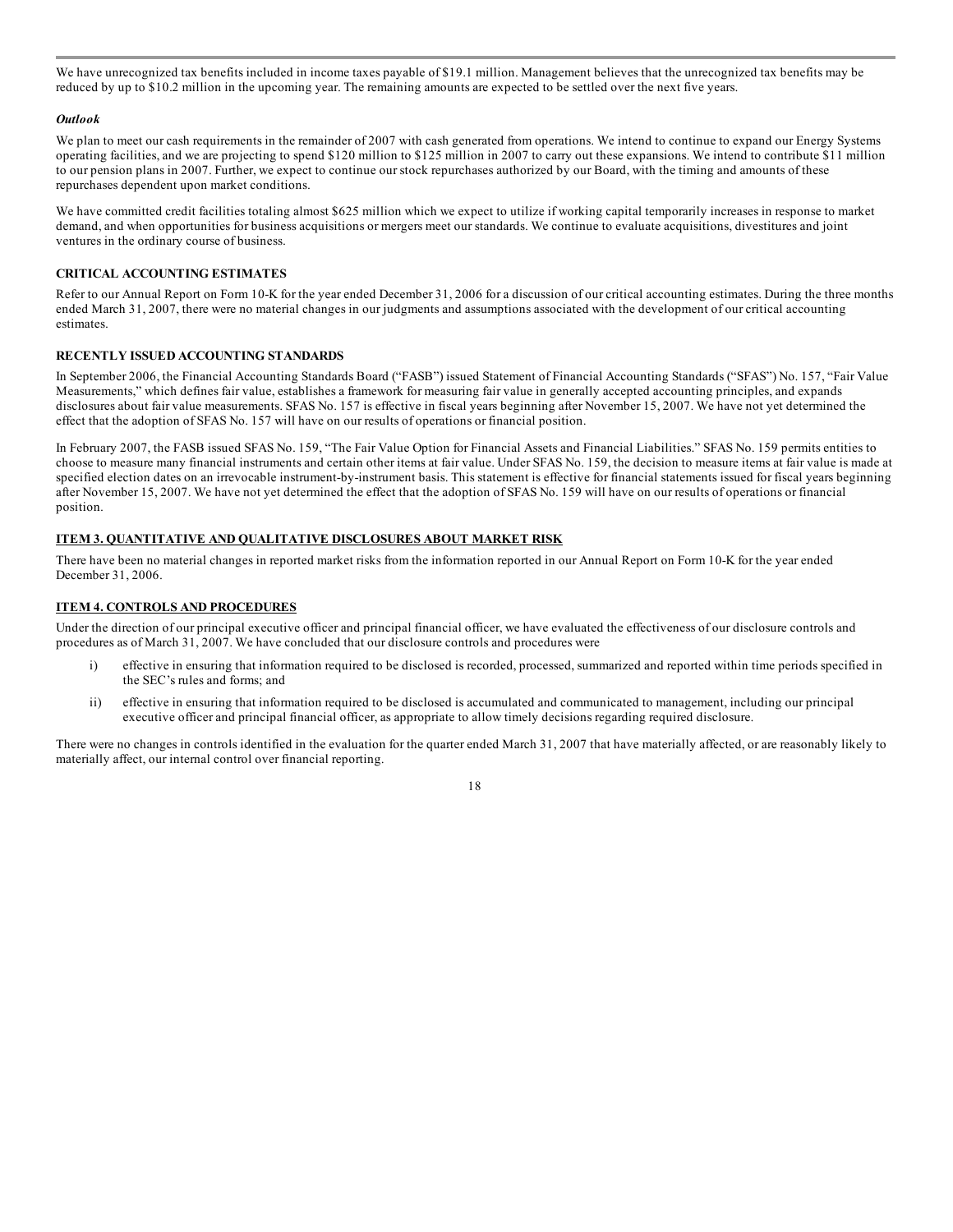#### **REPORT OF INDEPENDENT REGISTERED PUBLIC ACCOUNTING FIRM**

#### The Board of Directors FMC Technologies, Inc.:

We have reviewed the accompanying consolidated balance sheet of FMC Technologies, Inc. and consolidated subsidiaries as of March 31, 2007, and the related consolidated statements of income and cash flows for the three-month periods ended March 31, 2007 and 2006. These consolidated financial statements are the responsibility of the Company's management.

We conducted our reviews in accordance with the standards of the Public Company Accounting Oversight Board (United States). A review of interim financial information consists principally of applying analytical procedures and making inquiries of persons responsible for financial and accounting matters. It is substantially less in scope than an audit conducted in accordance with the standards of the Public Company Accounting Oversight Board (United States), the objective of which is the expression of an opinion regarding the financial statements taken as a whole. Accordingly, we do not express such an opinion.

Based on our reviews, we are not aware of any material modifications that should be made to the consolidated financial statements referred to above for them to be in conformity with U.S. generally accepted accounting principles.

We have previously audited, in accordance with standards of the Public Company Accounting Oversight Board (United States), the consolidated balance sheet of FMC Technologies, Inc. and consolidated subsidiaries as of December 31, 2006, and the related consolidated statements of income, cash flows and changes in stockholders' equity for the year then ended (not presented herein); and in our report dated February 28, 2007, we expressed an unqualified opinion on those consolidated financial statements. In our opinion, the information set forth in the accompanying consolidated balance sheet as of December 31, 2006, is fairly stated, in all material respects, in relation to the consolidated balance sheet from which it has been derived.

/s/ KPMG LLP

Chicago, Illinois May 10, 2007

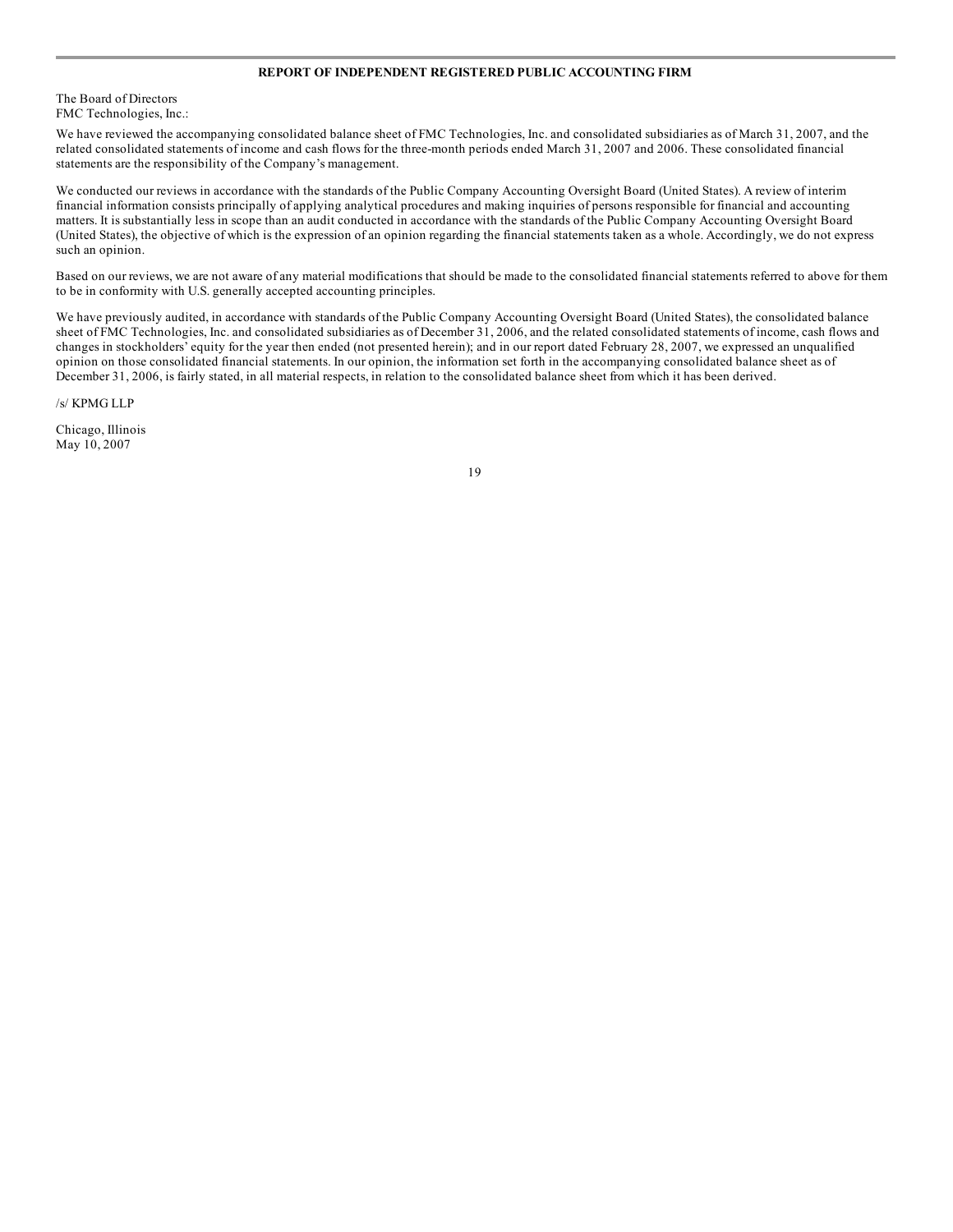#### **PART II—OTHER INFORMATION ITEM 1. LEGAL PROCEEDINGS**

There have been no material legal proceedings identified or material developments in existing legal proceedings noted during the three-months ended March 31, 2007.

#### **ITEM 1A. RISK FACTORS**

There have been no material changes in reported risk factors from the information reported in our Annual Report on Form 10-K for the year ended December 31, 2006.

#### **ITEM 2. UNREGISTERED SALES OF EQUITY SECURITIES AND USE OF PROCEEDS**

We had no unregistered sales of equity securities during the three-months ended March 31, 2007. The following table summarizes repurchases of our common stock during the three-months ended March 31, 2007.

#### **ISSUER PURCHASES OF EQUITY SECURITIES**

| Period                                   | <b>Total Number of</b><br><b>Shares</b><br>Purchased (a) | Average Price Paid per<br>Share | <b>Total Number of</b><br><b>Shares Purchased as</b><br><b>Part of Publicly</b><br><b>Announced Plans or</b><br>Programs (b) | <b>Maximum Number</b><br>of Shares that May<br><b>Yet Be Purchased</b><br>under the Plans or<br>Programs <sup>(b)</sup> |
|------------------------------------------|----------------------------------------------------------|---------------------------------|------------------------------------------------------------------------------------------------------------------------------|-------------------------------------------------------------------------------------------------------------------------|
| January 1, 2007 – January 31, 2007       | 149.880                                                  | 62.06                           | 149,500                                                                                                                      | 2.580.464                                                                                                               |
| February 1, $2007$ – February 28, $2007$ | 383.509                                                  | 66.02                           | 383.509                                                                                                                      | 10,196,955                                                                                                              |
| March 1, 2007 – March 31, 2007           | 2,001,821                                                | 67.11                           | 1.992.021                                                                                                                    | 8.204.934                                                                                                               |
| Total                                    | 2,535,210                                                | 66.65                           | 2,525,030                                                                                                                    | 8.204.934                                                                                                               |

(a) Represents 2,525,030 shares of common stock repurchased and held in treasury and 10,180 shares of common stock purchased and held in an employee benefit trust established for the FMC Technologies, Inc. Non-Qualified Savings and Investment Plan. In addition to these shares purchased on the open market, we sold 14,260 shares of registered common stock held in this trust, as directed by the beneficiaries, during the three months ended March 31, 2007.

(b) In 2005, we announced a repurchase plan approved by our Board of Directors authorizing the repurchase of up to two million shares of our outstanding common stock through open market purchases. The Board of Directors has authorized extensions of this program adding five million shares in February 2006 and eight million shares in February 2007 for a total of fifteen million shares of common stock authorized for repurchase.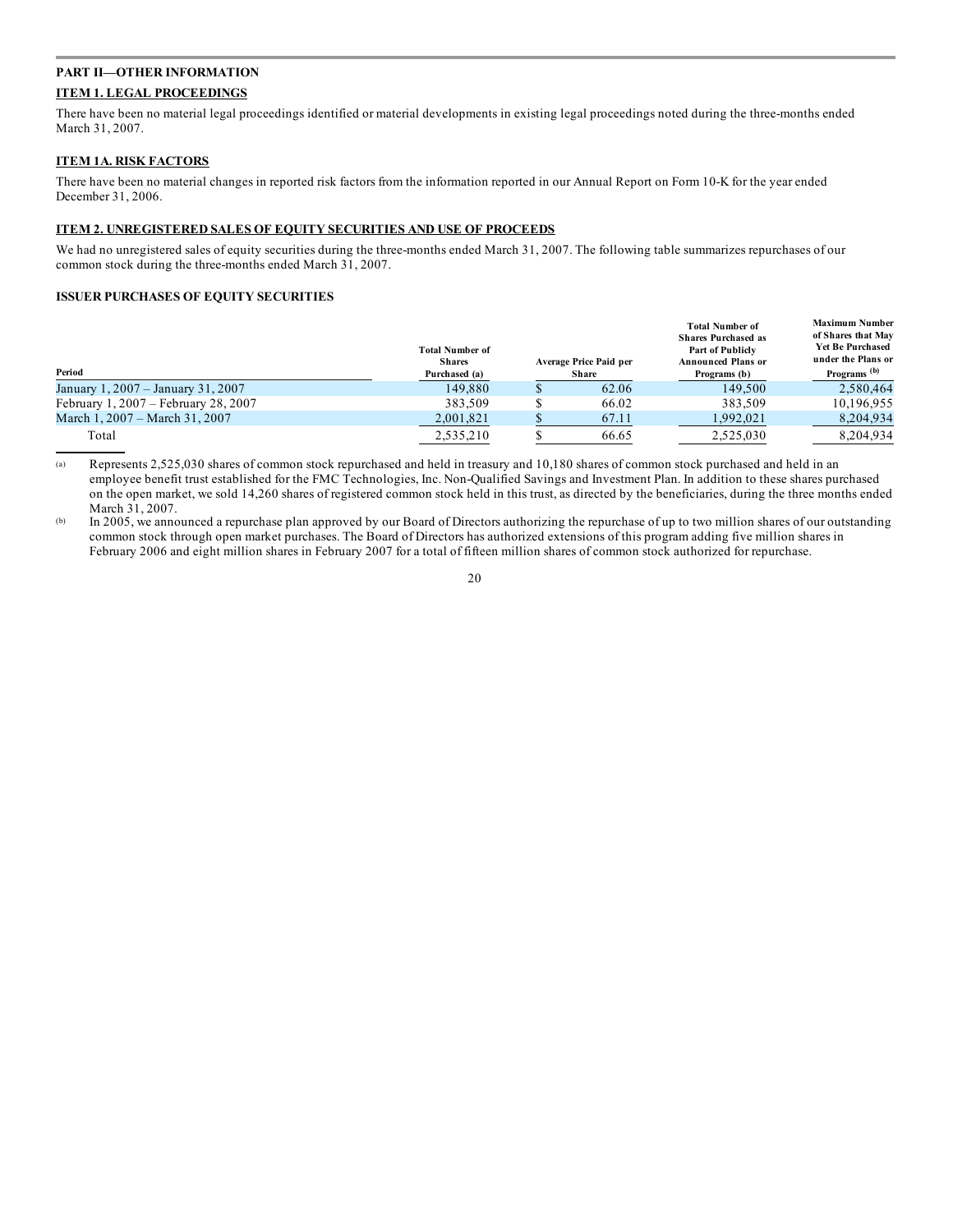### **ITEM 6. EXHIBITS**

(a) Exhibits

| з. | талинглия |  |  |
|----|-----------|--|--|
|    |           |  |  |
|    |           |  |  |

| Number in<br><b>Exhibit Table</b> | <b>Description</b>                                                                                                                             |
|-----------------------------------|------------------------------------------------------------------------------------------------------------------------------------------------|
| $10.4 \text{ m}$                  | Fifth Amendment of the FMC Technologies, Inc. Incentive Compensation and Stock Plan                                                            |
| 10.15                             | \$100,000,000 Uncommitted Line of Credit Agreement between FMC Technologies, Inc. and Wells Fargo Bank, N.A.                                   |
| 15                                | Letter re: unaudited interim financial information.                                                                                            |
| 31.1                              | Certification of Chief Executive Officer Pursuant to Rule 13a-14(a).                                                                           |
| 31.2                              | Certification of Chief Financial Officer Pursuant to Rule 13a-14(a).                                                                           |
| 32.1                              | Certification of Chief Executive Officer Pursuant to 18 U.S.C. 1350, as adopted pursuant to Section 906 of the Sarbanes-<br>Oxley Act of 2002. |
| 32.2                              | Certification of Chief Financial Officer Pursuant to 18 U.S.C. 1350, as adopted pursuant to Section 906 of the Sarbanes-<br>Oxley Act of 2002. |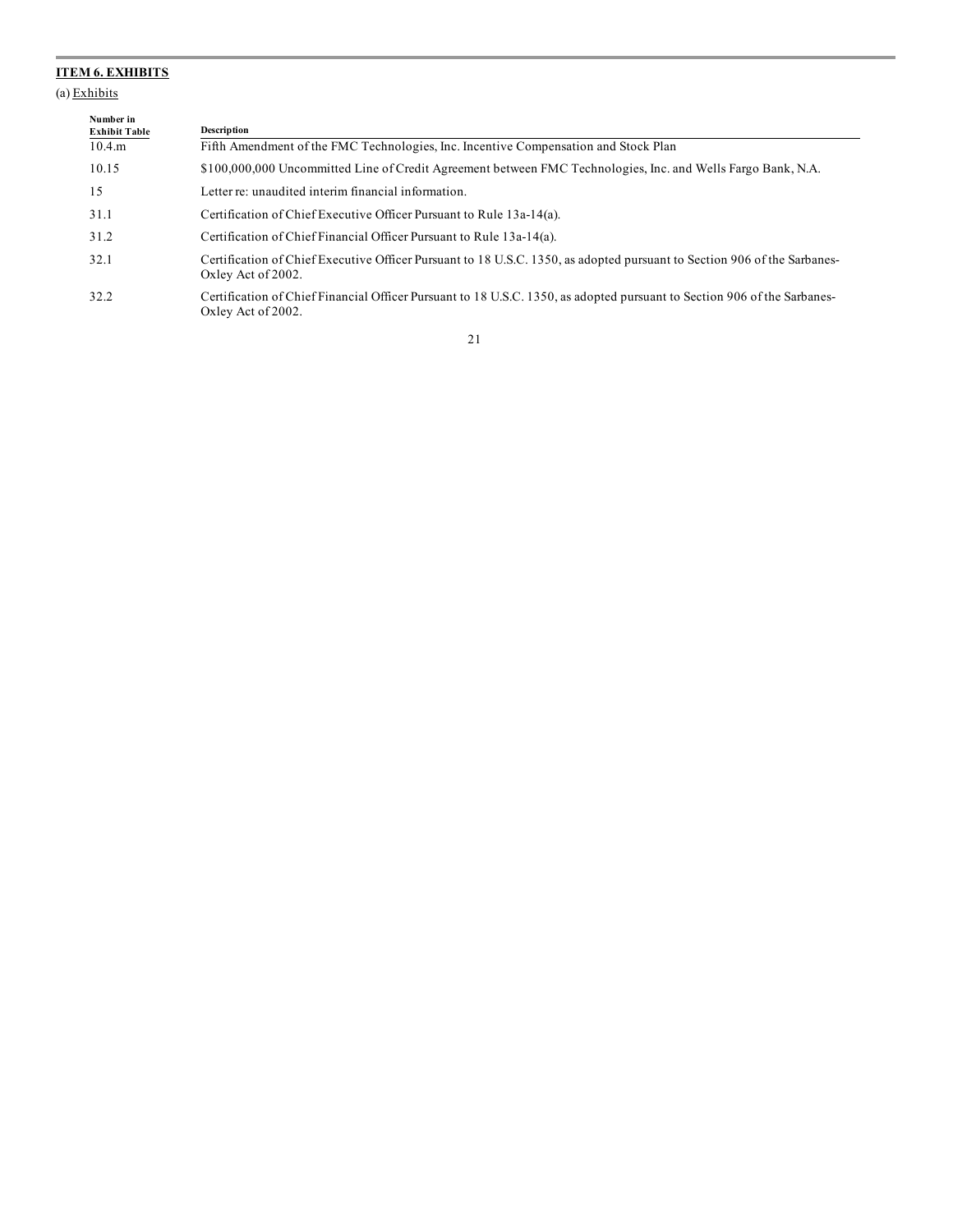#### **SIGNATURE**

Pursuant to the requirements of the Securities Exchange Act of 1934, the registrant has duly caused this report to be signed on its behalf by the undersigned thereunto duly authorized.

FMC TECHNOLOGIES, INC. (Registrant)

/s/ Ronald D. Mambu

Ronald D. Mambu Vice President, Controller, and duly authorized officer

Date: May 10, 2007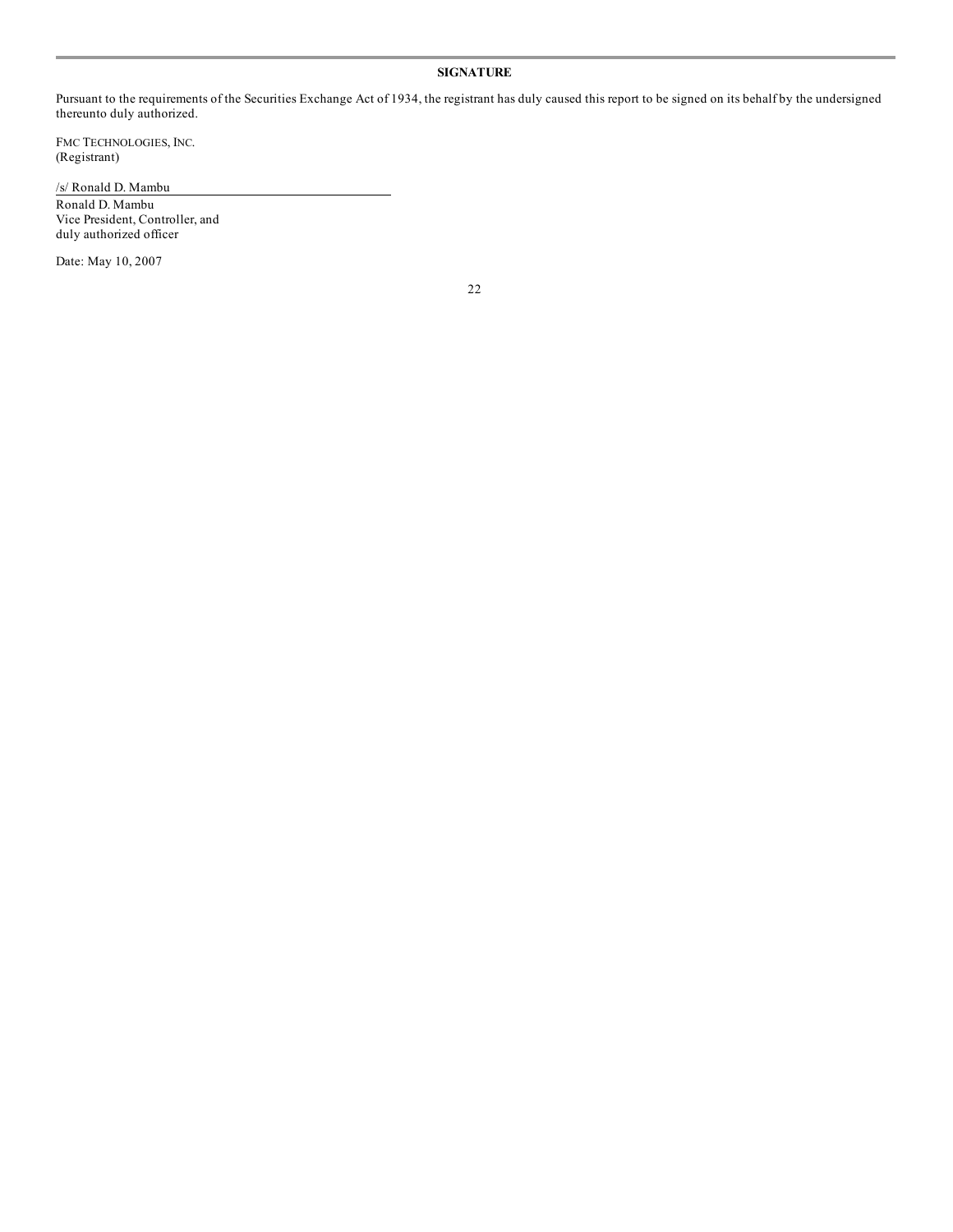#### EXHIBIT INDEX

| Number in<br><b>Exhibit Table</b> | <b>Description</b>                                                                                                                             |
|-----------------------------------|------------------------------------------------------------------------------------------------------------------------------------------------|
| $10.4 \text{ m}$                  | Fifth Amendment of the FMC Technologies, Inc. Incentive Compensation and Stock Plan                                                            |
| 10.15                             | \$100,000,000 Uncommitted Line of Credit Agreement between FMC Technologies, Inc. and Wells Fargo Bank, N.A.                                   |
| 15                                | Letter re: unaudited interim financial information.                                                                                            |
| 31.1                              | Certification of Chief Executive Officer Pursuant to Rule 13a-14(a).                                                                           |
| 31.2                              | Certification of Chief Financial Officer Pursuant to Rule 13a-14(a).                                                                           |
| 32.1                              | Certification of Chief Executive Officer Pursuant to 18 U.S.C. 1350, as adopted pursuant to Section 906 of the Sarbanes-<br>Oxley Act of 2002. |
| 32.2                              | Certification of Chief Financial Officer Pursuant to 18 U.S.C. 1350, as adopted pursuant to Section 906 of the Sarbanes-<br>Oxley Act of 2002. |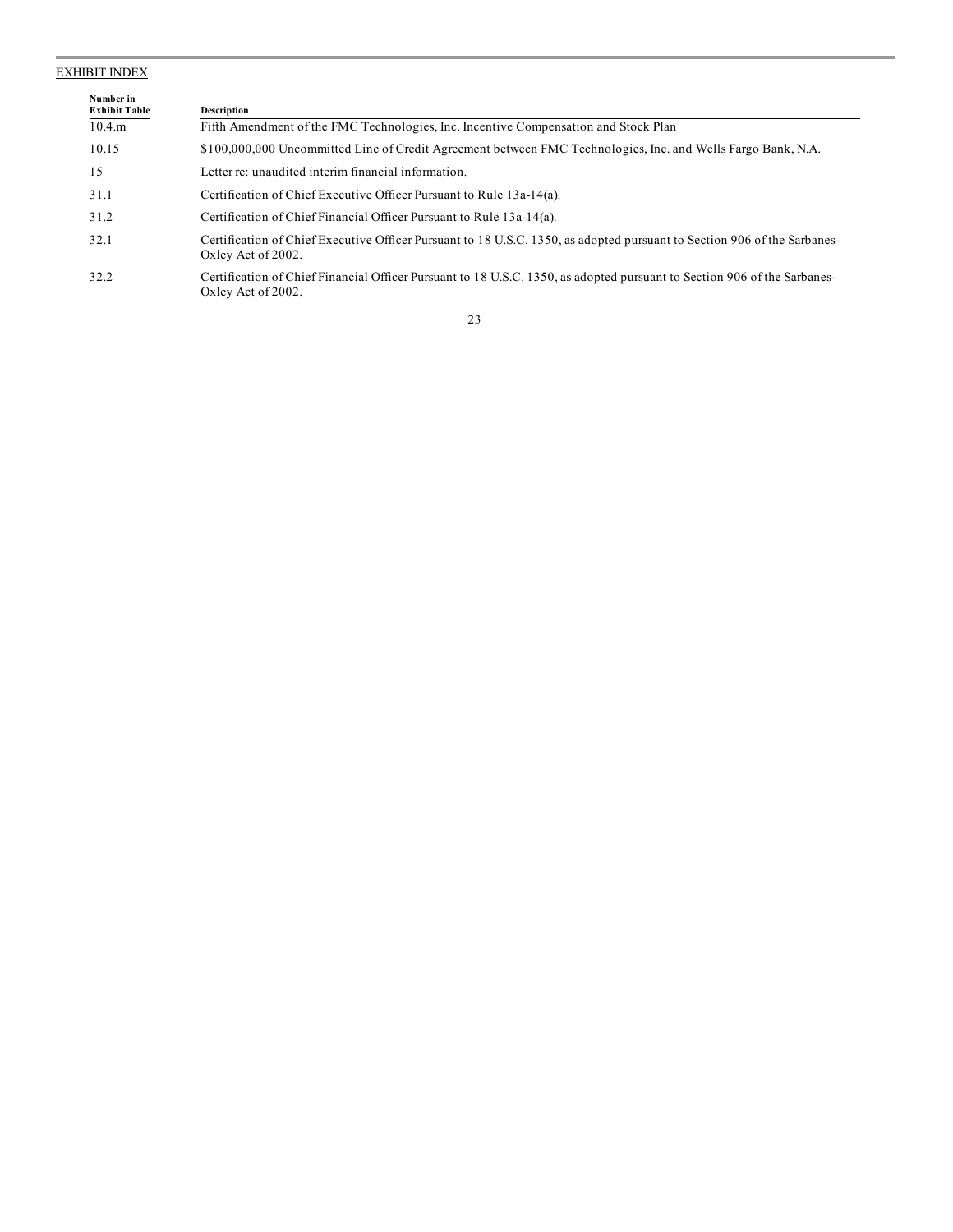#### **FIFTH AMENDMENT OF THE FMC TECHNOLOGIES, INC. INCENTIVE COMPENSATION AND STOCK PLAN**

**WHEREAS**, FMC Technologies, Inc. (the "Company") maintains the FMC Technologies, Inc. Incentive Compensation and Stock Plan (the "Plan"); and

**WHEREAS**, the Company also wishes to modify the anti-dilution provisions of the Plan to eliminate certain language providing for discretion in adjusting Awards in the event of certain corporate events or transactions; and

**WHEREAS**, the Company also wishes to correct a scrivenor's error in the Plan in a statement regarding the par value of the Company's Common Stock.

**NOW, THEREFORE**, by virtue of the authority reserved to the Board of Directors of the Company by Section 3.3 of the Plan, the Plan is hereby amended effective as of January 1, 2007, as follows:

The definition of the term "Common Stock" in **Section 2.1 Definitions** is hereby amended to read as follows:

(a) *"Common Stock"* means (1) the common stock of the Company, par value \$.01 per share, subject to adjustment as provided in Section 4.1 Shares Available for Issuance; or (2) if there is a merger or consolidation and the Company is not the surviving corporation, the capital stock of the surviving corporation given in exchange for such common stock of the Company.

The text of **Section 4.1 Shares Available for Issuance** is hereby amended to read as follow:

**4.1 Shares Available For Issuance.** The maximum number of shares of Common Stock that may be delivered to participants and their beneficiaries under the Plan will be 12,000,000. Shares subject to an Award under the Plan may be authorized and unissued shares or may be treasury shares.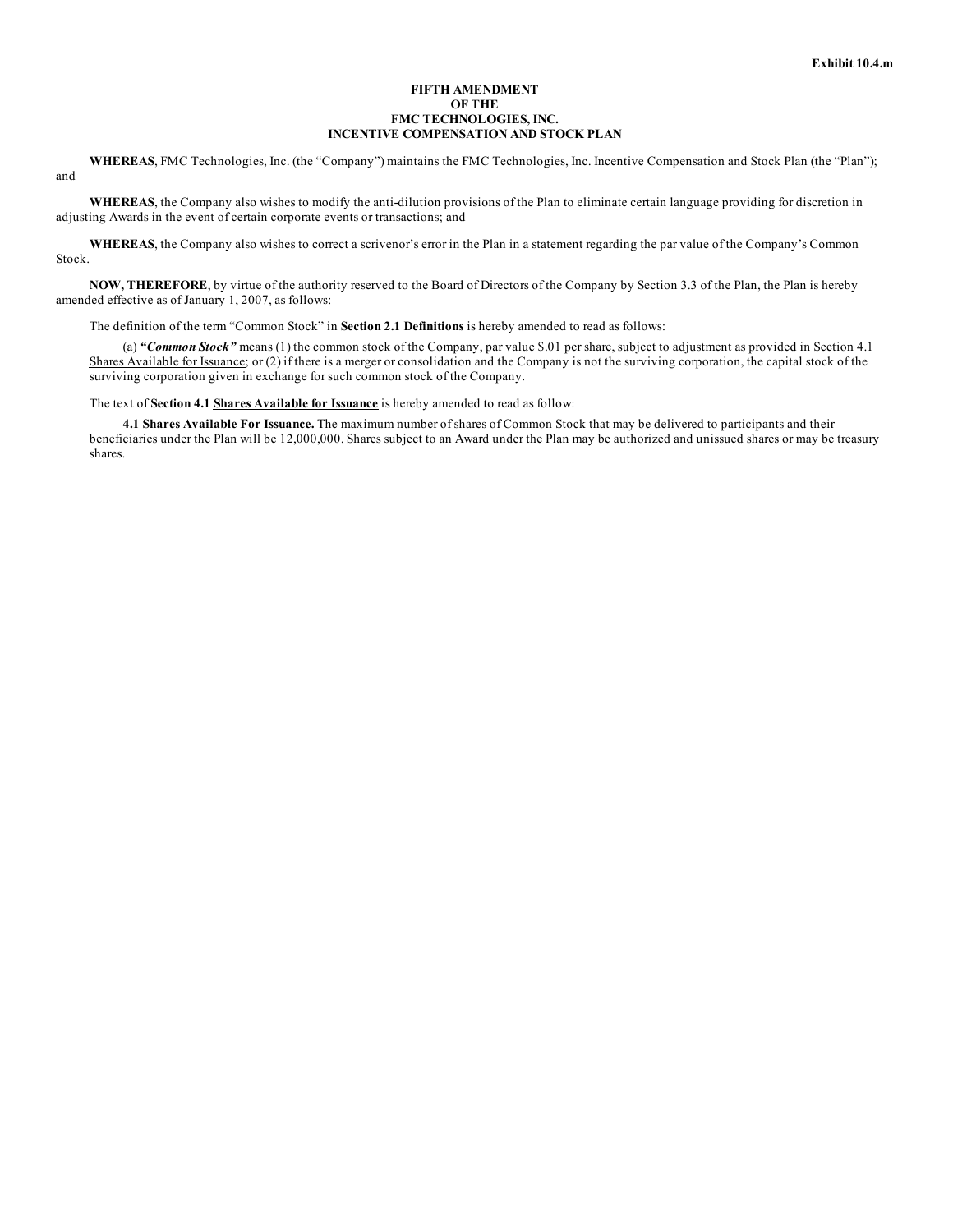The maximum number of shares of Common Stock that may be subject to Management Incentive Awards, Restricted Stock and Performance Units is 8,000,000 shares of Common Stock.

No Award will be counted against the shares available for delivery under the Plan if the Award is payable to the participant only in the form of cash, or if the Award is paid to the participant in cash.

If any Award is forfeited, or if any Stock Option (and any related Stock Appreciation Right) terminates, expires or lapses without being exercised, or if any Stock Appreciation Right is exercised for cash, the shares of Common Stock subject to such Awards will again be available for delivery in connection with Awards under the Plan. If the option price of any Stock Option granted under the Plan is satisfied by delivering shares of Common Stock to the Company (by either actual delivery or by attestation), only the number of shares of Common Stock delivered to the participant, net of the shares of Common Stock delivered or attested to, will be deemed delivered for purposes of determining the maximum numbers of shares of Common Stock available for delivery under the Plan. To the extent any shares of Common Stock subject to an Award are not delivered to a participant because such shares are used to satisfy an applicable tax-withholding obligation, such shares will not be deemed to have been delivered for purposes of determining the maximum number of shares of Common Stock available for delivery under the Plan.

In the event of any corporate event or transaction, (including, but not limited to, a change in the number of shares of Common Stock outstanding), such as a stock split, merger, consolidation, separation, including a spin-off or other distribution of stock or property of the Company, any reorganization (whether or not such reorganization comes within the definition of such term in Section 368 of the Code) or any partial or complete liquidation of the Company, the Committee shall make such substitution or adjustments in the aggregate number, kind, and price of shares reserved for issuance under the Plan, and the maximum limitation upon any Awards to be granted to any participant, in the number, kind and price of shares subject to outstanding Awards granted under the Plan and/or such other equitable substitution or adjustments as it determines are required to accomplish the same; provided, however, that the number of shares subject to any Award will always be a whole number. Such adjusted price will be used to determine the amount payable in cash or shares, as applicable, by the Company upon the exercise of any Award.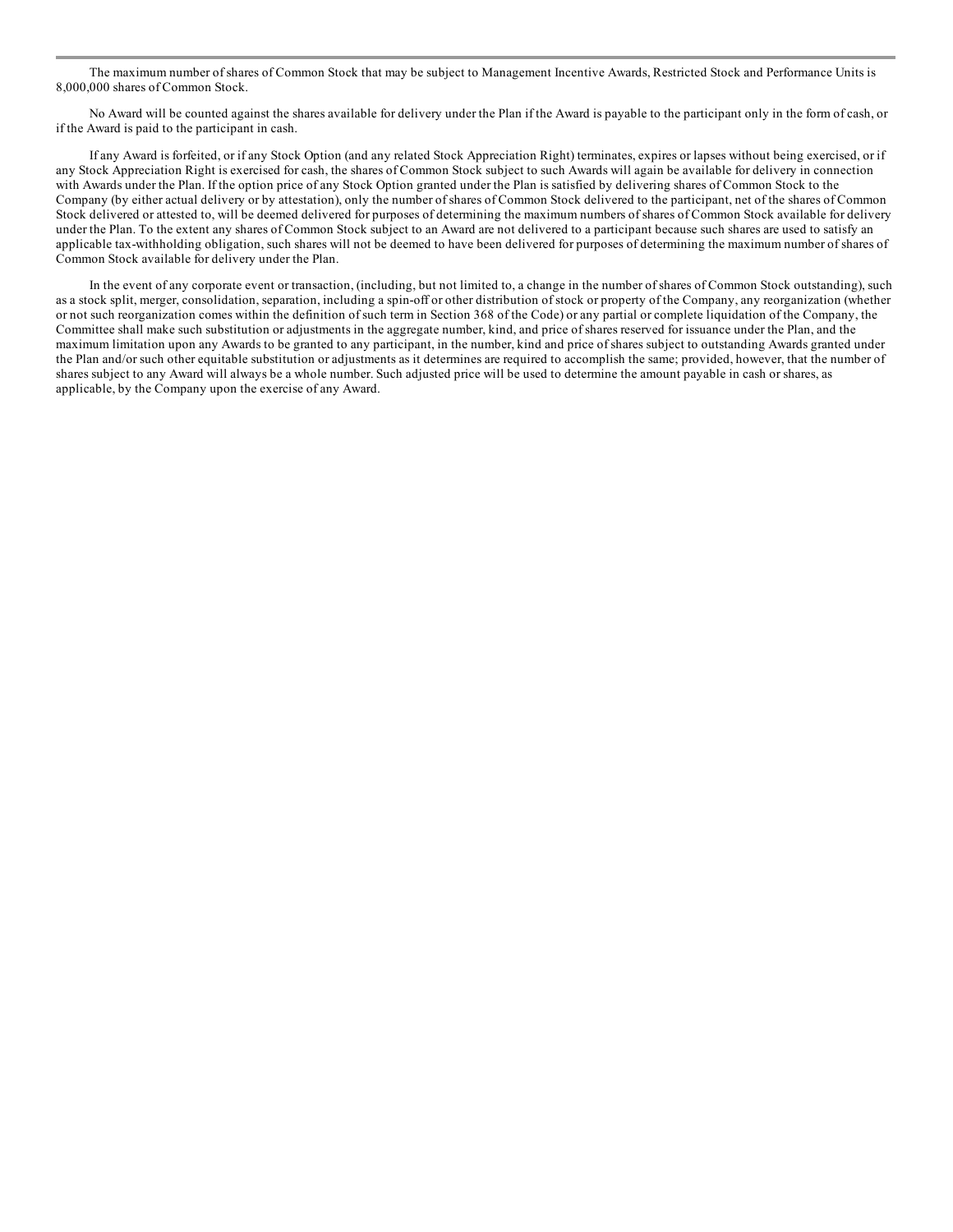FMC Technologies, Inc. 200 East Randolph Drive Chicago, Illinois 606101 Attn: Mr. Joseph J. Meyer, Director, Treasury Operations

#### Re: Uncommitted Line of Credit

#### Ladies and Gentlemen:

We are pleased to advise you that WELLS FARGO BANK, N.A. (the "Lender") has established for FMC TECHNOLOGIES, INC., a Delaware corporation (the "Borrower"), an uncommitted line of credit with aggregate advances ("Loans") outstanding thereunder not at any time to exceed \$100,000,000. Terms not defined herein have the meanings set forth in the Credit Agreements or otherwise assigned to them in Exhibit A hereto. The terms and conditions of the line of credit are as follows:

1. The Facility.

#### (a) All Loans under this line of credit shall be at the sole discretion of the Lender. This letter is not a commitment by the Lender to extend **credit.**

(b) The Borrower may request that Loans be (i) made as or converted to Base Rate Loans by irrevocable notice to be received by the Lender not later than 12:00 noon on the Business Day of the borrowing or conversion, or (ii) made or continued as, or converted to, Eurodollar Rate Loans by irrevocable notice to be received by the Lender not later than 11:00 a.m. three Business Days prior to the Business Day of the borrowing, continuation or conversion. If the Borrower fails to give a notice of conversion or continuation prior to the end of any Interest Period in respect of any Eurodollar Rate Loan, the Borrower shall be deemed to have requested that such Loan be converted to a Base Rate Loan on the last day of the applicable Interest Period. If the Borrower requests that a Loan be continued as or converted to a Eurodollar Rate Loan, but fails to specify an Interest Period with respect thereto, the Borrower shall be deemed to have selected an Interest Period of one month. Notices pursuant to this Paragraph 1(b) may be given by telephone or electronic mail if promptly confirmed in writing. Each notice of borrowing, continuation or conversion shall be substantially in the form of Exhibit B.

Each Eurodollar Rate Loan shall be in a principal amount of \$2,000,000 or a whole multiple of \$1,000,000 in excess thereof. Each Base Rate Loan shall be in a minimum principal amount of \$500,000. There shall not be more than five (5) different Interest Periods in effect at any time.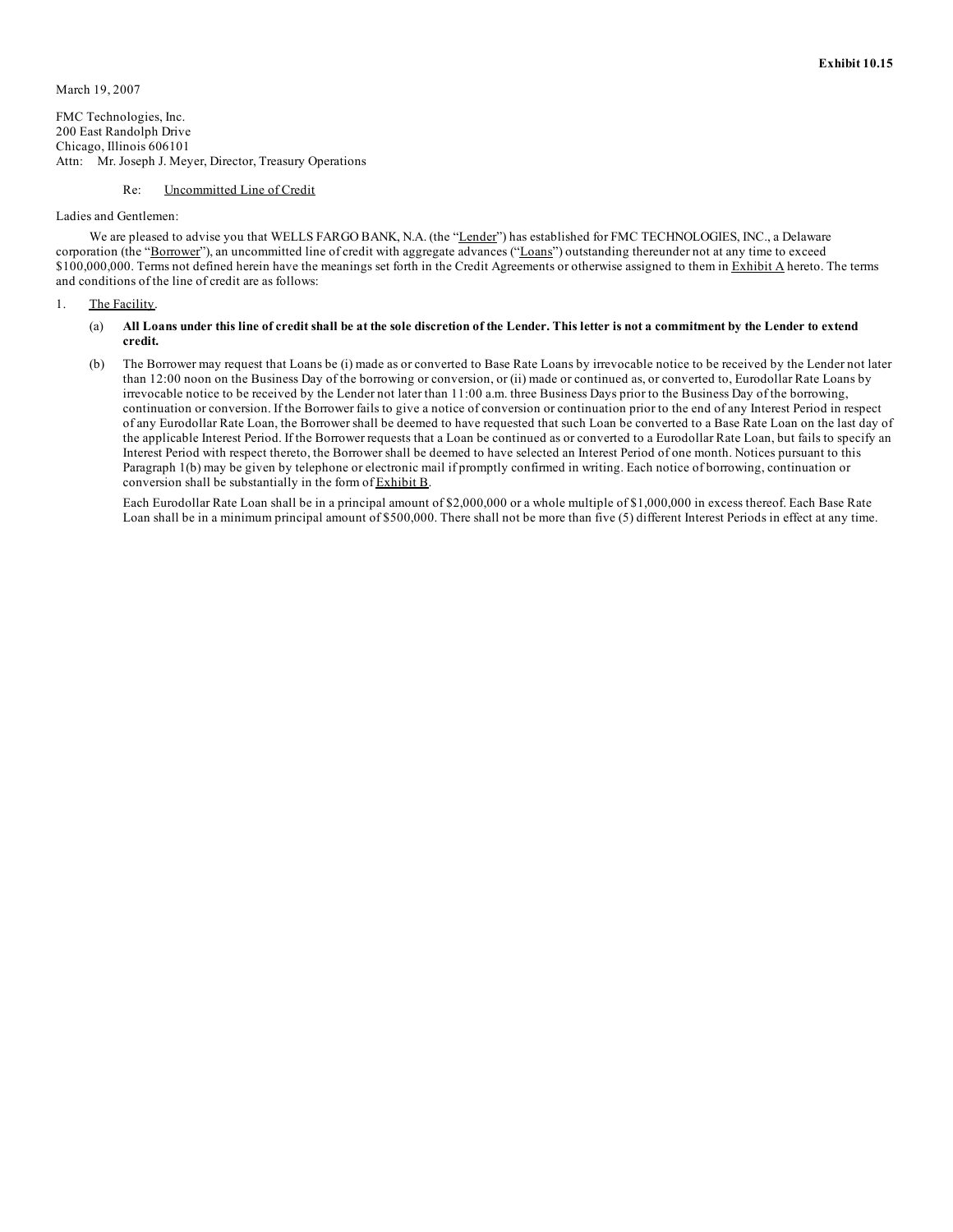(c) At the option of the Borrower, Loans shall bear interest at a rate per annum equal to (i) the Eurodollar Rate plus 0.65%; or (ii) the Base Rate minus 1.00%. Interest on Base Rate Loans shall be calculated on the basis of a year of 365 or 366 days and actual days elapsed. All other interest hereunder shall be calculated on the basis of a year of 360 days and actual days elapsed.

The Borrower promises to pay interest (i) for each Eurodollar Rate Loan, (A) on the last day of the applicable Interest Period, and, if the Interest Period is longer than three months, on the respective dates that fall every three months after the beginning of the Interest Period, and (B) on the date of any conversion of such Loan to a Base Rate Loan; (ii) for Base Rate Loans, on the last Business Day of each calendar quarter; and (iii) for all Loans, on the Maturity Date.

While any Event of Default exists, the Borrower shall pay, but only to the extent permitted by law, interest (after as well as before judgment) on such amounts at a rate per annum equal to the Base Rate plus 2%. Accrued and unpaid interest on past due amounts shall be payable on demand.

In no case shall interest hereunder exceed the amount that the Lender may charge or collect under applicable law.

- (d) The Loans and all payments thereon shall be evidenced by the Lender's loan accounts and records and by a promissory note in the form of Exhibit C hereto. Such loan accounts, records and promissory note shall be conclusive absent manifest error of the amount of the Loans and payments thereon. Any failure to record any Loan or payment thereon or any error in doing so shall not limit or otherwise affect the obligation of the Borrower to pay any amount owing with respect to the Loans.
- (e) The outstanding principal of each Loan shall be due and payable on demand, or if no demand is sooner made, on the Maturity Date.

The Borrower shall make all payments required hereunder not later than 2:00 p.m. on the date of payment in same day funds in Dollars at the office of the Lender from time to time designated in writing.

All payments by the Borrower to the Lender hereunder shall be made to the Lender in full without set-off or counterclaim and free and clear of and exempt from, and without deduction or withholding for or on account of, any present or future taxes.

(g) The Borrower may, upon three Business Days' notice, in the case of Eurodollar Rate Loans, and upon same-day notice in the case of Base Rate Loans, prepay Loans on any Business Day; provided that the Borrower pays all Breakage Costs (if any) associated with such prepayment on the date of such prepayment. Prepayments of Eurodollar Rate Loans must be accompanied by a payment of interest on the amount so prepaid.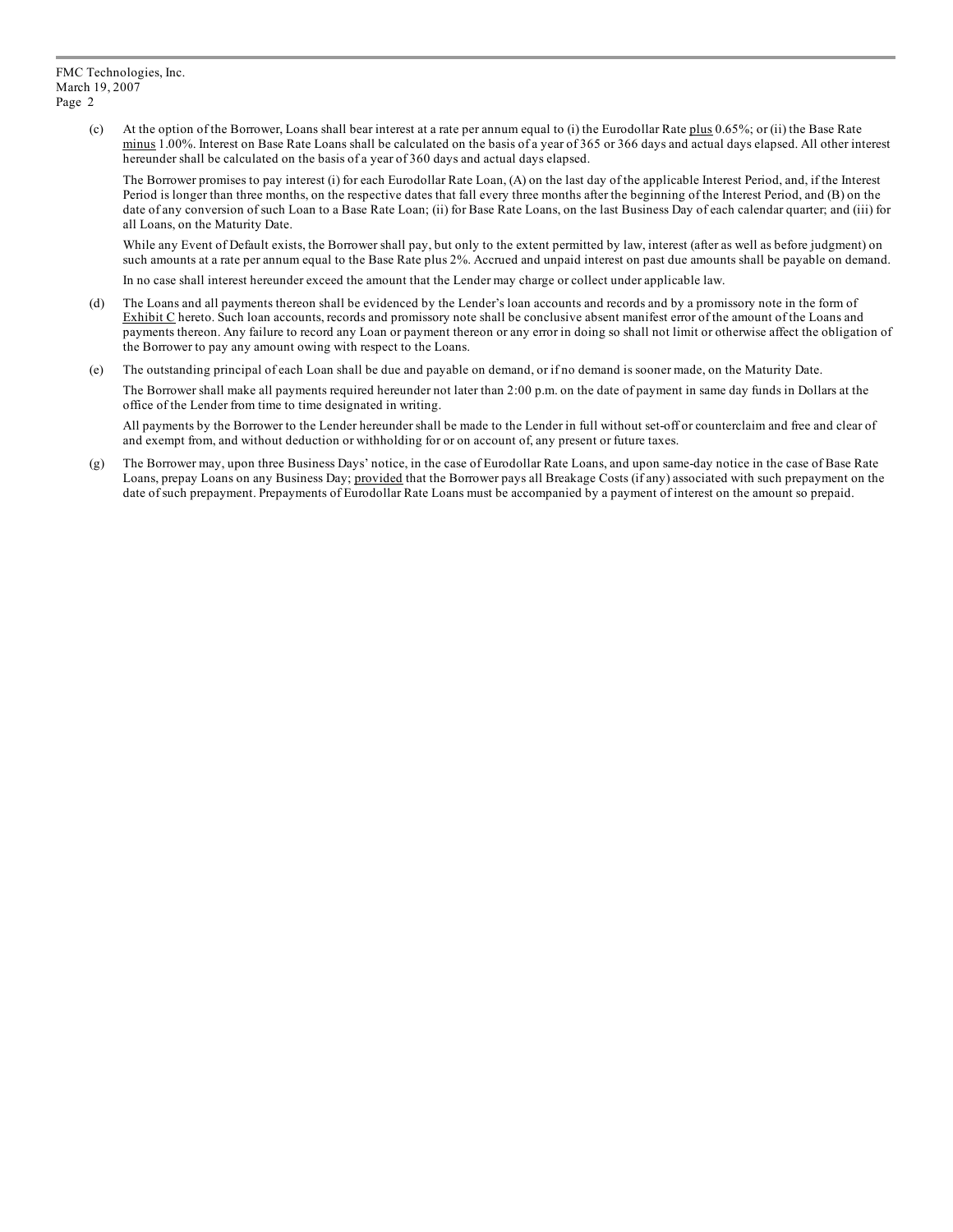- 2. Conditions Precedent to Loans. As a condition precedent to the initial Loan to be made hereunder, the Lender must receive the following from the Borrower in form satisfactory to the Lender:
	- (a) the enclosed duplicate of this Agreement duly executed and delivered on behalf of the Borrower;
	- (b) a certified borrowing resolution or other evidence of the Borrower's authority to borrow;
	- (c) a certificate of incumbency;
	- (d) a promissory note as contemplated in Paragraph 1(d) above; and
	- (e) such other documents and certificates (including legal opinions) as the Lender may reasonably request.
- 3. Representations and Warranties. The Borrower represents and warrants that:
	- (a) It (i) is a corporation duly organized, validly existing and in good standing under the laws of the state of its organization, (ii) has all corporate power and all material governmental licenses, authorizations, consents and approvals required to own or lease its assets and carry on its business and (iii) is duly qualified as a foreign corporation and in good standing in each jurisdiction where qualification is required by the nature of its business or the character and location of its property, business or customers, except as to clauses (ii) and (iii), where the failure so to qualify or to have such licenses, authorizations, consents and approvals, in the aggregate, could not be reasonably expected to have a Material Adverse Effect.
	- (b) The execution, delivery and performance by the Borrower of this Agreement and the Note are within the Borrower's corporate power, have been duly authorized by all necessary corporate action, require no action by or in respect of, or filing with, any Governmental Authority and do not contravene, or constitute a default under, any provision of applicable Law or of the certificate of incorporation or bylaws (or other organizational documents) of the Borrower or of any agreement, judgment, injunction, order, decree or other instrument binding upon the Borrower which could reasonably expected to have a Material Adverse Effect or result in or require the creation or imposition of any Lien on any asset of the Borrower or any Subsidiary, except for a Lien permitted under the Credit Agreements. This Agreement constitutes a legal, valid and binding agreement of the Borrower and the Note, when executed and delivered in accordance with this Agreement, will constitute the legal, valid and binding obligations of the Borrower, in each case enforceable in accordance with their respective terms, except as such enforceability may be limited by Debtor Relief Laws.
	- (c) The consolidated balance sheet of the Borrower and its Consolidated Subsidiaries as of December 31, 2006, and the related consolidated statements of income, cash flows and changes in stockholders' equity for the fiscal year then ended, reported on by KPMG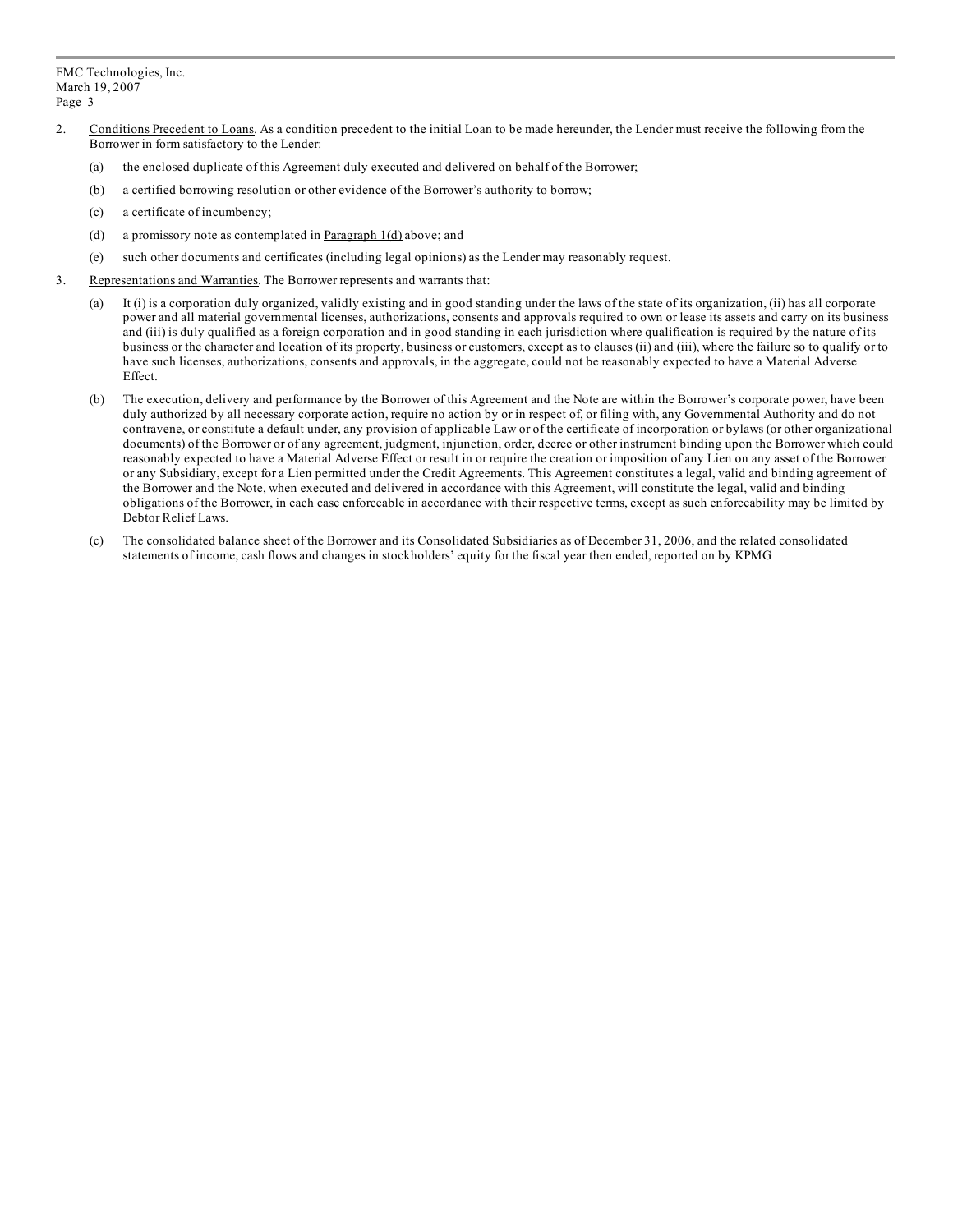LLP, a copy of which has been delivered to the Lender, fairly present in all material respects, in conformity with generally accepted accounting principles, the consolidated financial position of the Borrower and its Consolidated Subsidiaries as of such date and their consolidated results of operations, cash flows and changes in stockholders' equity for such fiscal year. There has been no change since December 31, 2006 which has had or could be reasonably excepted to have a Material Adverse Effect.

- (d) There is no action, suit, proceeding or arbitration pending against, or to the knowledge of the Borrower, threatened against or affecting the Borrower or any Subsidiary before any court or arbitrator or any governmental body, agency or official in which there is a reasonable likelihood of an adverse decision which could reasonably be expected to have a Material Adverse Effect or which in any manner questions the validity or enforceability of this Agreement or the Note.
- (e) No Default has occurred and is continuing.
- (f) The proceeds of the Loans will be used solely for general corporate purposes and in accordance with requirements of law, and will not be used, directly or indirectly, immediately, incidentally or ultimately, to purchase or carry margin stock (within the meaning of Regulation U of the Board of Governors of the Federal Reserve System) or to extend credit to others for the purpose of purchasing or carrying margin stock or to refund indebtedness originally incurred for such purpose.
- (g) All information (other than financial projections) heretofore furnished by the Borrower to the Lender for purposes of or in connection with this Agreement or any transaction contemplated hereby was, and all such information hereafter furnished by the Borrower to the Lender will be, true and accurate in every material respect, and all financial projections concerning the Borrower and its Subsidiaries that have been or hereafter will be furnished by the Borrower to the Lender have been and will be prepared in good faith based on assumptions believed by the Borrower, at the time of preparation, to be reasonable.
- 4. Events of Default. The following are "Events of Default:"
	- (a) The Borrower fails to pay any principal of any Loan as and on the date when due; or
	- (b) The Borrower fails to pay any interest on any Loan within three days after the date when due; or
	- (c) Any representation, warranty, certification or statement of fact made or deemed made by or on behalf of the Borrower herein or in any document delivered in connection herewith or therewith shall be incorrect or misleading when made or deemed made; or
	- (e) Any "Event of Default" specified in Article VIII of either Credit Agreement occurs and is continuing.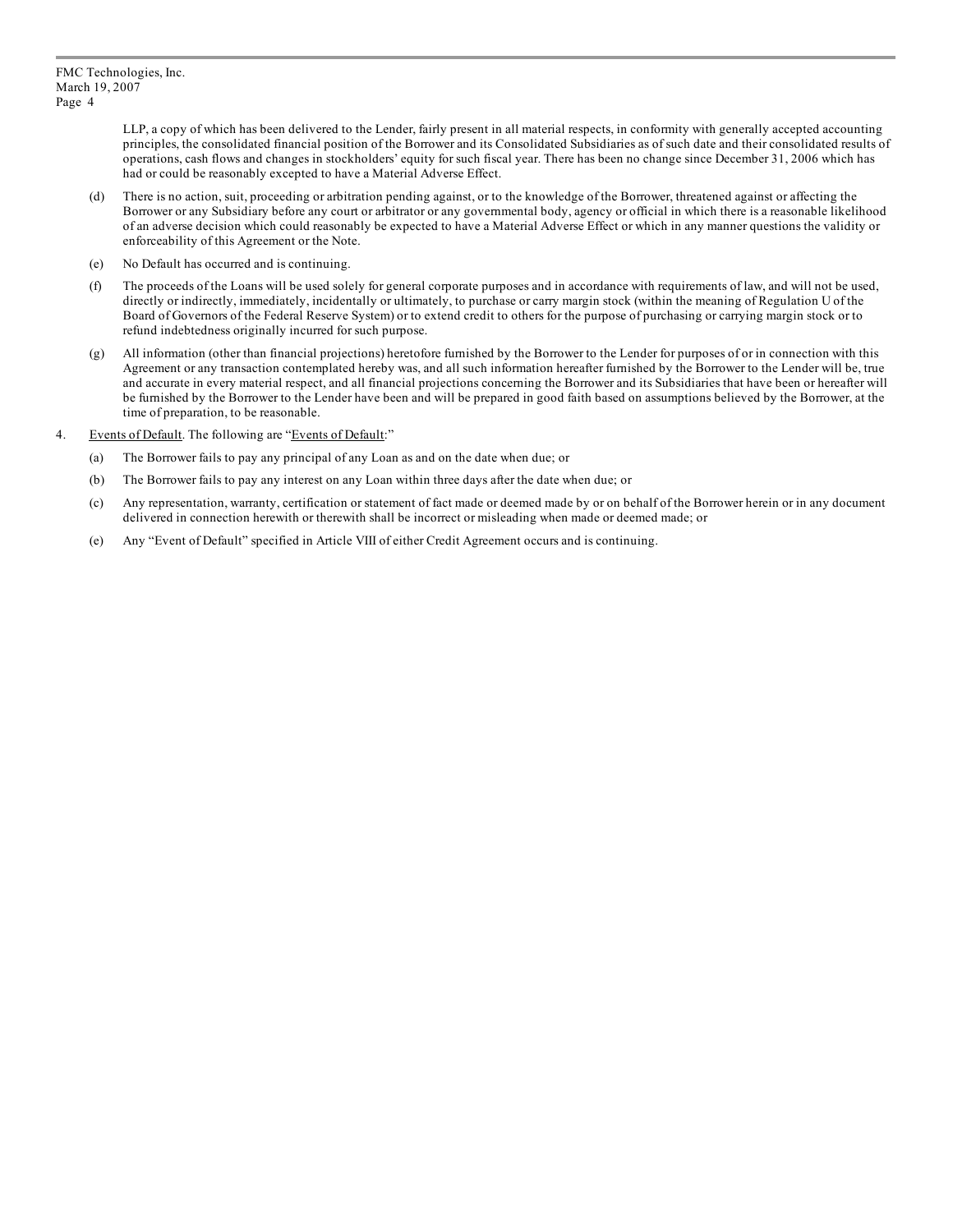Upon the occurrence of an Event of Default, the Lender may declare all sums outstanding hereunder and under the Note, including all interest thereon, to be immediately due and payable, whereupon the same shall become and be immediately due and payable, without notice of default, presentment or demand for payment, protest or notice of nonpayment or dishonor, or other notices or demands of any kind or character, all of which are hereby expressly waived; provided, however, that upon the occurrence of an actual or deemed entry of an order for relief with respect to the Borrower under the Bankruptcy Code of the United States of America, all sums outstanding hereunder and under the Note, including all interest thereon, shall become and be immediately due and payable, without notice of default, presentment or demand for payment, protest or notice of nonpayment or dishonor, or other notices or demands of any kind or character, all of which are hereby expressly waived.

#### 5. Miscellaneous.

- (a) All references herein to any time of day shall mean the local (standard or daylight, as in effect) time of Houston, Texas.
- (b) The Borrower shall be obligated to pay all Breakage Costs.
- (c) No amendment or waiver of any provision of this Agreement and no consent by the Lender to any departure therefrom by the Borrower shall be effective unless such amendment, waiver or consent shall be in writing and signed by the Lender, and any such amendment, waiver or consent shall then be effective only for the period and on the conditions and for the specific instance specified in such writing. No failure or delay by the Lender in exercising any right, power or privilege hereunder shall operate as a waiver thereof, nor shall any single or partial exercise thereof preclude any other or further exercise thereof or the exercise of any other rights, power or privilege.
- (d) Except as otherwise expressly provided herein, notices and other communications to each party provided for herein shall be in writing and shall be mailed, faxed or delivered to the address, facsimile number or electronic mail address provided from time to time by such party. All notices and other communications shall be effective upon receipt.

All telephonic notices to and other communications with the Lender may be recorded by the Lender, and the Borrower hereby consents to such recording.

(g) This Agreement shall inure to the benefit of the parties hereto and their respective successors and assigns, except that the Borrower may not assign its rights and obligations hereunder. The Lender may at any time (i) assign all or any part of its rights and obligations hereunder to any other Person with the consent of the Borrower, such consent not to be unreasonably withheld, provided that no such consent shall be required if the assignment is to an affiliate of the Lender or if a Default exists, and (ii) grant to any other Person participating interests in all or part of its rights and obligations hereunder without notice to the Borrower. The Borrower agrees to execute any documents reasonably requested by the Lender in connection with any such assignment. All information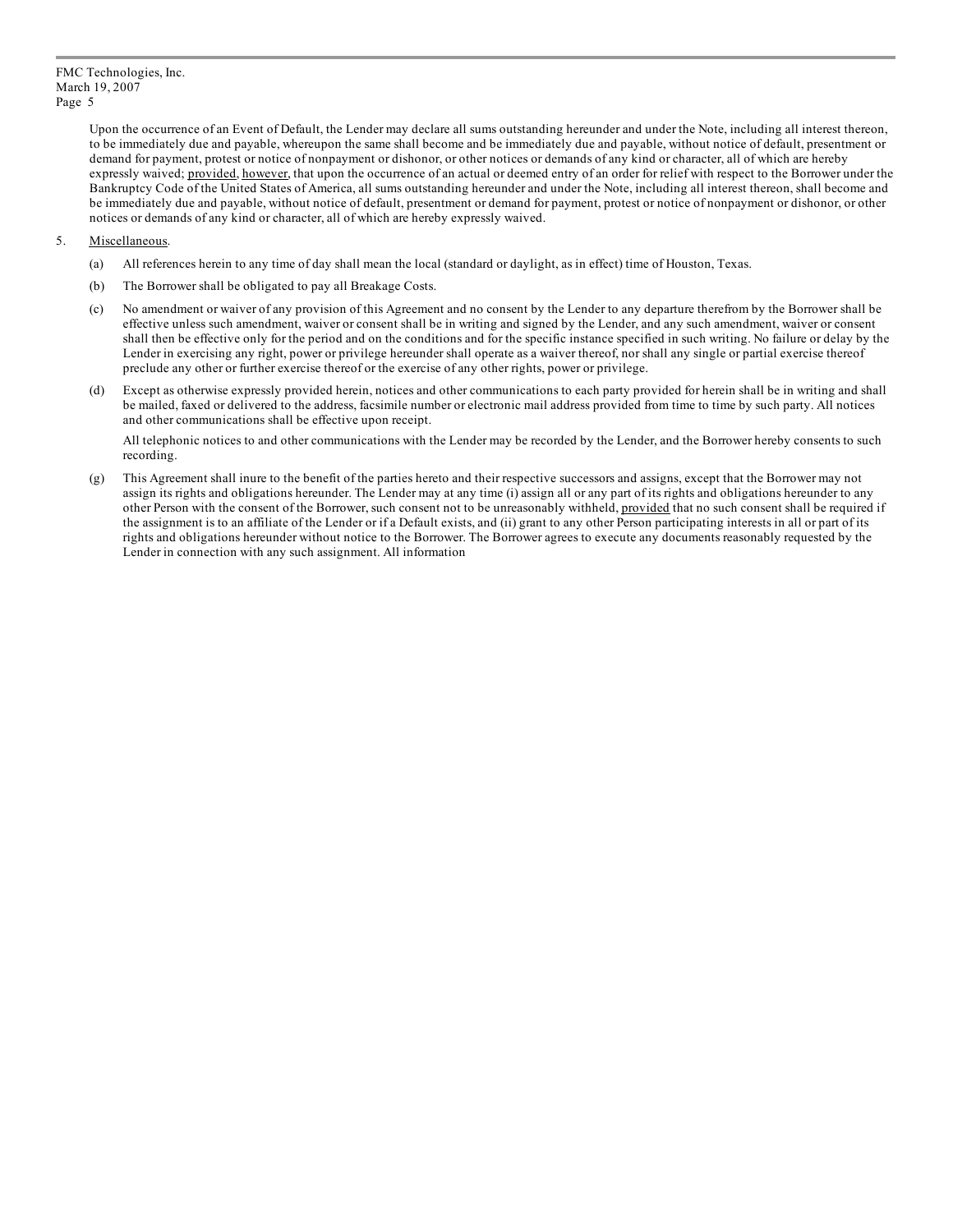provided by or on behalf of the Borrower to the Lender or its affiliates may be furnished by the Lender to its affiliates and to any actual or proposed assignee or participant.

- (h) The Borrower shall pay the Lender, on demand, all reasonable out-of-pocket expenses and legal fees incurred by the Lender in connection with the preparation, negotiation, execution, amendment, waiver and enforcement of this Agreement or any instruments or agreements executed in connection herewith.
- (i) The Borrower shall indemnify and hold harmless the Lender, its affiliates, and their respective partners, directors, officers, employees, agents and advisors (collectively the "Indemnitees") against, and hold each Indemnitee harmless from, any and all losses, claims, damages, liabilities and related expenses (including the fees, charges and disbursements of any counsel for any Indemnitee), incurred by any Indemnitee or asserted against any Indemnitee by any third party or by the Borrower arising out of, in connection with, or as a result of (i) the execution or delivery of this Agreement, the Note, the performance by the parties hereto of their respective obligations hereunder or thereunder, or the consummation of the transactions contemplated hereby or thereby, (ii) any Loan or the use or proposed use of the proceeds therefrom, or (iii) any actual or prospective claim, litigation, investigation or proceeding relating to any of the foregoing, whether based on contract, tort or any other theory, whether brought by a third party or by the Borrower, and regardless of whether any Indemnitee is a party thereto, **in all cases, whether or not** caused by or arising, in whole or in part, out of the comparative, contributory or sole negligence of the Indemnitee; provided that such indemnity shall not as to any Indemnitee, be available to the extent that such losses, claims, damages, liabilities or related expenses are determined by a court of competent jurisdiction by final and nonappealable judgment to have resulted from the gross negligence or willful misconduct of such Indemnitee. To the fullest extent permitted by applicable law, the Borrower shall not assert, and hereby waives, any claim against any Indemnitee, on any theory of liability, for special, indirect, consequential or punitive damages (as opposed to direct or actual damages) arising out of, in connection with, or as a result of, this Agreement, the Note, the transactions contemplated hereby or thereby, any Loan or the use of the proceeds thereof. No Indemnitee shall be liable for any damages arising from the use by unintended recipients of any information or other materials distributed by it through telecommunications, electronic or other information transmission systems in connection with this Agreement or the transactions contemplated hereby or thereby. The agreements in this  $\frac{P_{\text{aragraph }5(i)}}{P_{\text{aragraph }5(i)}}$  shall survive the repayment, satisfaction or discharge of all the other obligations and liabilities of the Borrower under the Note. All amounts due under this Paragraph 5(i) shall be payable within ten Business Days after demand therefor.
- (j) If any provision of this Agreement or the Note is held to be illegal, invalid or unenforceable, the legality, validity and enforceability of the remaining provisions of this Agreement and the Note shall not be affected or impaired thereby. The invalidity of a provision in a particular jurisdiction shall not invalidate or render unenforceable such provision in any other jurisdiction.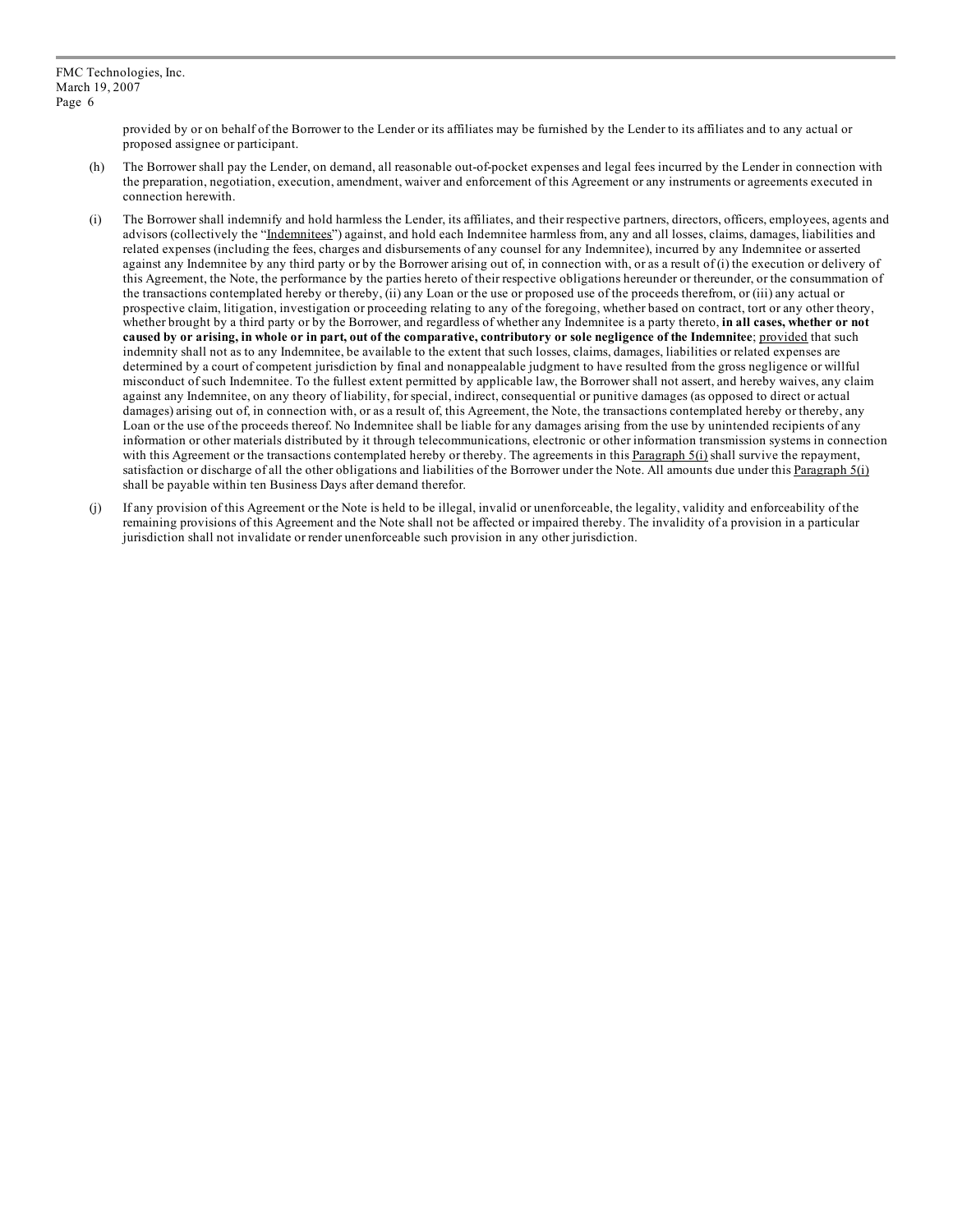- (k) This Agreement may be executed in one or more counterparts, and each counterpart, when so executed, shall be deemed an original but all such counterparts shall constitute but one and the same instrument.
- (l) THIS AGREEMENT AND THE NOTE ARE GOVERNED BY, AND SHALL BE CONSTRUED IN ACCORDANCE WITH, THE LAWS OF THE STATE OF TEXAS. THE BORROWER HEREBY IRREVOCABLY AND UNCONDITIONALLY SUBMITS, FOR ITSELF AND ITS PROPERTY, TO THE NONEXCLUSIVE JURISDICTION OF THE UNITED STATES DISTRICT COURT AND EACH STATE COURT IN THE CITY OF HOUSTON, TEXAS AND ANY APPELLATE COURT FROM ANY THEREOF, IN ANY ACTION OR PROCEEDING ARISING OUT OF OR RELATING TO THIS AGREEMENT OR THE TRANSACTIONS CONTEMPLATED THEREBY, OR FOR RECOGNITION OR ENFORCEMENT OF ANY JUDGMENT. THE BORROWER IRREVOCABLY CONSENTS TO THE SERVICE OF ANY AND ALL PROCESS IN ANY SUCH ACTION OR PROCEEDING BY THE MAILING OF COPIES OF SUCH PROCESS TO THE BORROWER AT ITS ADDRESS SET FORTH ABOVE. THE BORROWER IRREVOCABLY WAIVES, TO THE FULLEST EXTENT PERMITTED BY LAW, ANY OBJECTION WHICH IT MAY NOW OR HEREAFTER HAVE TO THE LAYING OF THE VENUE OF ANY SUCH PROCEEDING BROUGHT IN SUCH A COURT AND ANY CLAIM THAT ANY SUCH PROCEEDING BROUGHT IN SUCH A COURT HAS BEEN BROUGHT IN AN INCONVENIENT FORUM.
- (m) THE BORROWER AND THE LENDER EACH WAIVE THEIR RESPECTIVE RIGHTS TO A TRIAL BY JURY OF ANY CLAIM OR CAUSE OF ACTION BASED UPON OR ARISING OUT OF OR RELATED TO THIS AGREEMENT OR THE TRANSACTIONS CONTEMPLATED HEREBY OR THEREBY.
- (n) The Lender hereby notifies the Borrower that pursuant to the requirements of the USA Patriot Act (Title III of Pub.L. 107-56 (signed into law October 26, 2001)) (the "Act"), the Lender is required to obtain, verify and record information that identifies the Borrower, which information includes the name and address of the Borrower and other information that will allow the Lender to identify the Borrower in accordance with the Act.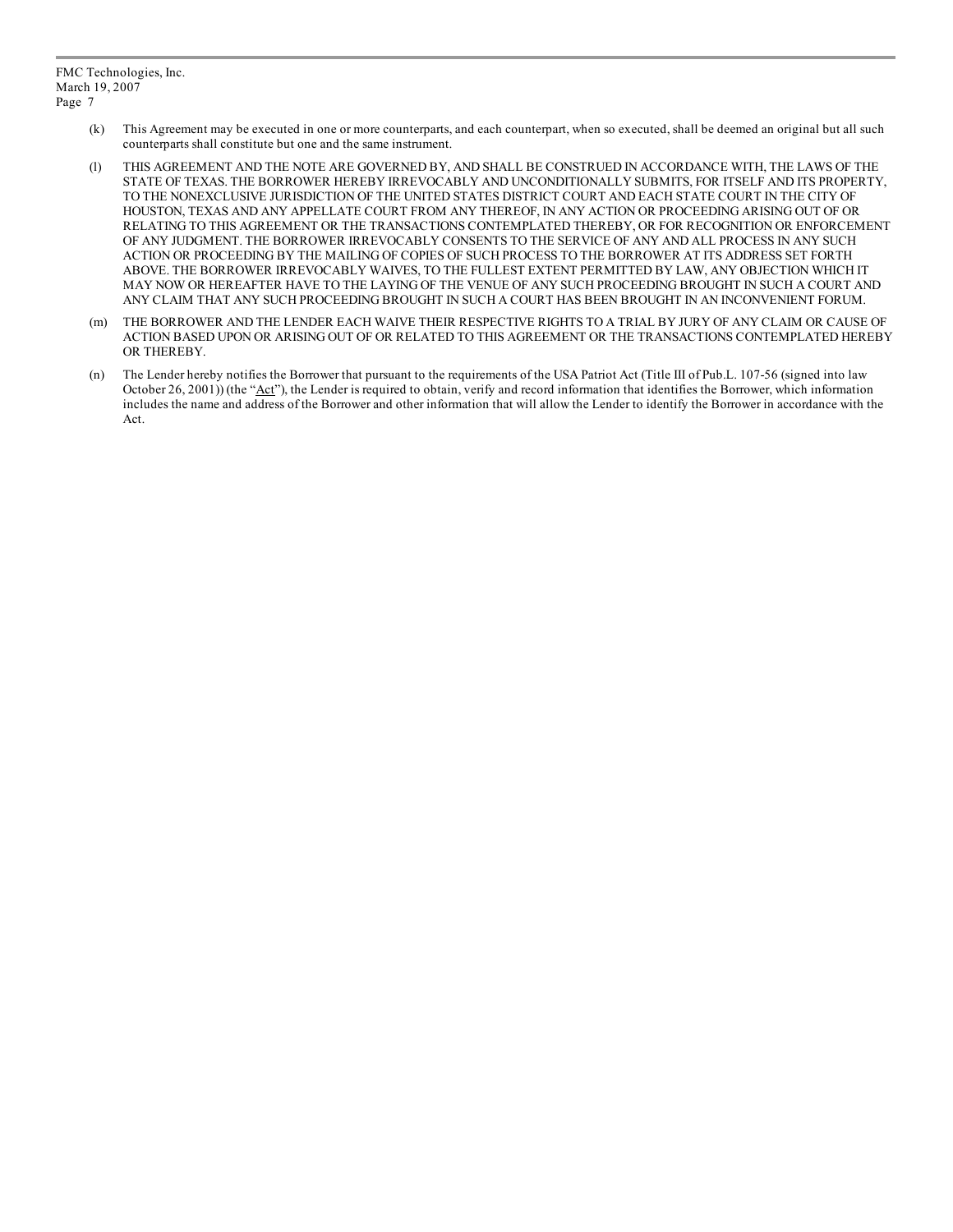(O) THIS AGREEMENT AND THE NOTE REPRESENT THE FINAL AGREEMENT BETWEEN THE PARTIES AND MAY NOT BE CONTRADICTED BY EVIDENCE OF PRIOR, CONTEMPORANEOUS, OR SUBSEQUENT ORAL AGREEMENTS OF THE PARTIES. THERE ARE NO UNWRITTEN ORAL AGREEMENTS BETWEEN THE PARTIES.

Please indicate your acknowledgment of the foregoing by signing and returning to the Lender the enclosed copy of this letter at the address shown on the first page hereof.

WELLS FARGO BANK, N.A.

By: /S/ ERICA A. BROTHERS

Name: Erica A. Brothers

Title: Assistant Vice President

Accepted and Agreed to as of the date first written above:

FMC TECHNOLOGIES, INC.

By: /s/ WILLIAM H. SCHUMANN III

Name: William H. Schumann

Title: Executive Vice President and CFO

Date: 03/19/2007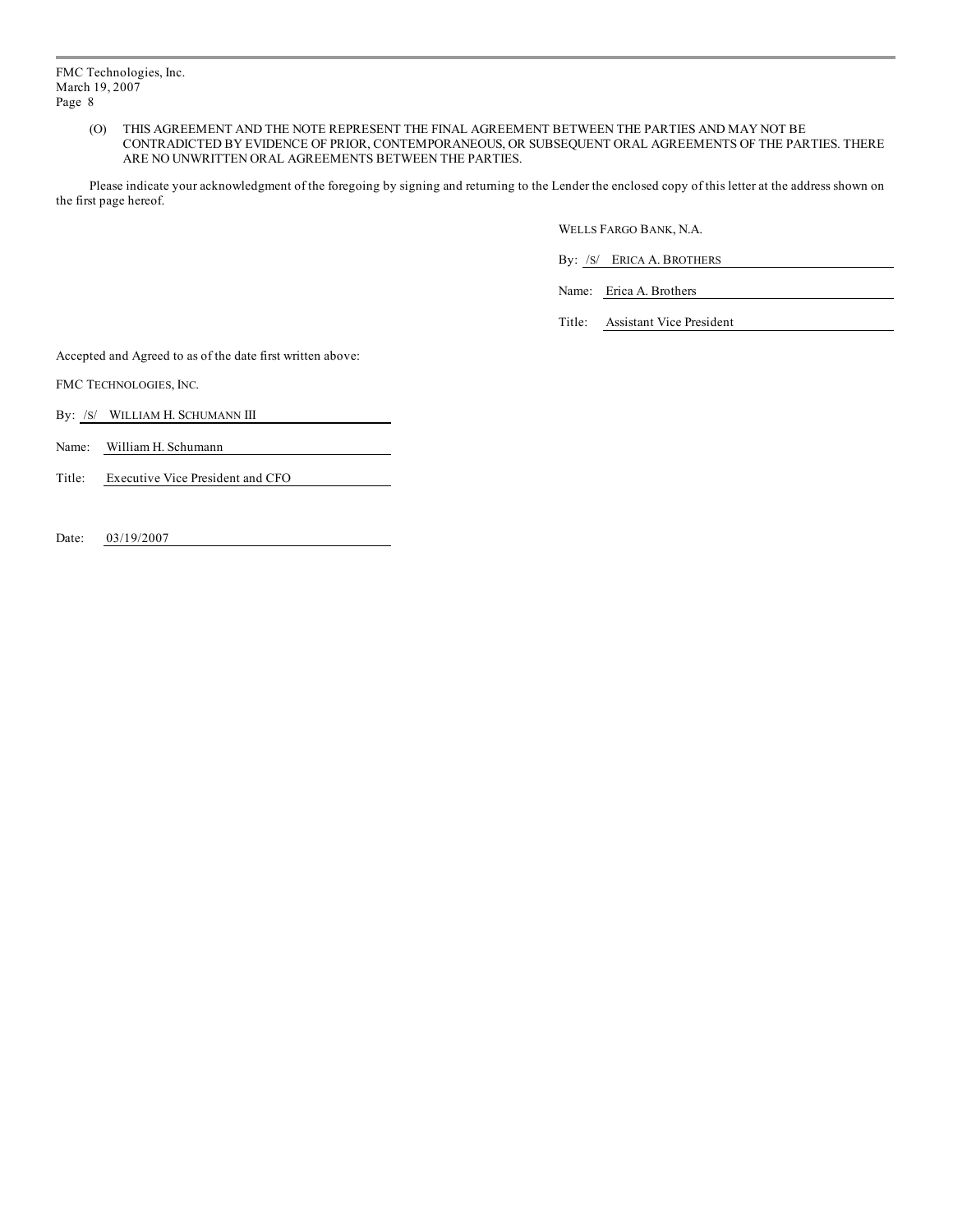| <b>DEFINITIONS</b>     |                                                                                                                                                                                                                                                                                                                                                                                                                                                                                                                                                                                                                                                                                                                                                                                                                                                                                                             |  |  |  |
|------------------------|-------------------------------------------------------------------------------------------------------------------------------------------------------------------------------------------------------------------------------------------------------------------------------------------------------------------------------------------------------------------------------------------------------------------------------------------------------------------------------------------------------------------------------------------------------------------------------------------------------------------------------------------------------------------------------------------------------------------------------------------------------------------------------------------------------------------------------------------------------------------------------------------------------------|--|--|--|
| Base Rate:             | For any day, the rate of interest in effect for such day as publicly announced from time to time by the<br>Lender as its "prime rate." Any change in the prime rate announced by the Lender shall take effect at the<br>opening of business on the day specified in the public announcement of such change.                                                                                                                                                                                                                                                                                                                                                                                                                                                                                                                                                                                                 |  |  |  |
| Base Rate Loan:        | A Loan bearing interest based on the Base Rate.                                                                                                                                                                                                                                                                                                                                                                                                                                                                                                                                                                                                                                                                                                                                                                                                                                                             |  |  |  |
| <b>Breakage Costs:</b> | Any loss, cost or expense incurred by the Lender (including any loss of anticipated profits and any loss or<br>expense arising from the liquidation or reemployment of funds obtained by the Lender to maintain the<br>relevant Eurodollar Rate Loan or from fees payable to terminate the deposits from which such funds were<br>obtained) as a result of (i) any continuation, conversion, payment or prepayment of any Eurodollar Rate<br>Loan on a day other than the last day of the Interest Period therefor (whether voluntary, mandatory,<br>automatic, by reason of acceleration, or otherwise); or (ii) any failure by the Borrower to prepay, borrow,<br>continue or convert any Eurodollar Rate Loan on a date or in the amount notified by the Borrower. The<br>certificate of the Lender as to its costs of funds, losses and expenses incurred shall be conclusive absent<br>manifest error. |  |  |  |
| Business Day:          | Any day other than a Saturday, Sunday, or other day on which commercial banks are authorized to close<br>under the laws of, or are in fact closed in, the State of Texas or where the Lender's lending office is located<br>and, if such day relates to any Eurodollar Rate Loan, means any such day on which dealings in Dollar<br>deposits are conducted by and between banks in the London interbank eurodollar market.                                                                                                                                                                                                                                                                                                                                                                                                                                                                                  |  |  |  |
| Credit Agreements:     | The (a) Amended and Restated Five-Year Credit Agreement, dated as of November 10, 2005, among the<br>Borrower, the lenders party thereto and Bank of America, N.A., as administrative agent and (b) the Five-<br>Year Credit Agreement dated as of November 10, 2005 among the Borrower, FMC Technologies B.V., the<br>lenders party thereto and Bank of America, N.A., as administrative agent, each as amended, supplemented<br>or otherwise modified.                                                                                                                                                                                                                                                                                                                                                                                                                                                    |  |  |  |
| Default:               | Any event or condition that constitutes an Event of Default or that, with the giving of any notice, the<br>passage of time, or both, would be an Event of Default.                                                                                                                                                                                                                                                                                                                                                                                                                                                                                                                                                                                                                                                                                                                                          |  |  |  |
| Eurodollar Rate:       | For any Interest Period with respect to any Eurodollar Rate Loan, a rate per annum determined pursuant to<br>the following formula:                                                                                                                                                                                                                                                                                                                                                                                                                                                                                                                                                                                                                                                                                                                                                                         |  |  |  |
|                        | Eurodollar Rate = Eurodollar Base Rate<br>1.00 - Eurodollar Reserve Percentage                                                                                                                                                                                                                                                                                                                                                                                                                                                                                                                                                                                                                                                                                                                                                                                                                              |  |  |  |
|                        | Where,                                                                                                                                                                                                                                                                                                                                                                                                                                                                                                                                                                                                                                                                                                                                                                                                                                                                                                      |  |  |  |

-1-

Definitions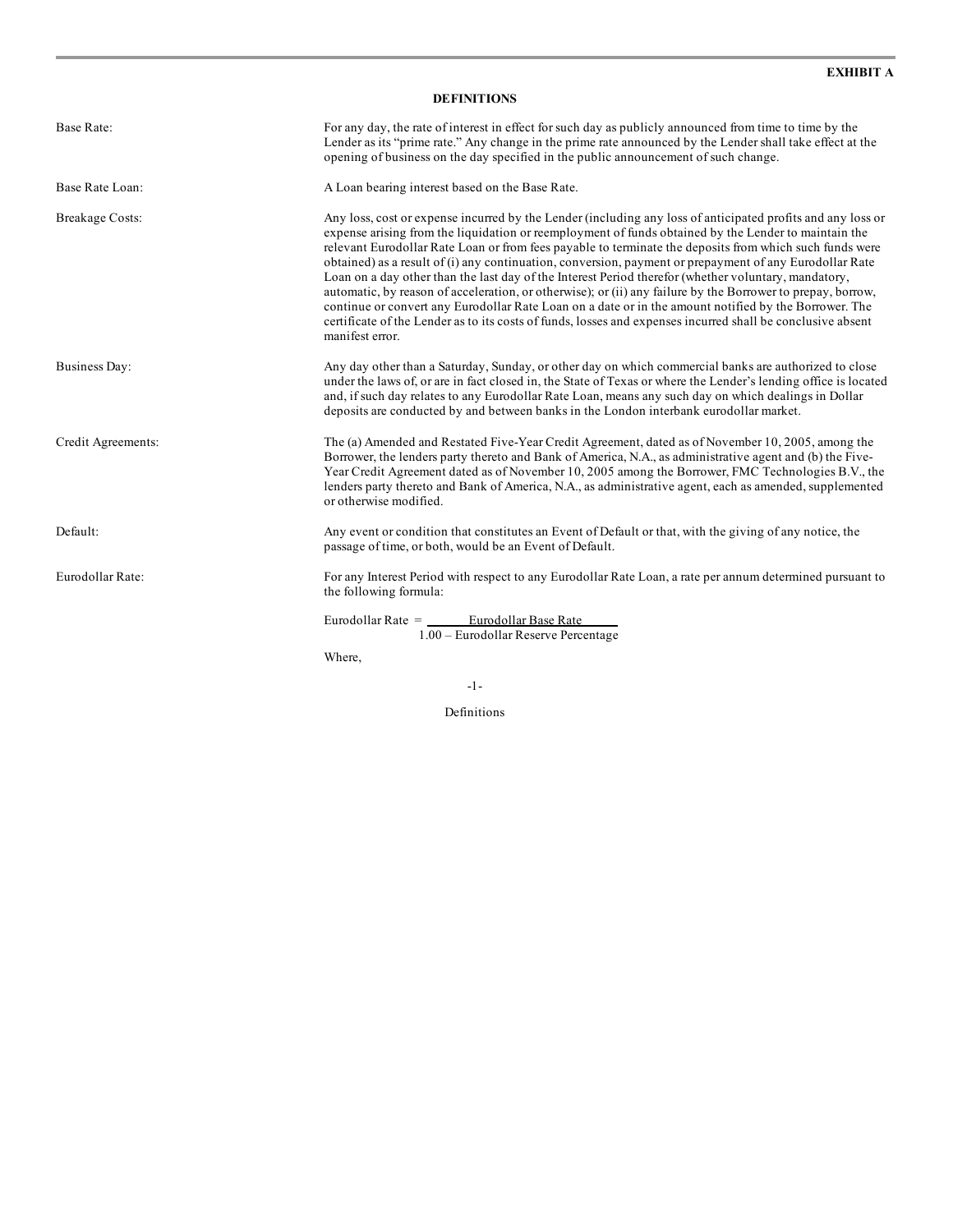|                          | "Eurodollar Base Rate" means, for such Interest Period, the rate per annum equal to the British Bankers Association LIBOR<br>Rate ("BBA LIBOR"), as published by Reuters (or other commercially available source providing quotations of BBA LIBOR<br>as designated by the Lender from time to time) at approximately 11:00 a.m., London time, two Business Days prior to the<br>commencement of such Interest Period, for Dollar deposits (for delivery on the first day of such Interest Period) with a term<br>equivalent to such Interest Period.      |
|--------------------------|------------------------------------------------------------------------------------------------------------------------------------------------------------------------------------------------------------------------------------------------------------------------------------------------------------------------------------------------------------------------------------------------------------------------------------------------------------------------------------------------------------------------------------------------------------|
|                          | "Eurodollar Reserve Percentage" means, for any day during any Interest Period, the reserve percentage (expressed as a<br>decimal, carried out to five decimal places) in effect on such day applicable to the Lender under regulations issued from time<br>to time by the Board of Governors of the Federal Reserve System for determining the maximum reserve requirement<br>(including any emergency, supplemental or other marginal reserve requirement) with respect to Eurocurrency funding<br>(currently referred to as "Eurocurrency liabilities"). |
| Eurodollar Rate Loan:    | A Loan bearing interest based on the Eurodollar Rate.                                                                                                                                                                                                                                                                                                                                                                                                                                                                                                      |
| Event of Default:        | Has the meaning set forth in Paragraph 4.                                                                                                                                                                                                                                                                                                                                                                                                                                                                                                                  |
| Interest Period:         | For each Eurodollar Rate Loan, (a) initially, the period commencing on the date the Eurodollar Rate Loan is disbursed or<br>converted from a Base Rate Loan and (b) thereafter, the period commencing on the last day of the preceding Interest Period,<br>and, in each case, ending on the earlier of $(x)$ the Maturity Date and $(y)$ one, two, three or six months thereafter, as requested<br>by the Borrower; provided that:                                                                                                                         |
|                          | (i) any Interest Period that would otherwise end on a day that is not a Business Day shall be extended to the next<br>succeeding Business Day unless such Business Day falls in another calendar month, in which case such Interest Period<br>shall end on the next preceding Business Day; and                                                                                                                                                                                                                                                            |
|                          | (ii) any Interest Period which begins on the last Business Day of a calendar month (or on a day for which there is<br>no numerically corresponding day in the calendar month at the end of such Interest Period) shall end on the last<br>Business Day of the calendar month at the end of such Interest Period.                                                                                                                                                                                                                                           |
| Material Adverse Effect: | An effect that results in or causes a material adverse effect (a) on the business, financial condition or operations of the<br>Borrower and its Consolidated Subsidiaries, taken as a whole or (b) on the legality, validity or enforceability of this<br>Agreement or the Note.                                                                                                                                                                                                                                                                           |
| Maturity Date:           | September 30, 2007.                                                                                                                                                                                                                                                                                                                                                                                                                                                                                                                                        |
|                          | $-2-$                                                                                                                                                                                                                                                                                                                                                                                                                                                                                                                                                      |

Definitions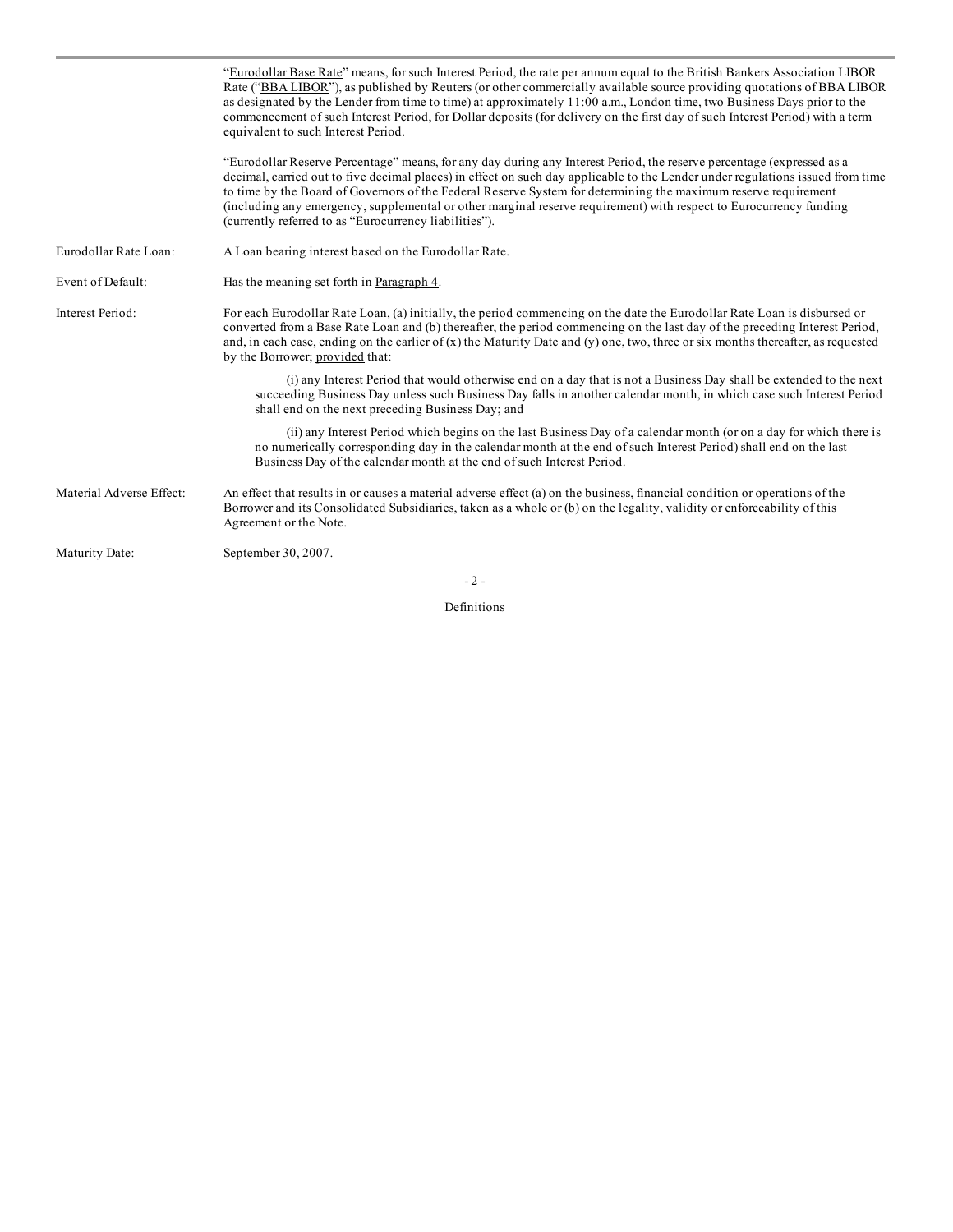EXHIBIT B

#### **FORM OF LOAN NOTICE**

Date: ,

- To: Wells Fargo Bank, N.A. 1000 Louisiana, 9<sup>th</sup> Floor Houston, Texas 77002 Attention: Eric R. Hollingsworth Facsimile: (713) 739-1087 hollinge@wellsfargo.com
- cc: 1740 Broadway, MAC C7300-034 Denver, Colorado 80209 Attn: Facsimile: (303) 863-5533

Ladies and Gentlemen:

Reference is made to that certain letter agreement dated as of March 19, 2007 (as amended, restated, extended, supplemented or otherwise modified in writing from time to time, the "Agreement;" the terms defined therein being used herein as therein defined), between FMC Technologies, Inc. (the "Borrower") and Wells Fargo Bank, N.A. (the "Lender").

The undersigned hereby requests (select one):

 $\square$  A Loan  $\square$  A Conversion or Continuation of a Loan

1. On \_\_\_\_\_\_\_\_\_\_\_\_\_\_\_\_\_\_\_\_\_\_\_\_\_\_\_\_\_\_\_ (a Business Day).

2. In the amount of  $\frac{8}{2}$ 

3. Comprised of the contract of the contract of the contract of the contract of the contract of the contract of the contract of the contract of the contract of the contract of the contract of the contract of the contract o of Loan requested]

[Type

4. For a Eurodollar Rate Loan: with an Interest Period of \_\_ months.

The Borrower hereby represents and warrants to the Lender that, as of the date of this Loan Notice and after giving effect to any new Loans being requested hereunder, (a) the representations and warranties of the Borrower contained in the Agreement shall be true and correct on and as of the date of such Loan and (b) no Default shall exist, or would result from such proposed Loan.

|        | <b>FMC TECHNOLOGIES, INC.</b>                                                                                                                                                                                                                                                                                                                                                                                 |  |  |
|--------|---------------------------------------------------------------------------------------------------------------------------------------------------------------------------------------------------------------------------------------------------------------------------------------------------------------------------------------------------------------------------------------------------------------|--|--|
|        | By: $\qquad \qquad$                                                                                                                                                                                                                                                                                                                                                                                           |  |  |
|        | Name: $\frac{1}{\sqrt{1-\frac{1}{2}}\sqrt{1-\frac{1}{2}}\sqrt{1-\frac{1}{2}}\sqrt{1-\frac{1}{2}}\sqrt{1-\frac{1}{2}}\sqrt{1-\frac{1}{2}}\sqrt{1-\frac{1}{2}}\sqrt{1-\frac{1}{2}}\sqrt{1-\frac{1}{2}}\sqrt{1-\frac{1}{2}}\sqrt{1-\frac{1}{2}}\sqrt{1-\frac{1}{2}}\sqrt{1-\frac{1}{2}}\sqrt{1-\frac{1}{2}}\sqrt{1-\frac{1}{2}}\sqrt{1-\frac{1}{2}}\sqrt{1-\frac{1}{2}}\sqrt{1-\frac{1}{2}}\sqrt{1-\frac{1}{2}}$ |  |  |
| Title: |                                                                                                                                                                                                                                                                                                                                                                                                               |  |  |

- 1 -

Loan Notice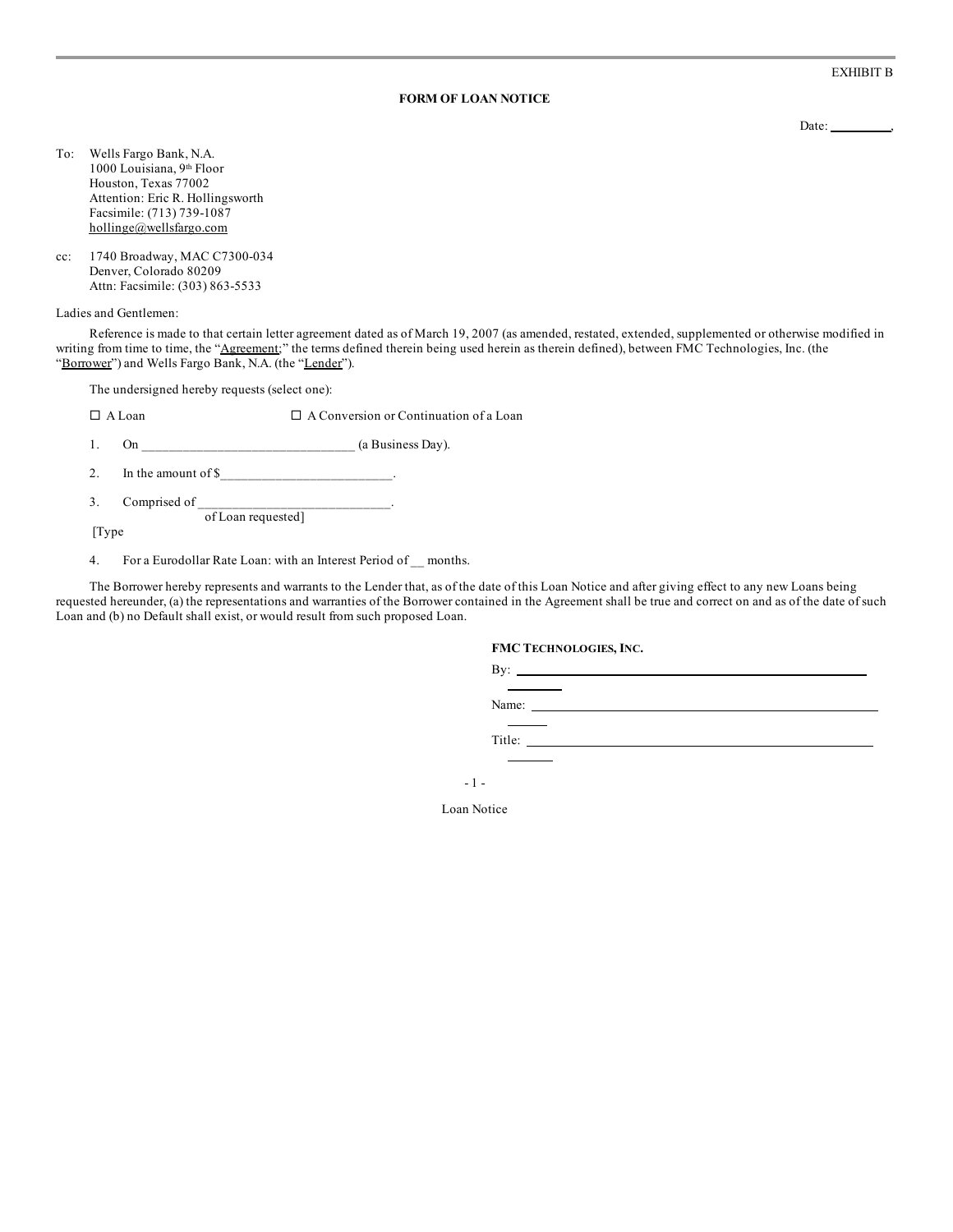#### **FORM OF PROMISSORY NOTE**

\$100,000,000 March 19, 2007

FOR VALUE RECEIVED, the undersigned, FMC Technologies, Inc., a Delaware corporation (the "Borrower"), hereby promises to pay to the order of WELLS FARGO BANK, N.A. (the "Lender") the principal sum of One Hundred Million Dollars (\$100,000,000) or, if less, the aggregate unpaid principal amount of all Loans made by the Lender to the Borrower pursuant to the letter agreement, dated as of even date herewith (such letter agreement, as it may be amended, restated, extended, supplemented or otherwise modified from time to time, being hereinafter called the "Agreement"), between the Borrower and the Lender, on the Maturity Date. The Borrower further promises to pay interest on the unpaid principal amount of the Loans evidenced hereby from time to time at the rates, on the dates, and otherwise as provided in the Agreement.

The loan account records maintained by the Lender shall at all times be conclusive evidence, absent manifest error, as to the amount of the Loans and payments thereon; provided, however, that any failure to record any Loan or payment thereon or any error in doing so shall not limit or otherwise affect the obligation of the Borrower to pay any amount owing with respect to the Loans.

This promissory note is the promissory note referred to in, and is entitled to the benefits of, the Agreement, which Agreement, among other things, contains provisions for acceleration of the maturity of the Loans evidenced hereby upon the happening of certain stated events and also for prepayments on account of principal of the Loans prior to the maturity thereof upon the terms and conditions therein specified.

Unless otherwise defined herein, terms defined in the Agreement are used herein with their defined meanings therein. This promissory note shall be governed by, and construed in accordance with, the laws of the State of Texas.

FMC TECHNOLOGIES, INC.

By:  $\_\_$ 

Name:

Title:

- 1 -

Promissory Note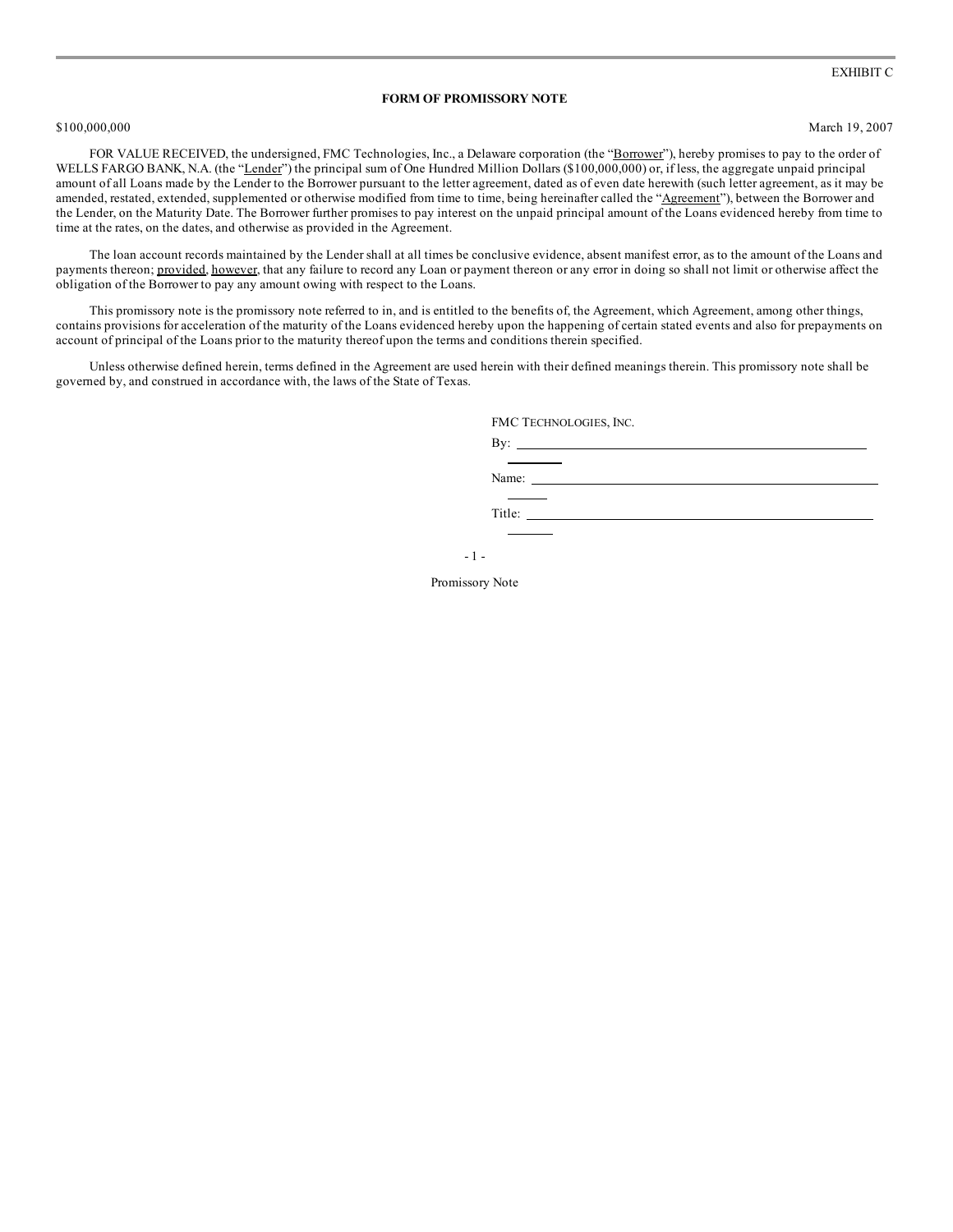#### **Letter re: Unaudited Interim Financial Information**

FMC Technologies, Inc. Chicago, Illinois

Re: Registration Statements on Form S-8 (No. 333-62996, 333-76210, 333-76214 and 333-76216).

With respect to the subject registration statements, we acknowledge our awareness of the incorporation by reference therein of our report dated May 10, 2007, related to our review of interim financial information.

Pursuant to Rule 436(c) under the Securities Act of 1933 (the "Act"), such report is not considered part of a registration statement prepared or certified by an independent registered public accounting firm, or a report prepared or certified by an accountant within the meaning of Sections 7 and 11 of the Act.

/s/ KPMG LLP

Chicago, Illinois May 10, 2007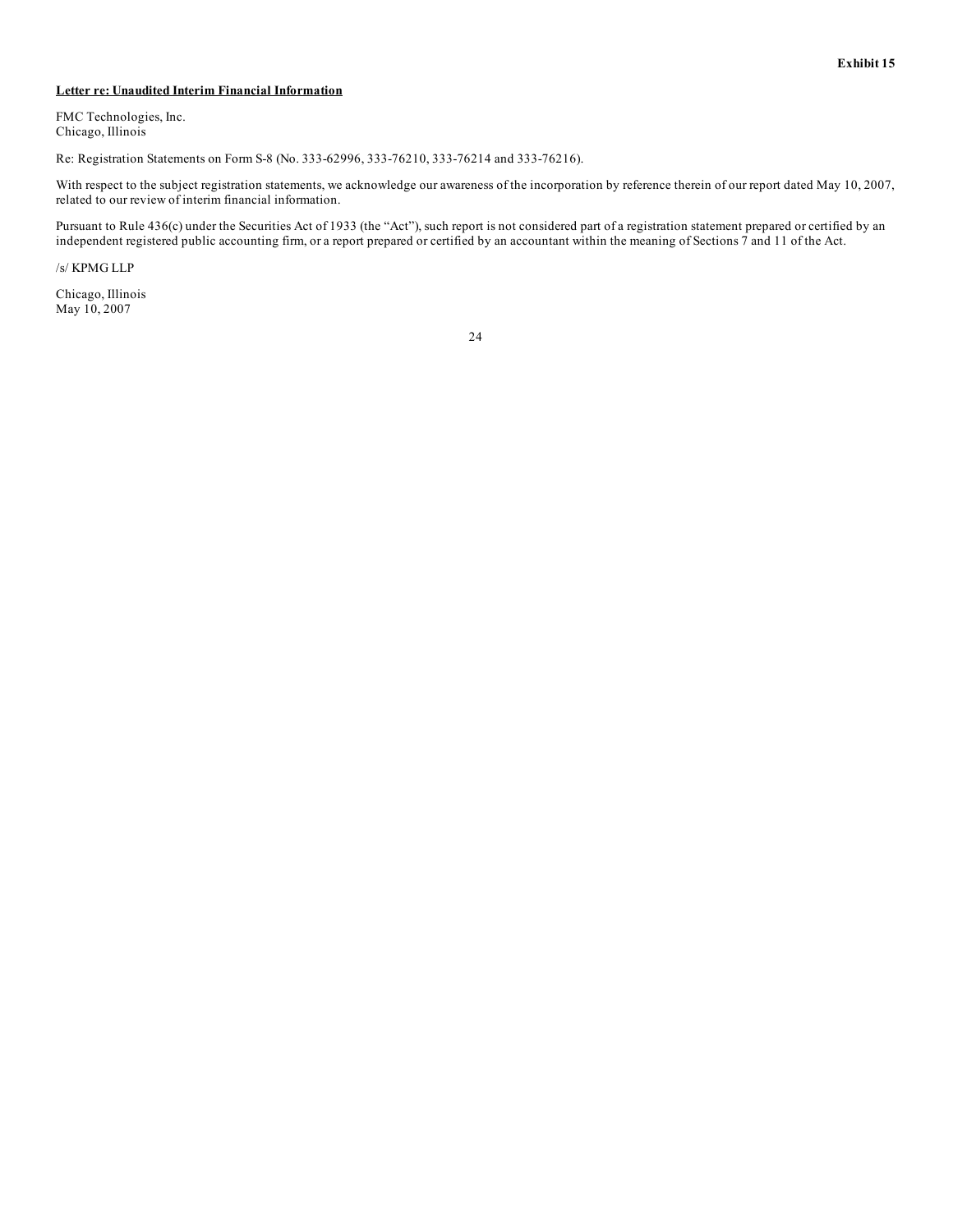#### **CHIEF EXECUTIVE OFFICER CERTIFICATION**

I, Peter D. Kinnear, President and Chief Executive Officer of FMC Technologies, Inc. (the "registrant"), certify that:

- 1. I have reviewed this quarterly report on Form 10-Q of FMC Technologies, Inc.;
- 2. Based on my knowledge, this report does not contain any untrue statement of a material fact or omit to state a material fact necessary to make the statements made, in light of the circumstances under which such statements were made, not misleading with respect to the period covered by this report;
- 3. Based on my knowledge, the financial statements, and other financial information included in this report, fairly present in all material respects the financial condition, results of operations and cash flows of the registrant as of, and for, the periods presented in this report;
- 4. The registrant's other certifying officer and I are responsible for establishing and maintaining disclosure controls and procedures (as defined in Exchange Act Rules 13a-15(e) and 15d-15(e)) and internal control over financial reporting (as defined in Exchange Act Rules 13a-15(f) and 15d-15(f)) for the registrant and have:
	- a) designed such disclosure controls and procedures, or caused such disclosure controls and procedures to be designed under our supervision, to ensure that material information relating to the registrant, including its consolidated subsidiaries, is made known to us by others within those entities, particularly during the period in which this report is being prepared;
	- b) designed such internal control over financial reporting, or caused such internal control over financial reporting to be designed under our supervision, to provide reasonable assurance regarding the reliability of financial reporting and the preparation of financial statements for external purposes in accordance with generally accepted accounting principles;
	- c) evaluated the effectiveness of the registrant's disclosure controls and procedures and presented in this report our conclusions about the effectiveness of the disclosure controls and procedures, as of the end of the period covered by this report based on such evaluation; and
	- d) disclosed in this report any change in the registrant's internal control over financial reporting that occurred during the registrant's most recent fiscal quarter (the registrant's fourth fiscal quarter in the case of an annual report) that has materially affected, or is reasonably likely to materially affect, the registrant's internal control over financial reporting; and
- 5. The registrant's other certifying officer and I have disclosed, based on our most recent evaluation of internal control over financial reporting, to the registrant's auditors and the audit committee of the registrant's board of directors (or persons performing the equivalent functions):
	- a) all significant deficiencies and material weaknesses in the design or operation of internal control over financial reporting which are reasonably likely to adversely affect the registrant's ability to record, process, summarize and report financial information; and
	- b) any fraud, whether or not material, that involves management or other employees who have a significant role in the registrant's internal control over financial reporting.

Date: May 10, 2007

/s/ Peter D. Kinnear

Peter D. Kinnear President and Chief Executive Officer (Principal Executive Officer)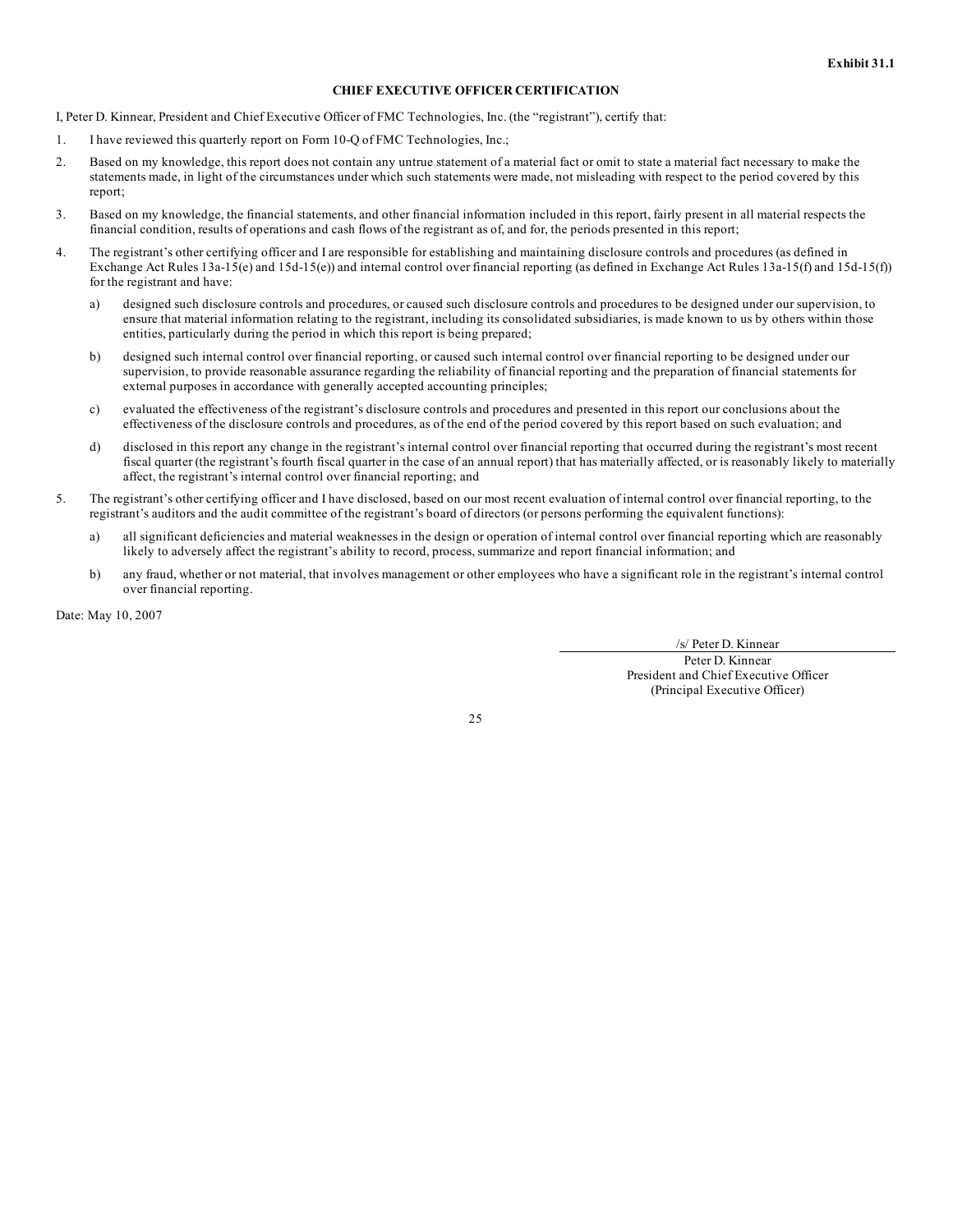#### **CHIEF FINANCIAL OFFICER CERTIFICATION**

I, William H. Schumann, III, Executive Vice President and Chief Financial Officer of FMC Technologies, Inc. (the "registrant"), certify that:

- 1. I have reviewed this quarterly report on Form 10-Q of FMC Technologies, Inc.;
- 2. Based on my knowledge, this report does not contain any untrue statement of a material fact or omit to state a material fact necessary to make the statements made, in light of the circumstances under which such statements were made, not misleading with respect to the period covered by this report;
- 3. Based on my knowledge, the financial statements, and other financial information included in this report, fairly present in all material respects the financial condition, results of operations and cash flows of the registrant as of, and for, the periods presented in this report;
- 4. The registrant's other certifying officer and I are responsible for establishing and maintaining disclosure controls and procedures (as defined in Exchange Act Rules 13a-15(e) and 15d-15(e)) and internal control over financial reporting (as defined in Exchange Act Rules 13a-15(f) and 15d-15(f)) for the registrant and have:
	- a) designed such disclosure controls and procedures, or caused such disclosure controls and procedures to be designed under our supervision, to ensure that material information relating to the registrant, including its consolidated subsidiaries, is made known to us by others within those entities, particularly during the period in which this report is being prepared;
	- b) designed such internal control over financial reporting, or caused such internal control over financial reporting to be designed under our supervision, to provide reasonable assurance regarding the reliability of financial reporting and the preparation of financial statements for external purposes in accordance with generally accepted accounting principles;
	- c) evaluated the effectiveness of the registrant's disclosure controls and procedures and presented in this report our conclusions about the effectiveness of the disclosure controls and procedures, as of the end of the period covered by this report based on such evaluation; and
	- d) disclosed in this report any change in the registrant's internal control over financial reporting that occurred during the registrant's most recent fiscal quarter (the registrant's fourth fiscal quarter in the case of an annual report) that has materially affected, or is reasonably likely to materially affect, the registrant's internal control over financial reporting; and
- 5. The registrant's other certifying officer and I have disclosed, based on our most recent evaluation of internal control over financial reporting, to the registrant's auditors and the audit committee of the registrant's board of directors (or persons performing the equivalent functions):
	- a) all significant deficiencies and material weaknesses in the design or operation of internal control over financial reporting which are reasonably likely to adversely affect the registrant's ability to record, process, summarize and report financial information; and
	- b) any fraud, whether or not material, that involves management or other employees who have a significant role in the registrant's internal control over financial reporting.

Date: May 10, 2007

/s/ William H. Schumann, III

William H. Schumann, III Executive Vice President and Chief Financial Officer (Principal Financial Officer)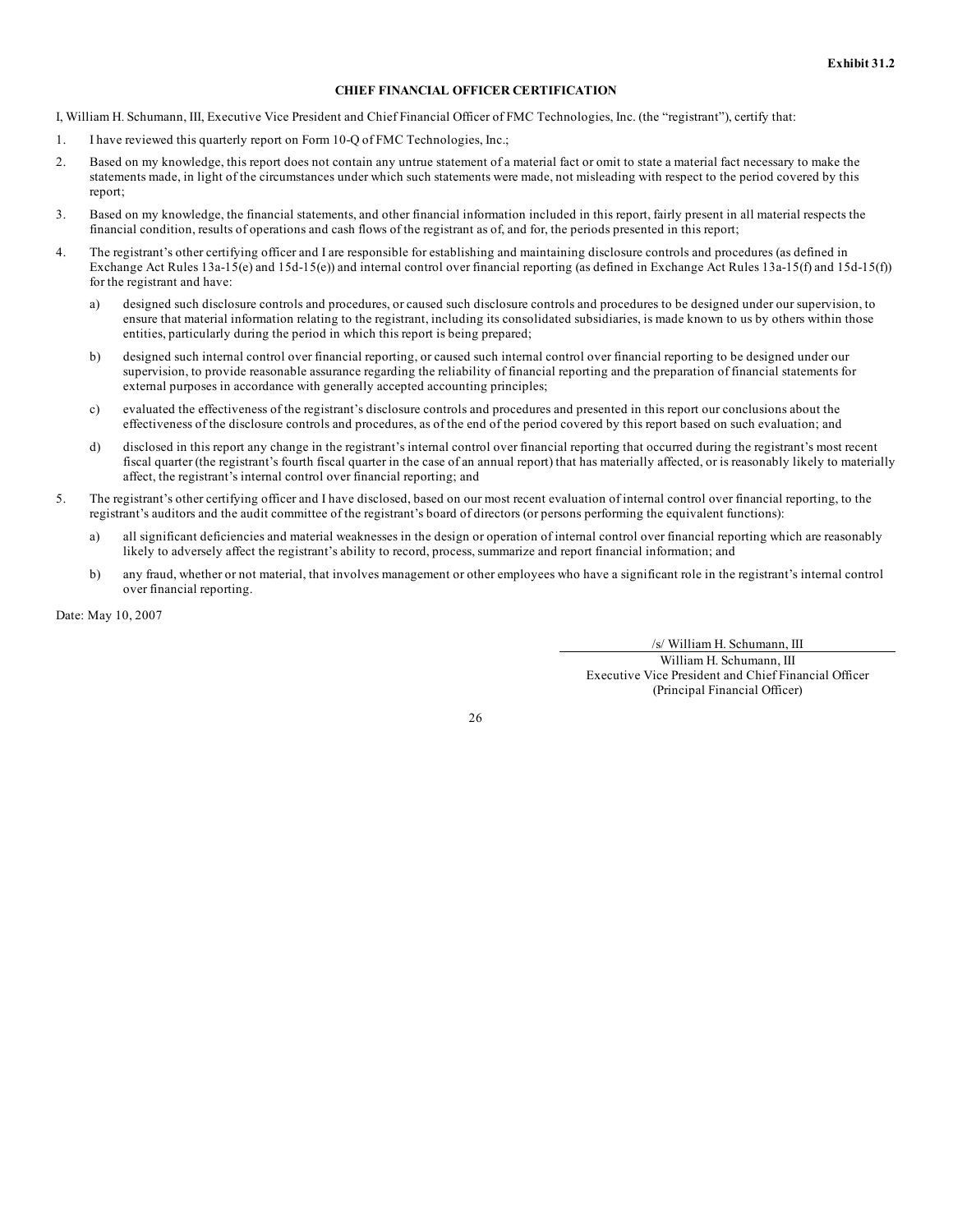#### Certification of Chief Executive Officer Pursuant to 18 U.S.C. 1350 as Adopted Pursuant to Section 906 of the Sarbanes-Oxley Act of 2002

I, Peter D. Kinnear, President and Chief Executive Officer of FMC Technologies, Inc. (the "Company"), do hereby certify, pursuant to 18 U.S.C. 1350, as adopted pursuant to Section 906 of the Sarbanes-Oxley Act of 2002, that:

(a) the Quarterly Report on Form 10-Q of the Company for the fiscal quarter ended March 31, 2007, as filed with the Securities and Exchange Commission (the "Report"), fully complies with the requirements of Section 13(a) or 15(d) of the Securities Exchange Act of 1934; and

(b) the information contained in the Report fairly presents, in all material respects, the financial condition and results of operations of the Company.

Date: May 10, 2007

/s/ Peter D. Kinnear

Peter D. Kinnear President and Chief Executive Officer (Principal Executive Officer)